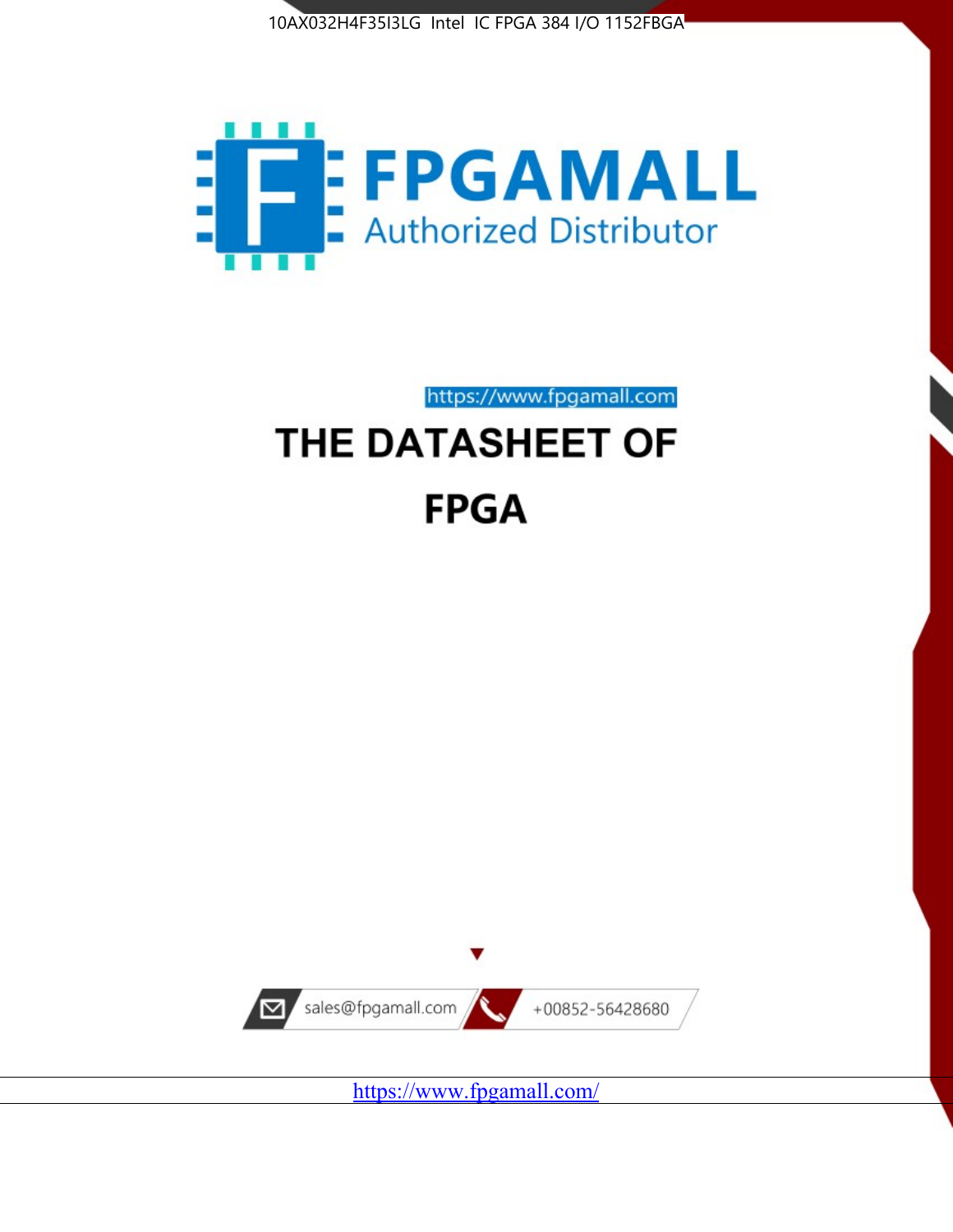

# **Intel® Arria® 10 Device Overview**



**A10-OVERVIEW | 2018.12.06** Latest document on the web: **[PDF](https://www.intel.com/content/dam/www/programmable/us/en/pdfs/literature/hb/arria-10/a10_overview.pdf)** | **[HTML](https://www.intel.com/content/www/us/en/programmable/documentation/sam1403480274650.html)**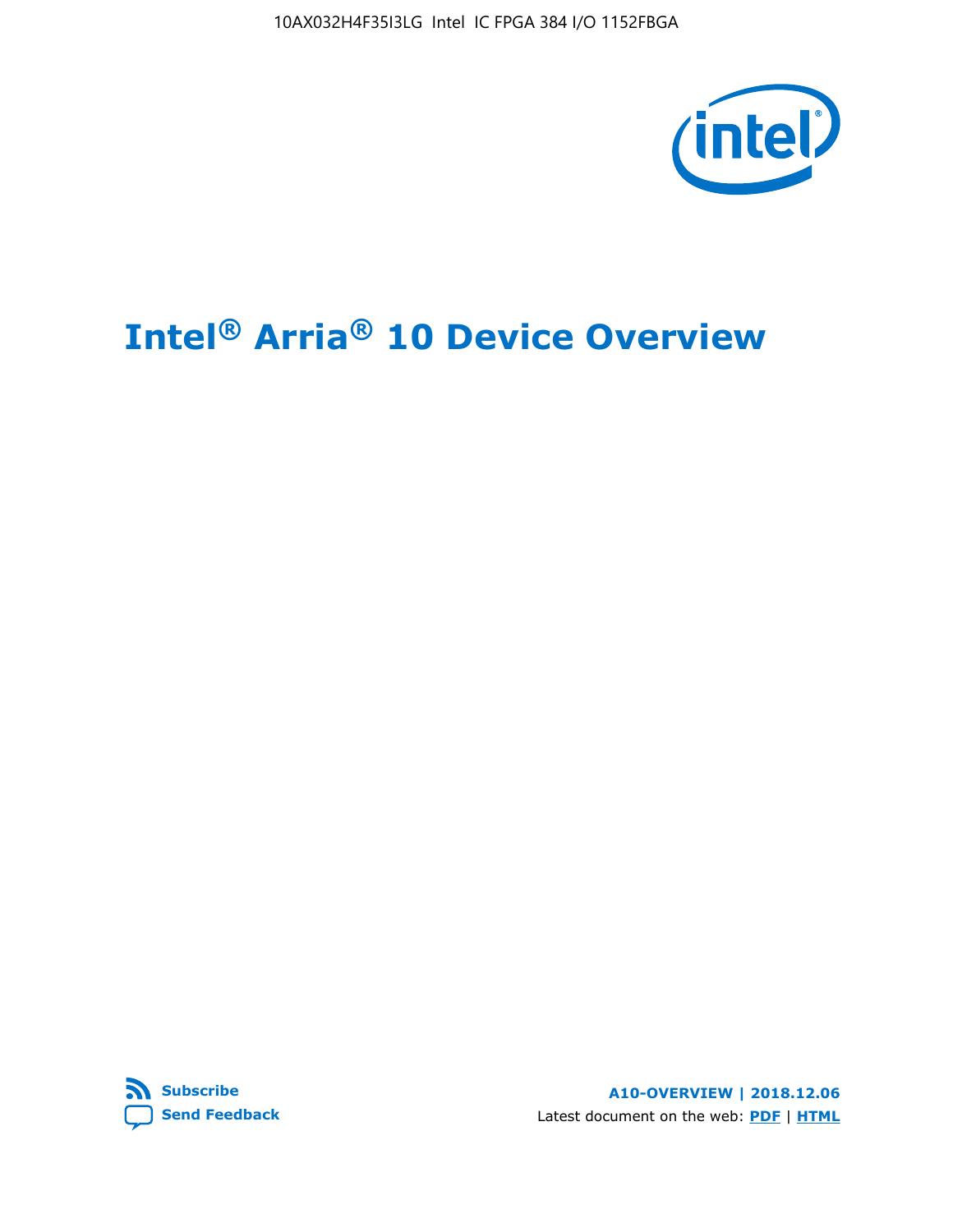

**Contents** 

# **Contents**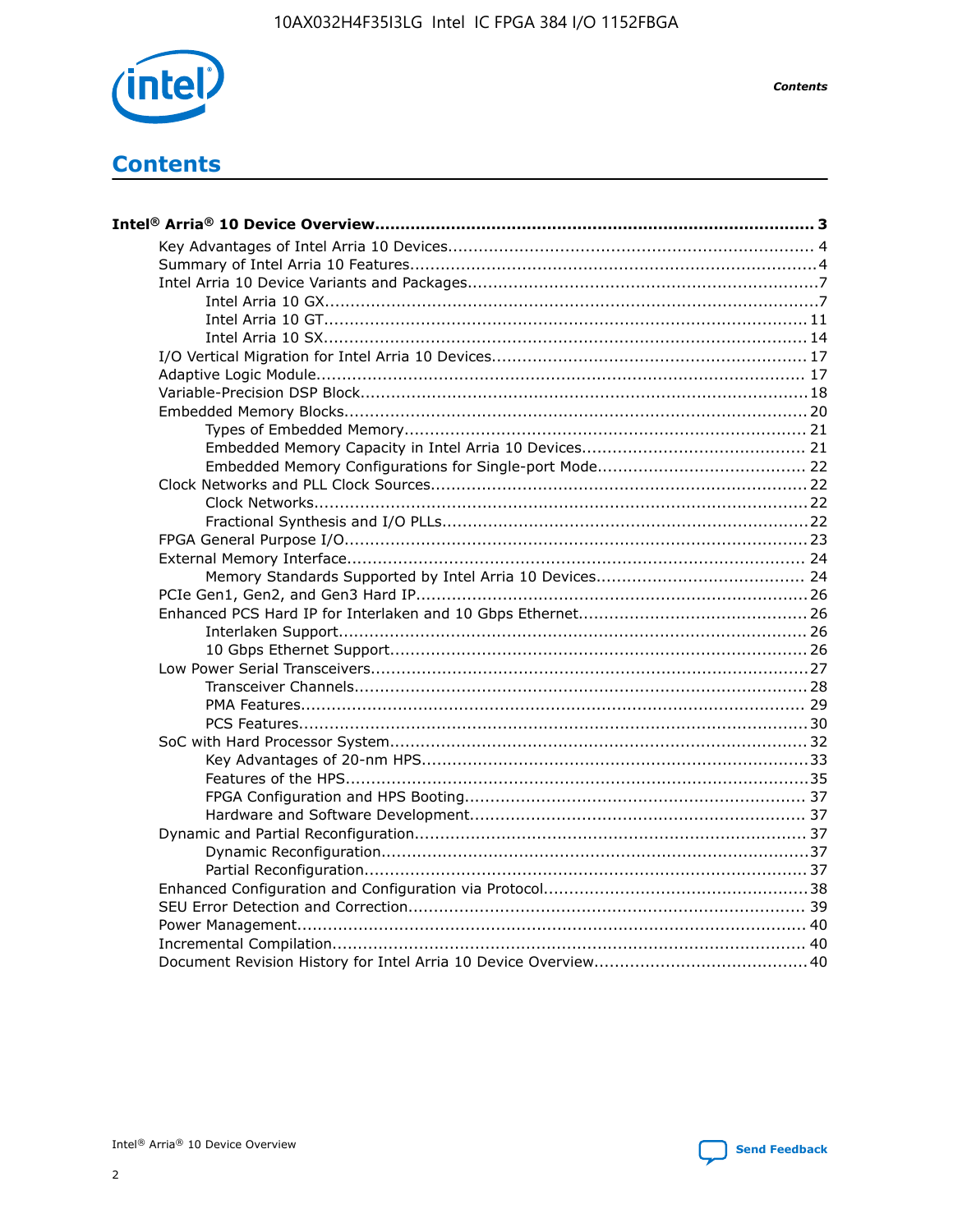**A10-OVERVIEW | 2018.12.06**

**[Send Feedback](mailto:FPGAtechdocfeedback@intel.com?subject=Feedback%20on%20Intel%20Arria%2010%20Device%20Overview%20(A10-OVERVIEW%202018.12.06)&body=We%20appreciate%20your%20feedback.%20In%20your%20comments,%20also%20specify%20the%20page%20number%20or%20paragraph.%20Thank%20you.)**



# **Intel® Arria® 10 Device Overview**

The Intel<sup>®</sup> Arria<sup>®</sup> 10 device family consists of high-performance and power-efficient 20 nm mid-range FPGAs and SoCs.

Intel Arria 10 device family delivers:

- Higher performance than the previous generation of mid-range and high-end FPGAs.
- Power efficiency attained through a comprehensive set of power-saving technologies.

The Intel Arria 10 devices are ideal for high performance, power-sensitive, midrange applications in diverse markets.

| <b>Market</b>         | <b>Applications</b>                                                                                               |
|-----------------------|-------------------------------------------------------------------------------------------------------------------|
| Wireless              | Channel and switch cards in remote radio heads<br>٠<br>Mobile backhaul<br>$\bullet$                               |
| Wireline              | 40G/100G muxponders and transponders<br>٠<br>100G line cards<br>٠<br>Bridging<br>٠<br>Aggregation<br>٠            |
| <b>Broadcast</b>      | Studio switches<br>٠<br>Servers and transport<br>٠<br>Videoconferencing<br>٠<br>Professional audio and video<br>٠ |
| Computing and Storage | Flash cache<br>٠<br>Cloud computing servers<br>٠<br>Server acceleration<br>٠                                      |
| Medical               | Diagnostic scanners<br>٠<br>Diagnostic imaging<br>٠                                                               |
| Military              | Missile guidance and control<br>$\bullet$<br>Radar<br>٠<br>Electronic warfare<br>٠<br>Secure communications<br>٠  |

#### **Table 1. Sample Markets and Ideal Applications for Intel Arria 10 Devices**

#### **Related Information**

- [Intel Arria 10 Device Handbook: Known Issues](http://www.altera.com/support/kdb/solutions/rd07302013_646.html) Lists the planned updates to the *Intel Arria 10 Device Handbook* chapters.
- [Intel Arria 10 GX/GT Device Errata and Design Recommendations](https://www.intel.com/content/www/us/en/programmable/documentation/agz1493851706374.html#yqz1494433888646)
- [Intel Arria 10 SX Device Errata and Design Recommendations](https://www.intel.com/content/www/us/en/programmable/documentation/cru1462832385668.html#cru1462832558642)

Intel Corporation. All rights reserved. Intel, the Intel logo, Altera, Arria, Cyclone, Enpirion, MAX, Nios, Quartus and Stratix words and logos are trademarks of Intel Corporation or its subsidiaries in the U.S. and/or other countries. Intel warrants performance of its FPGA and semiconductor products to current specifications in accordance with Intel's standard warranty, but reserves the right to make changes to any products and services at any time without notice. Intel assumes no responsibility or liability arising out of the application or use of any information, product, or service described herein except as expressly agreed to in writing by Intel. Intel customers are advised to obtain the latest version of device specifications before relying on any published information and before placing orders for products or services. \*Other names and brands may be claimed as the property of others.

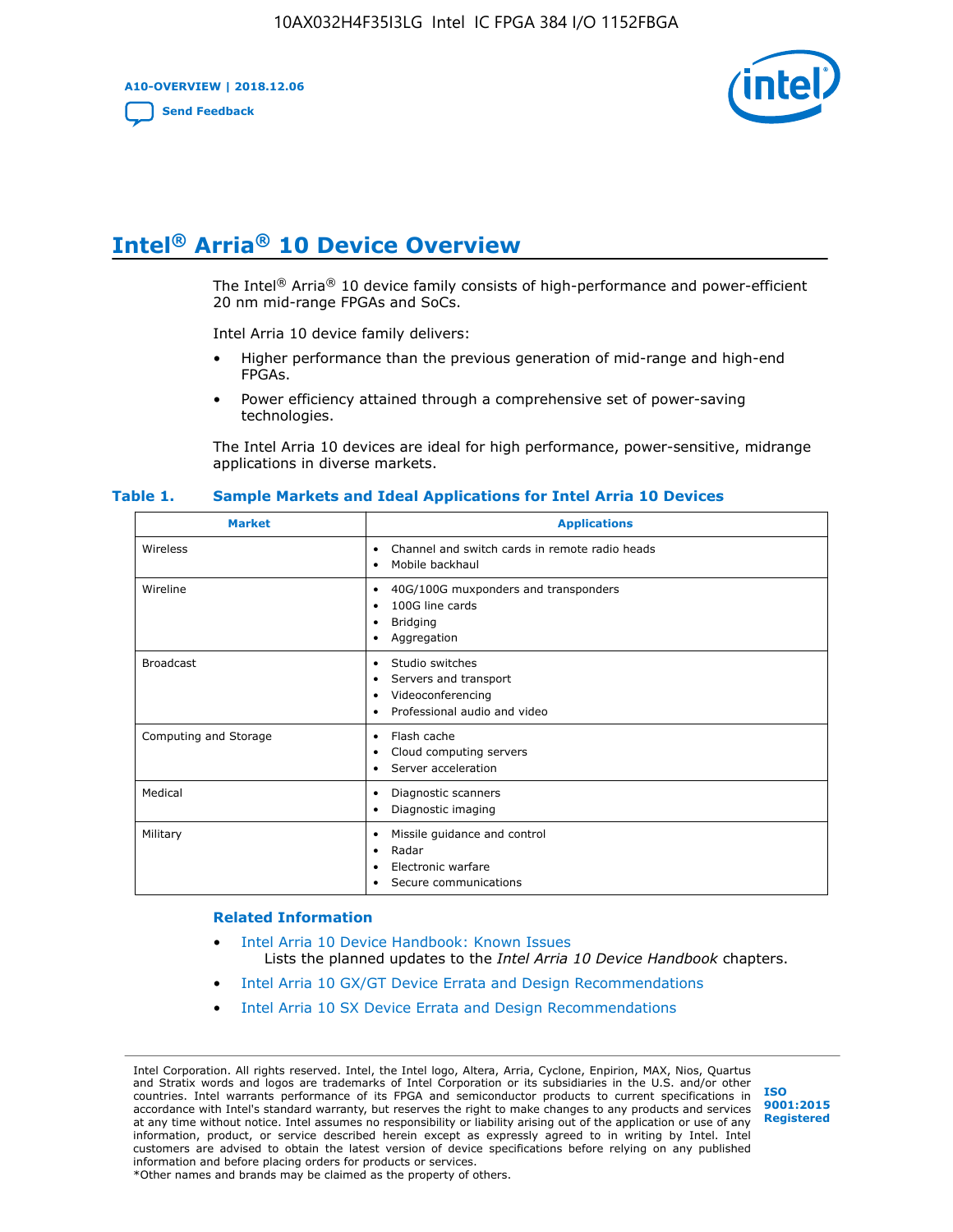

# **Key Advantages of Intel Arria 10 Devices**

#### **Table 2. Key Advantages of the Intel Arria 10 Device Family**

| <b>Advantage</b>                                                                                          | <b>Supporting Feature</b>                                                                                                                                                                                                                                                                                                     |
|-----------------------------------------------------------------------------------------------------------|-------------------------------------------------------------------------------------------------------------------------------------------------------------------------------------------------------------------------------------------------------------------------------------------------------------------------------|
| Enhanced core architecture                                                                                | Built on TSMC's 20 nm process technology<br>٠<br>60% higher performance than the previous generation of mid-range FPGAs<br>٠<br>15% higher performance than the fastest previous-generation FPGA<br>٠                                                                                                                         |
| High-bandwidth integrated<br>transceivers                                                                 | Short-reach rates up to 25.8 Gigabits per second (Gbps)<br>٠<br>Backplane capability up to 12.5 Gbps<br>٠<br>Integrated 10GBASE-KR and 40GBASE-KR4 Forward Error Correction (FEC)<br>٠                                                                                                                                        |
| Improved logic integration and<br>hard IP blocks                                                          | 8-input adaptive logic module (ALM)<br>٠<br>Up to 65.6 megabits (Mb) of embedded memory<br>٠<br>Variable-precision digital signal processing (DSP) blocks<br>Fractional synthesis phase-locked loops (PLLs)<br>٠<br>Hard PCI Express Gen3 IP blocks<br>Hard memory controllers and PHY up to 2,400 Megabits per second (Mbps) |
| Second generation hard<br>processor system (HPS) with<br>integrated ARM* Cortex*-A9*<br>MPCore* processor | Tight integration of a dual-core ARM Cortex-A9 MPCore processor, hard IP, and an<br>٠<br>FPGA in a single Intel Arria 10 system-on-a-chip (SoC)<br>Supports over 128 Gbps peak bandwidth with integrated data coherency between<br>$\bullet$<br>the processor and the FPGA fabric                                             |
| Advanced power savings                                                                                    | Comprehensive set of advanced power saving features<br>٠<br>Power-optimized MultiTrack routing and core architecture<br>٠<br>Up to 40% lower power compared to previous generation of mid-range FPGAs<br>٠<br>Up to 60% lower power compared to previous generation of high-end FPGAs<br>٠                                    |

# **Summary of Intel Arria 10 Features**

#### **Table 3. Summary of Features for Intel Arria 10 Devices**

| <b>Feature</b>                  | <b>Description</b>                                                                                                                                                                                                                                                                                                                                                                                       |
|---------------------------------|----------------------------------------------------------------------------------------------------------------------------------------------------------------------------------------------------------------------------------------------------------------------------------------------------------------------------------------------------------------------------------------------------------|
| Technology                      | TSMC's 20-nm SoC process technology<br>٠<br>Allows operation at a lower $V_{\text{CC}}$ level of 0.82 V instead of the 0.9 V standard $V_{\text{CC}}$ core voltage                                                                                                                                                                                                                                       |
| Packaging                       | 1.0 mm ball-pitch Fineline BGA packaging<br>0.8 mm ball-pitch Ultra Fineline BGA packaging<br>Multiple devices with identical package footprints for seamless migration between different<br><b>FPGA</b> densities<br>Devices with compatible package footprints allow migration to next generation high-end<br>Stratix $\mathcal{R}$ 10 devices<br>RoHS, leaded $(1)$ , and lead-free (Pb-free) options |
| High-performance<br>FPGA fabric | Enhanced 8-input ALM with four registers<br>٠<br>Improved multi-track routing architecture to reduce congestion and improve compilation time<br>Hierarchical core clocking architecture<br>Fine-grained partial reconfiguration                                                                                                                                                                          |
| Internal memory<br>blocks       | M20K-20-Kb memory blocks with hard error correction code (ECC)<br>Memory logic array block (MLAB)-640-bit memory                                                                                                                                                                                                                                                                                         |
|                                 | continued                                                                                                                                                                                                                                                                                                                                                                                                |



<sup>(1)</sup> Contact Intel for availability.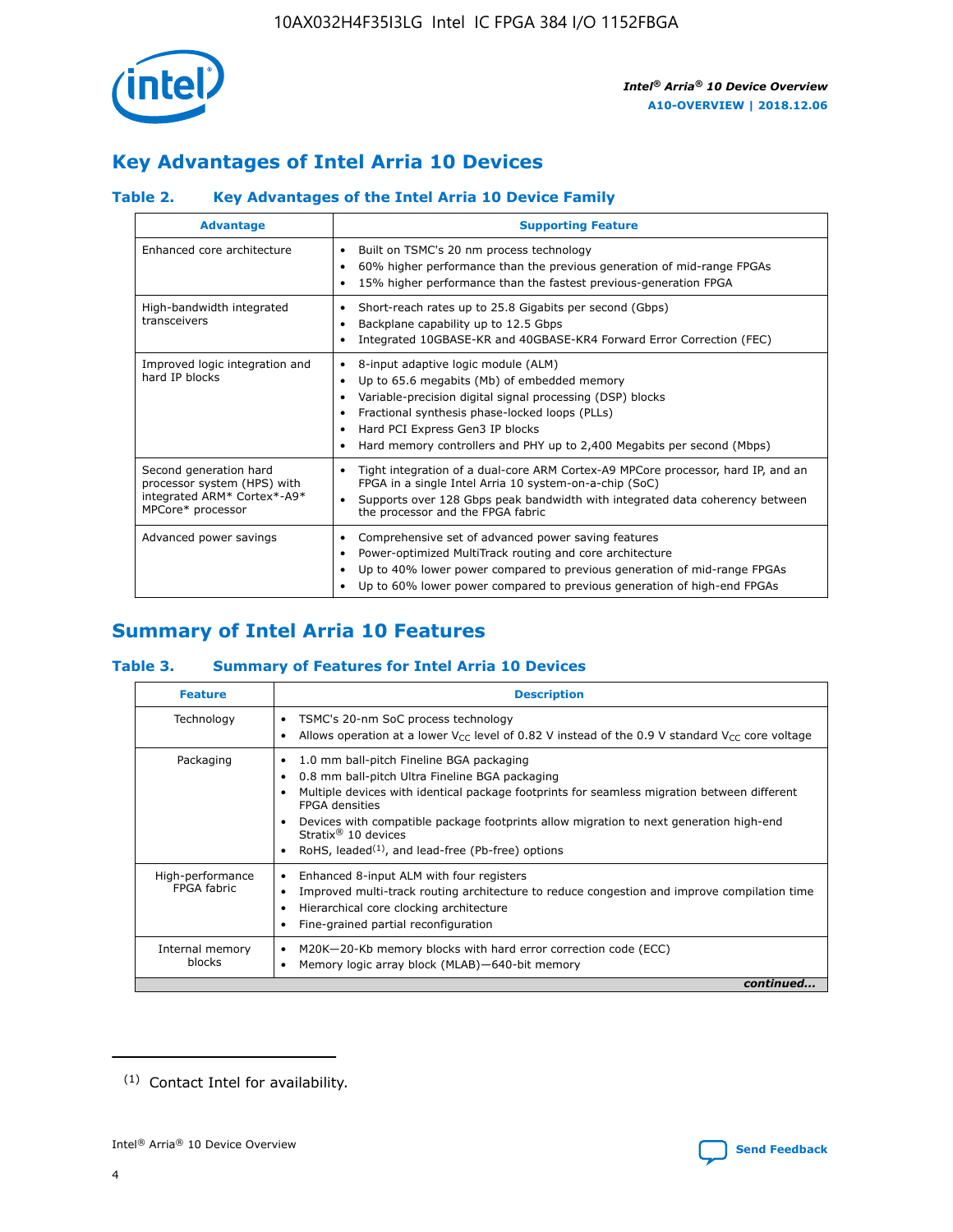r



| <b>Feature</b>                         |                                                                                                                | <b>Description</b>                                                                                                                                                                                                                                                                                                                                                                                                                                                                                                                                                                                                                                                                                                                                                                                                                     |  |  |  |  |  |  |
|----------------------------------------|----------------------------------------------------------------------------------------------------------------|----------------------------------------------------------------------------------------------------------------------------------------------------------------------------------------------------------------------------------------------------------------------------------------------------------------------------------------------------------------------------------------------------------------------------------------------------------------------------------------------------------------------------------------------------------------------------------------------------------------------------------------------------------------------------------------------------------------------------------------------------------------------------------------------------------------------------------------|--|--|--|--|--|--|
| Embedded Hard IP<br>blocks             | Variable-precision DSP                                                                                         | Native support for signal processing precision levels from $18 \times 19$ to<br>54 x 54<br>Native support for 27 x 27 multiplier mode<br>64-bit accumulator and cascade for systolic finite impulse responses<br>(FIRs)<br>Internal coefficient memory banks<br>$\bullet$<br>Preadder/subtractor for improved efficiency<br>Additional pipeline register to increase performance and reduce<br>power<br>Supports floating point arithmetic:<br>- Perform multiplication, addition, subtraction, multiply-add,<br>multiply-subtract, and complex multiplication.<br>- Supports multiplication with accumulation capability, cascade<br>summation, and cascade subtraction capability.<br>- Dynamic accumulator reset control.<br>- Support direct vector dot and complex multiplication chaining<br>multiply floating point DSP blocks. |  |  |  |  |  |  |
|                                        | Memory controller                                                                                              | DDR4, DDR3, and DDR3L                                                                                                                                                                                                                                                                                                                                                                                                                                                                                                                                                                                                                                                                                                                                                                                                                  |  |  |  |  |  |  |
|                                        | PCI Express*                                                                                                   | PCI Express (PCIe*) Gen3 (x1, x2, x4, or x8), Gen2 (x1, x2, x4, or x8)<br>and Gen1 (x1, x2, x4, or x8) hard IP with complete protocol stack,<br>endpoint, and root port                                                                                                                                                                                                                                                                                                                                                                                                                                                                                                                                                                                                                                                                |  |  |  |  |  |  |
|                                        | Transceiver I/O                                                                                                | 10GBASE-KR/40GBASE-KR4 Forward Error Correction (FEC)<br>PCS hard IPs that support:<br>$\bullet$<br>- 10-Gbps Ethernet (10GbE)<br>- PCIe PIPE interface<br>$-$ Interlaken<br>- Gbps Ethernet (GbE)<br>- Common Public Radio Interface (CPRI) with deterministic latency<br>support<br>- Gigabit-capable passive optical network (GPON) with fast lock-<br>time support<br>13.5G JESD204b<br>$\bullet$<br>8B/10B, 64B/66B, 64B/67B encoders and decoders<br>Custom mode support for proprietary protocols                                                                                                                                                                                                                                                                                                                               |  |  |  |  |  |  |
| Core clock networks                    | $\bullet$<br>$\bullet$                                                                                         | Up to 800 MHz fabric clocking, depending on the application:<br>- 667 MHz external memory interface clocking with 2,400 Mbps DDR4 interface<br>- 800 MHz LVDS interface clocking with 1,600 Mbps LVDS interface<br>Global, regional, and peripheral clock networks<br>Clock networks that are not used can be gated to reduce dynamic power                                                                                                                                                                                                                                                                                                                                                                                                                                                                                            |  |  |  |  |  |  |
| Phase-locked loops<br>(PLLs)           | High-resolution fractional synthesis PLLs:<br>$\bullet$<br>Integer PLLs:<br>- Adjacent to general purpose I/Os | - Precision clock synthesis, clock delay compensation, and zero delay buffering (ZDB)<br>- Support integer mode and fractional mode<br>- Fractional mode support with third-order delta-sigma modulation<br>- Support external memory and LVDS interfaces                                                                                                                                                                                                                                                                                                                                                                                                                                                                                                                                                                              |  |  |  |  |  |  |
| FPGA General-purpose<br>$I/Os$ (GPIOs) | On-chip termination (OCT)                                                                                      | 1.6 Gbps LVDS-every pair can be configured as receiver or transmitter<br>1.2 V to 3.0 V single-ended LVTTL/LVCMOS interfacing                                                                                                                                                                                                                                                                                                                                                                                                                                                                                                                                                                                                                                                                                                          |  |  |  |  |  |  |
| <b>External Memory</b><br>Interface    |                                                                                                                | Hard memory controller- DDR4, DDR3, and DDR3L support<br>$-$ DDR4-speeds up to 1,200 MHz/2,400 Mbps<br>- DDR3-speeds up to 1,067 MHz/2,133 Mbps<br>Soft memory controller—provides support for RLDRAM $3^{(2)}$ , QDR IV $^{(2)}$ , and QDR II+<br>continued                                                                                                                                                                                                                                                                                                                                                                                                                                                                                                                                                                           |  |  |  |  |  |  |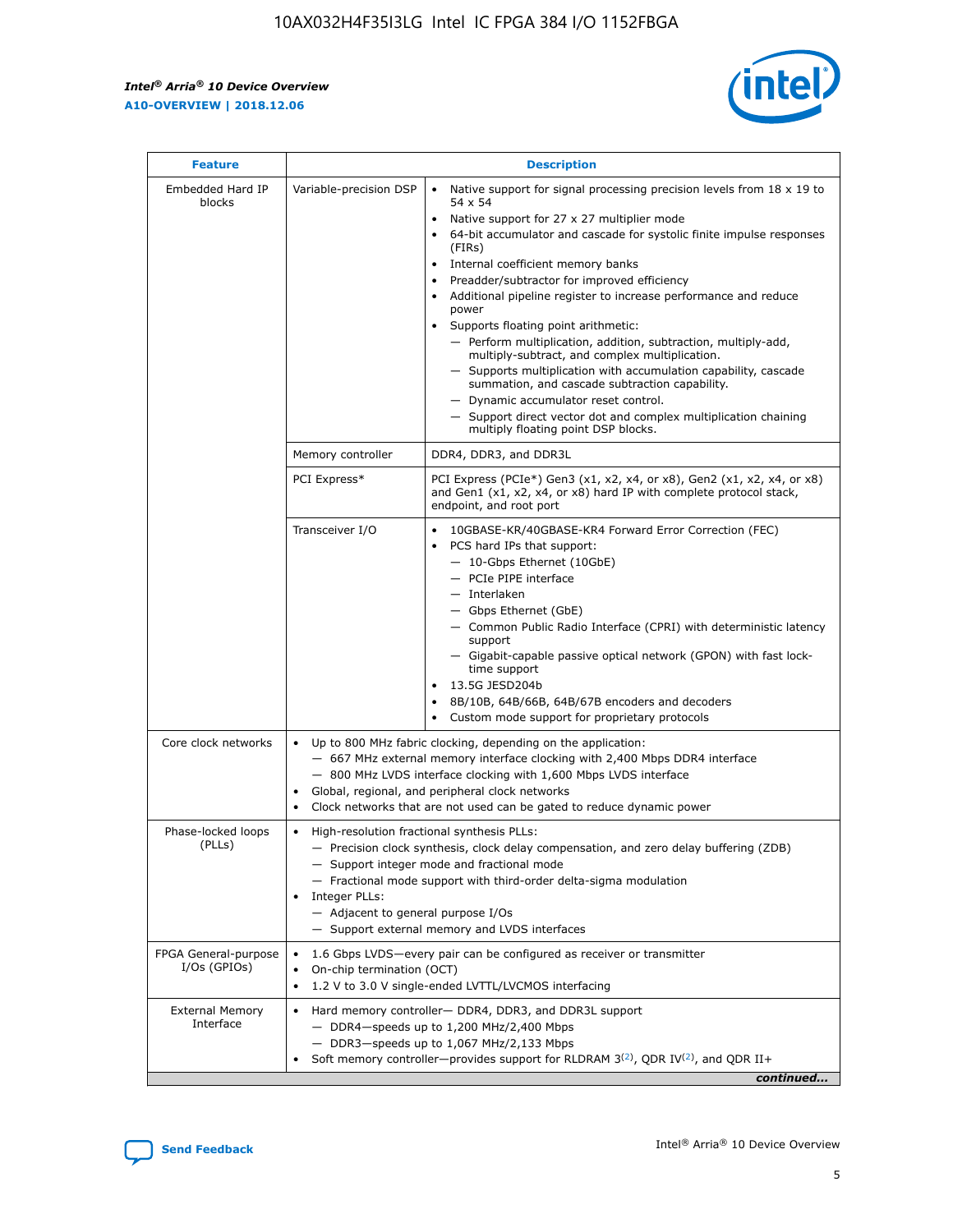

| <b>Feature</b>                                    | <b>Description</b>                                                                                                                                                                                                                                                                                                                                                                                                                                                                                                                                                                                                                                                 |
|---------------------------------------------------|--------------------------------------------------------------------------------------------------------------------------------------------------------------------------------------------------------------------------------------------------------------------------------------------------------------------------------------------------------------------------------------------------------------------------------------------------------------------------------------------------------------------------------------------------------------------------------------------------------------------------------------------------------------------|
| Low-power serial<br>transceivers                  | • Continuous operating range:<br>- Intel Arria 10 GX-1 Gbps to 17.4 Gbps<br>- Intel Arria 10 GT-1 Gbps to 25.8 Gbps<br>Backplane support:<br>$-$ Intel Arria 10 GX-up to 12.5<br>- Intel Arria 10 GT-up to 12.5<br>Extended range down to 125 Mbps with oversampling<br>ATX transmit PLLs with user-configurable fractional synthesis capability<br>$\bullet$<br>Electronic Dispersion Compensation (EDC) support for XFP, SFP+, OSFP, and CFP optical<br>module<br>Adaptive linear and decision feedback equalization<br>$\bullet$<br>Transmitter pre-emphasis and de-emphasis<br>$\bullet$<br>Dynamic partial reconfiguration of individual transceiver channels |
| <b>HPS</b><br>(Intel Arria 10 SX<br>devices only) | • Dual-core ARM Cortex-A9 MPCore processor-1.2 GHz CPU with<br>Processor and system<br>1.5 GHz overdrive capability<br>256 KB on-chip RAM and 64 KB on-chip ROM<br>$\bullet$<br>System peripherals—general-purpose timers, watchdog timers, direct<br>memory access (DMA) controller, FPGA configuration manager, and<br>clock and reset managers<br>Security features—anti-tamper, secure boot, Advanced Encryption<br>$\bullet$<br>Standard (AES) and authentication (SHA)<br>ARM CoreSight* JTAG debug access port, trace port, and on-chip<br>$\bullet$<br>trace storage                                                                                       |
|                                                   | <b>External interfaces</b><br>Hard memory interface-Hard memory controller (2,400 Mbps DDR4,<br>$\bullet$<br>and 2,133 Mbps DDR3), Quad serial peripheral interface (OSPI) flash<br>controller, NAND flash controller, direct memory access (DMA)<br>controller, Secure Digital/MultiMediaCard (SD/MMC) controller<br>Communication interface-10/100/1000 Ethernet media access<br>$\bullet$<br>control (MAC), USB On-The-GO (OTG) controllers, I <sup>2</sup> C controllers,<br>UART 16550, serial peripheral interface (SPI), and up to 62<br>HPS GPIO interfaces (48 direct-share I/Os)                                                                         |
|                                                   | Interconnects to core<br>High-performance ARM AMBA* AXI bus bridges that support<br>$\bullet$<br>simultaneous read and write<br>HPS-FPGA bridges-include the FPGA-to-HPS, HPS-to-FPGA, and<br>$\bullet$<br>lightweight HPS-to-FPGA bridges that allow the FPGA fabric to issue<br>transactions to slaves in the HPS, and vice versa<br>Configuration bridge that allows HPS configuration manager to<br>configure the core logic via dedicated 32-bit configuration port<br>FPGA-to-HPS SDRAM controller bridge-provides configuration<br>interfaces for the multiport front end (MPFE) of the HPS SDRAM<br>controller                                             |
| Configuration                                     | Tamper protection—comprehensive design protection to protect your valuable IP investments<br>Enhanced 256-bit advanced encryption standard (AES) design security with authentication<br>٠<br>Configuration via protocol (CvP) using PCIe Gen1, Gen2, or Gen3<br>continued                                                                                                                                                                                                                                                                                                                                                                                          |

<sup>(2)</sup> Intel Arria 10 devices support this external memory interface using hard PHY with soft memory controller.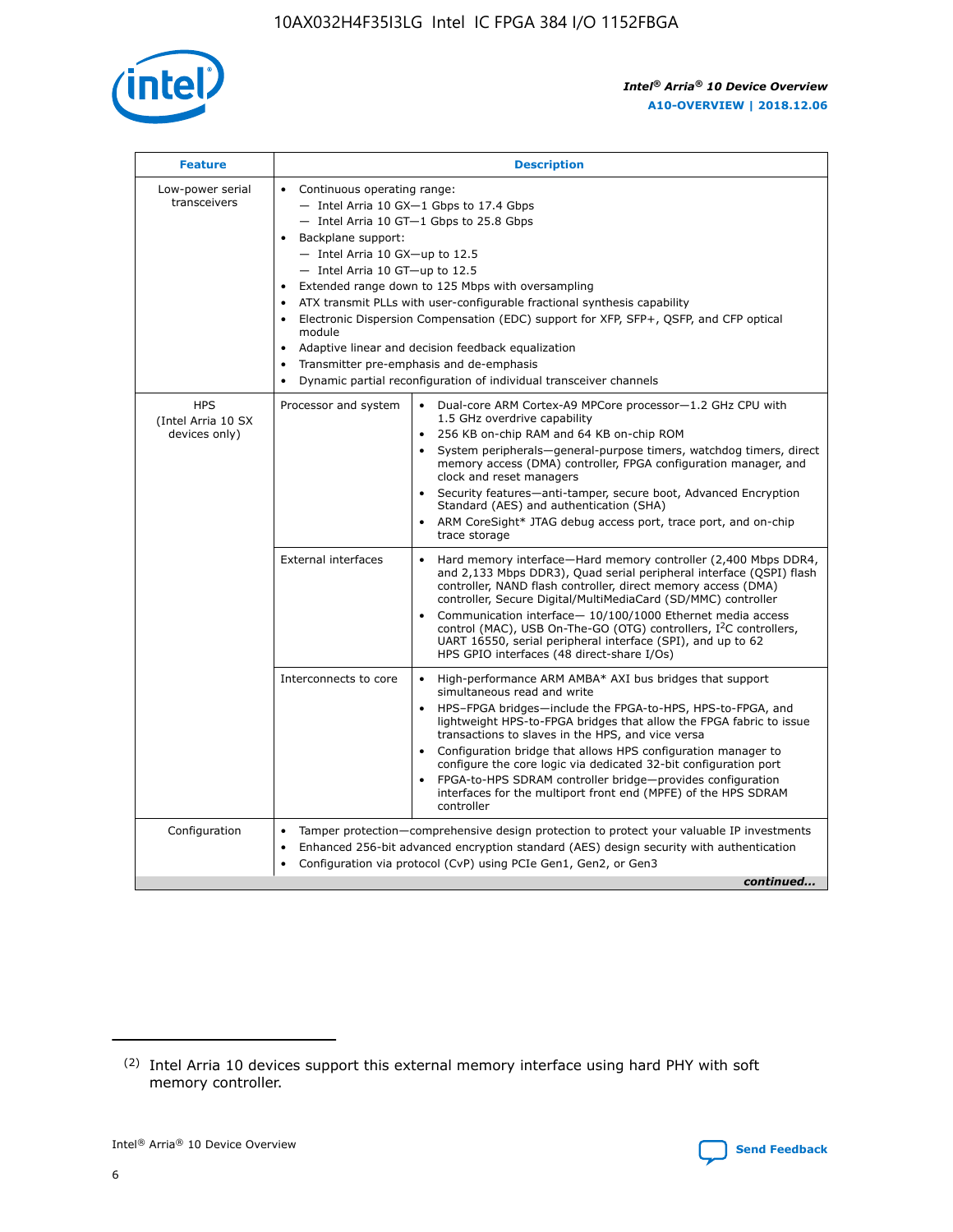

| <b>Feature</b>     | <b>Description</b>                                                                                                                                                                                               |
|--------------------|------------------------------------------------------------------------------------------------------------------------------------------------------------------------------------------------------------------|
|                    | Dynamic reconfiguration of the transceivers and PLLs<br>Fine-grained partial reconfiguration of the core fabric<br>Active Serial x4 Interface<br>$\bullet$                                                       |
| Power management   | SmartVID<br>Low static power device options<br>Programmable Power Technology<br>Intel Quartus <sup>®</sup> Prime integrated power analysis                                                                       |
| Software and tools | Intel Quartus Prime design suite<br>Transceiver toolkit<br>Platform Designer system integration tool<br>DSP Builder for Intel FPGAs<br>OpenCL <sup>™</sup> support<br>Intel SoC FPGA Embedded Design Suite (EDS) |

#### **Related Information**

[Intel Arria 10 Transceiver PHY Overview](https://www.intel.com/content/www/us/en/programmable/documentation/nik1398707230472.html#nik1398706768037) Provides details on Intel Arria 10 transceivers.

# **Intel Arria 10 Device Variants and Packages**

#### **Table 4. Device Variants for the Intel Arria 10 Device Family**

| <b>Variant</b>    | <b>Description</b>                                                                                                                                                                                                     |
|-------------------|------------------------------------------------------------------------------------------------------------------------------------------------------------------------------------------------------------------------|
| Intel Arria 10 GX | FPGA featuring 17.4 Gbps transceivers for short reach applications with 12.5 backplane driving<br>capability.                                                                                                          |
| Intel Arria 10 GT | FPGA featuring:<br>17.4 Gbps transceivers for short reach applications with 12.5 backplane driving capability.<br>25.8 Gbps transceivers for supporting CAUI-4 and CEI-25G applications with CFP2 and CFP4<br>modules. |
| Intel Arria 10 SX | SoC integrating ARM-based HPS and FPGA featuring 17.4 Gbps transceivers for short reach<br>applications with 12.5 backplane driving capability.                                                                        |

# **Intel Arria 10 GX**

This section provides the available options, maximum resource counts, and package plan for the Intel Arria 10 GX devices.

The information in this section is correct at the time of publication. For the latest information and to get more details, refer to the Intel FPGA Product Selector.

#### **Related Information**

#### [Intel FPGA Product Selector](http://www.altera.com/products/selector/psg-selector.html) Provides the latest information on Intel products.

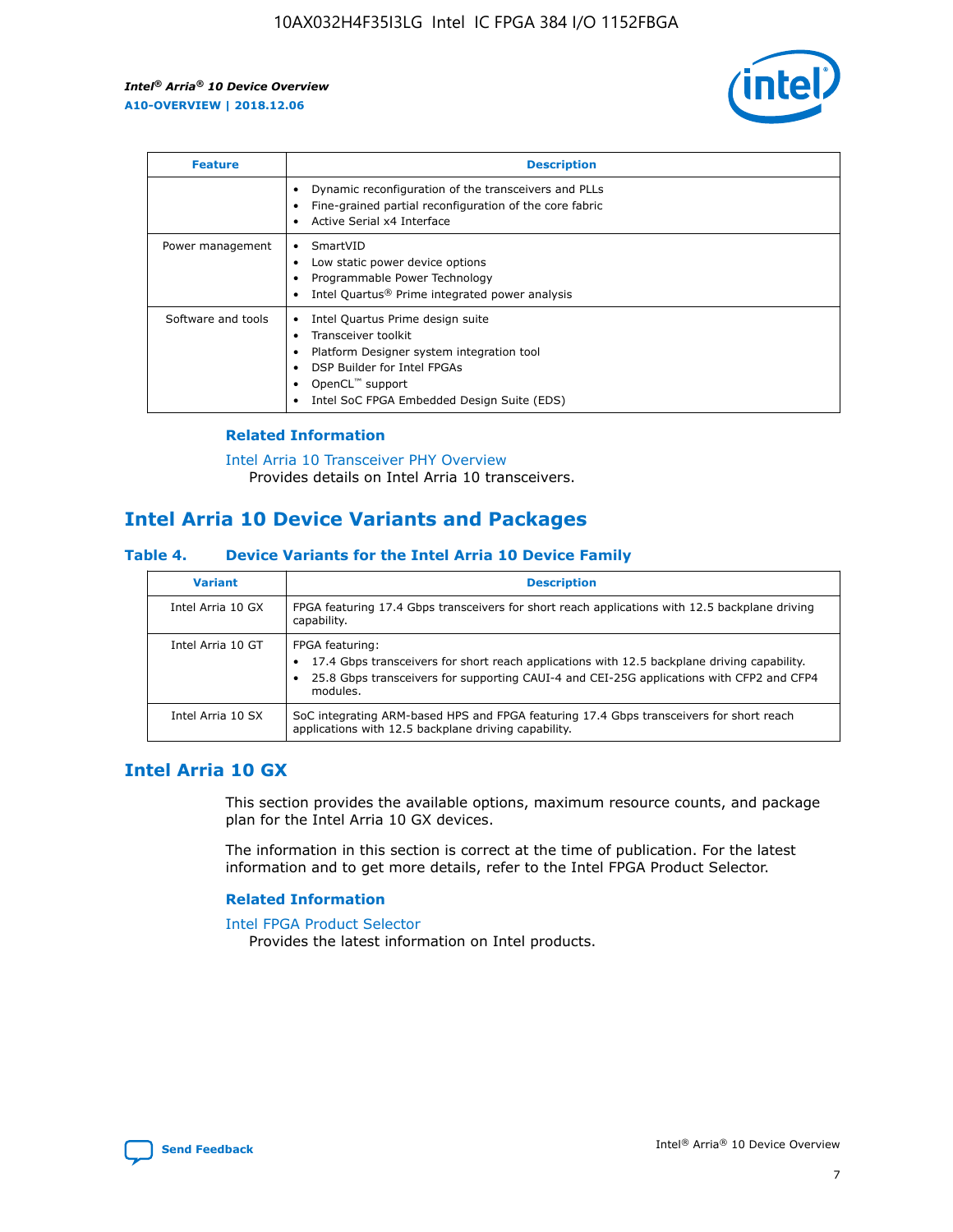

# **Available Options**





#### **Related Information**

[Transceiver Performance for Intel Arria 10 GX/SX Devices](https://www.intel.com/content/www/us/en/programmable/documentation/mcn1413182292568.html#mcn1413213965502) Provides more information about the transceiver speed grade.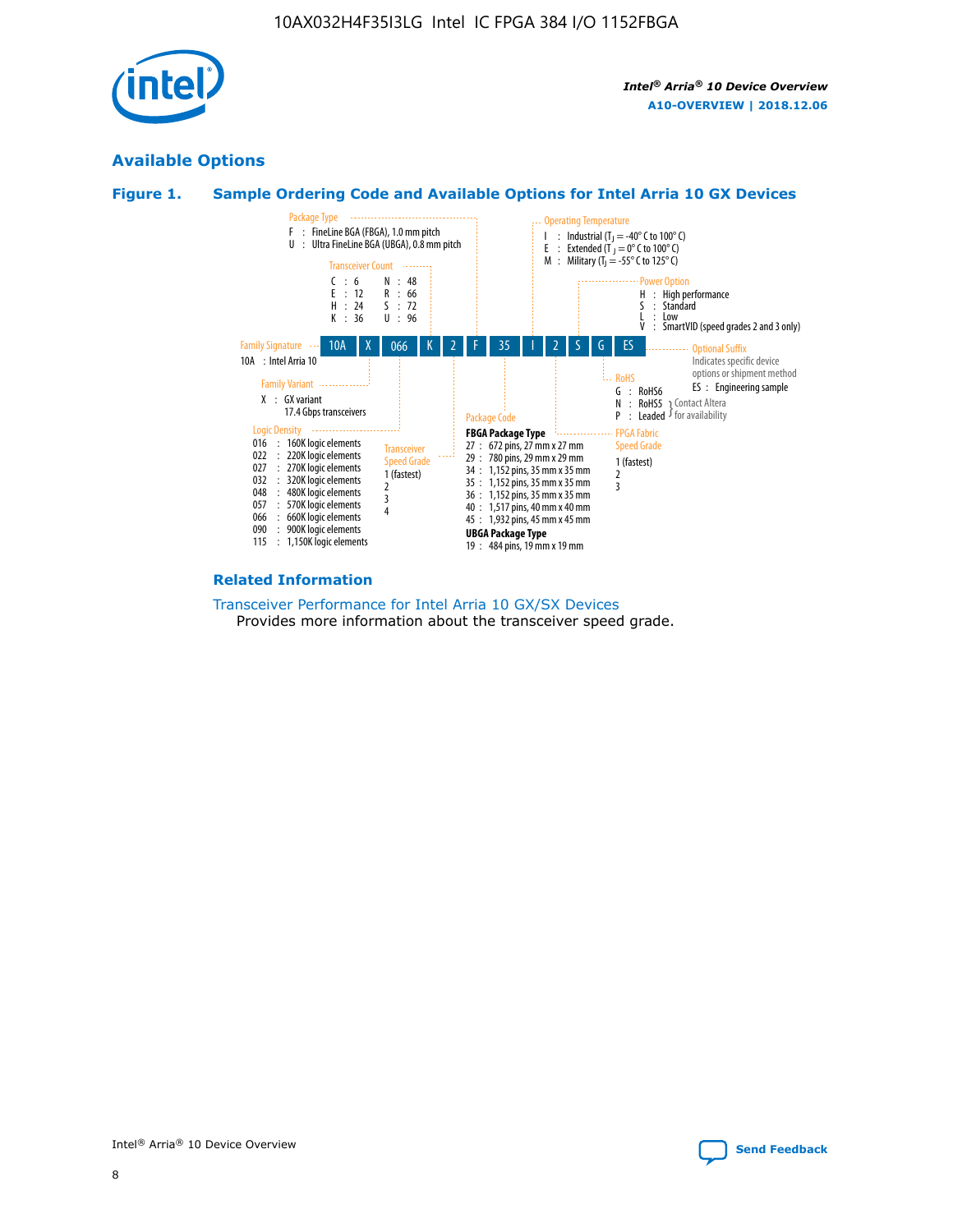

#### **Maximum Resources**

#### **Table 5. Maximum Resource Counts for Intel Arria 10 GX Devices (GX 160, GX 220, GX 270, GX 320, and GX 480)**

| <b>Resource</b>         |                                                          | <b>Product Line</b> |               |                    |                |                |  |  |  |
|-------------------------|----------------------------------------------------------|---------------------|---------------|--------------------|----------------|----------------|--|--|--|
|                         |                                                          | <b>GX 160</b>       | <b>GX 220</b> | <b>GX 270</b>      | <b>GX 320</b>  | <b>GX 480</b>  |  |  |  |
| Logic Elements (LE) (K) |                                                          | 160                 | 220           | 270                | 320            | 480            |  |  |  |
| <b>ALM</b>              |                                                          | 61,510              | 80,330        | 101,620            | 119,900        | 183,590        |  |  |  |
| Register                |                                                          | 246,040             | 321,320       | 406,480<br>479,600 |                | 734,360        |  |  |  |
| Memory (Kb)             | M <sub>20</sub> K                                        | 8,800               | 11,740        | 15,000             | 17,820         | 28,620         |  |  |  |
| <b>MLAB</b>             |                                                          | 1,050               | 1,690         |                    | 2,727          | 4,164          |  |  |  |
|                         | Variable-precision DSP Block<br>156<br>192<br>830<br>985 |                     |               |                    | 1,368          |                |  |  |  |
| 18 x 19 Multiplier      |                                                          | 312                 | 384           | 1,970<br>1,660     |                | 2,736          |  |  |  |
| PLL                     | Fractional<br>Synthesis                                  | 6                   | 6             | 8                  | 8              | 12             |  |  |  |
|                         | I/O                                                      | 6                   | 6             | 8                  | 8              | 12             |  |  |  |
| 17.4 Gbps Transceiver   |                                                          | 12                  | 12            | 24                 | 24             | 36             |  |  |  |
| GPIO <sup>(3)</sup>     |                                                          | 288                 | 288           | 384<br>384         |                | 492            |  |  |  |
| LVDS Pair $(4)$         |                                                          | 120                 | 120           | 168                | 168            | 222            |  |  |  |
| PCIe Hard IP Block      |                                                          | 1                   | 1             | 2                  | $\overline{2}$ | $\overline{2}$ |  |  |  |
| Hard Memory Controller  |                                                          | 6                   | 6             | 8                  | 8              | 12             |  |  |  |

<sup>(4)</sup> Each LVDS I/O pair can be used as differential input or output.



<sup>(3)</sup> The number of GPIOs does not include transceiver I/Os. In the Intel Quartus Prime software, the number of user I/Os includes transceiver I/Os.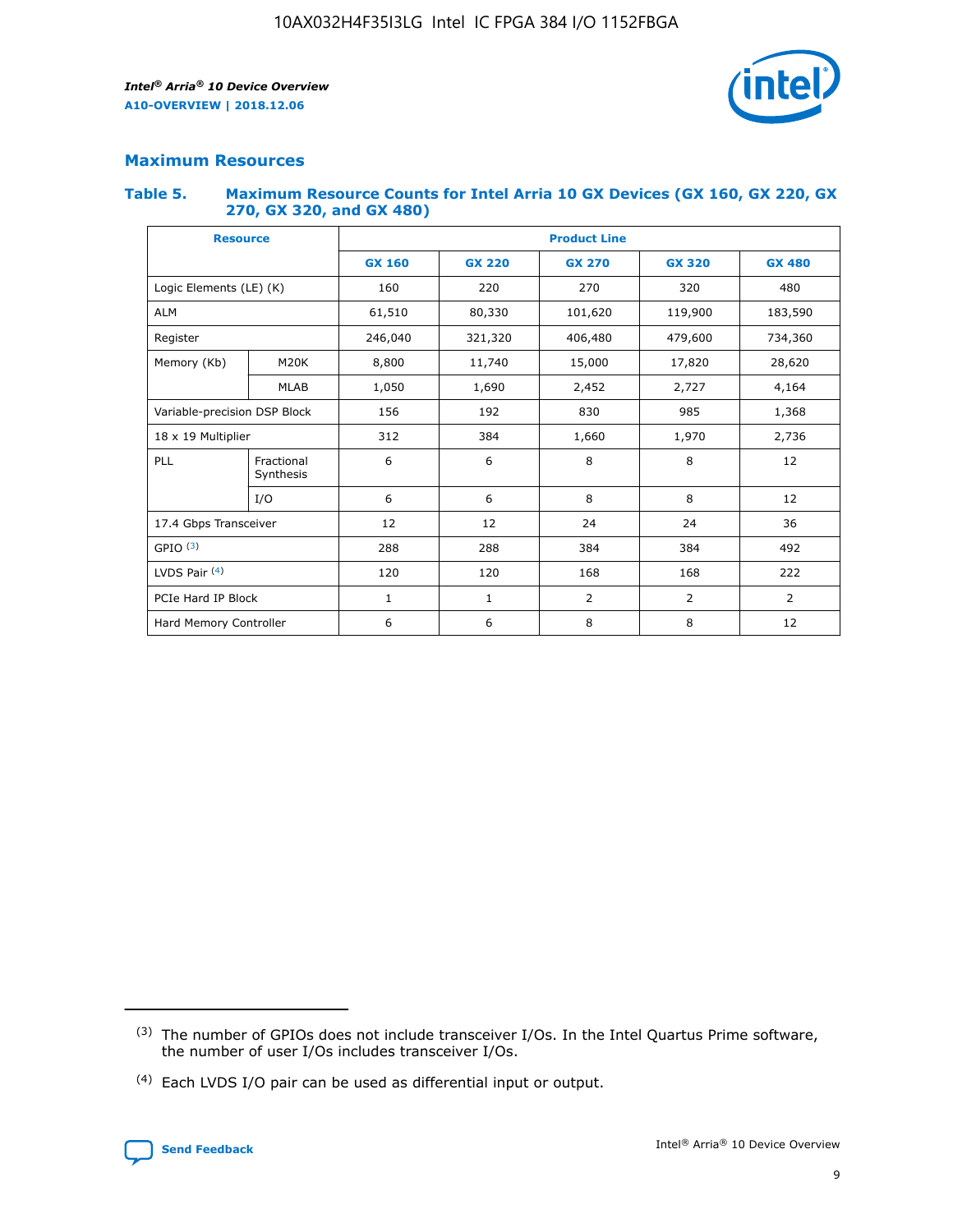

#### **Table 6. Maximum Resource Counts for Intel Arria 10 GX Devices (GX 570, GX 660, GX 900, and GX 1150)**

|                              | <b>Resource</b>         | <b>Product Line</b> |                |                |                |  |  |  |
|------------------------------|-------------------------|---------------------|----------------|----------------|----------------|--|--|--|
|                              |                         | <b>GX 570</b>       | <b>GX 660</b>  | <b>GX 900</b>  | <b>GX 1150</b> |  |  |  |
| Logic Elements (LE) (K)      |                         | 570                 | 660            | 900            | 1,150          |  |  |  |
| <b>ALM</b>                   |                         | 217,080             | 251,680        | 339,620        | 427,200        |  |  |  |
| Register                     |                         | 868,320             | 1,006,720      | 1,358,480      | 1,708,800      |  |  |  |
| Memory (Kb)                  | <b>M20K</b>             | 36,000              | 42,620         | 48,460         | 54,260         |  |  |  |
|                              | <b>MLAB</b>             | 5,096               | 5,788          | 9,386          | 12,984         |  |  |  |
| Variable-precision DSP Block |                         | 1,523               | 1,687          | 1,518          | 1,518          |  |  |  |
| $18 \times 19$ Multiplier    |                         | 3,046               | 3,374          | 3,036          | 3,036          |  |  |  |
| PLL                          | Fractional<br>Synthesis | 16                  | 16             | 32             | 32             |  |  |  |
|                              | I/O                     | 16                  | 16             | 16             | 16             |  |  |  |
| 17.4 Gbps Transceiver        |                         | 48                  | 48             | 96             | 96             |  |  |  |
| GPIO <sup>(3)</sup>          |                         | 696                 | 696            | 768            | 768            |  |  |  |
| LVDS Pair $(4)$              |                         | 324                 | 324            | 384            | 384            |  |  |  |
| PCIe Hard IP Block           |                         | 2                   | $\overline{2}$ | $\overline{4}$ | 4              |  |  |  |
| Hard Memory Controller       |                         | 16                  | 16             | 16             | 16             |  |  |  |

# **Package Plan**

#### **Table 7. Package Plan for Intel Arria 10 GX Devices (U19, F27, and F29)**

Refer to I/O and High Speed I/O in Intel Arria 10 Devices chapter for the number of 3 V I/O, LVDS I/O, and LVDS channels in each device package.

| <b>Product Line</b> | <b>U19</b><br>$(19 \text{ mm} \times 19 \text{ mm})$<br>484-pin UBGA) |          |             |         | <b>F27</b><br>(27 mm × 27 mm,<br>672-pin FBGA) |             | <b>F29</b><br>(29 mm × 29 mm,<br>780-pin FBGA) |          |             |  |
|---------------------|-----------------------------------------------------------------------|----------|-------------|---------|------------------------------------------------|-------------|------------------------------------------------|----------|-------------|--|
|                     | 3 V I/O                                                               | LVDS I/O | <b>XCVR</b> | 3 V I/O | LVDS I/O                                       | <b>XCVR</b> | 3 V I/O                                        | LVDS I/O | <b>XCVR</b> |  |
| GX 160              | 48                                                                    | 192      | 6           | 48      | 192                                            | 12          | 48                                             | 240      | 12          |  |
| GX 220              | 48                                                                    | 192      | 6           | 48      | 192                                            | 12          | 48                                             | 240      | 12          |  |
| GX 270              |                                                                       |          |             | 48      | 192                                            | 12          | 48                                             | 312      | 12          |  |
| GX 320              |                                                                       |          |             | 48      | 192                                            | 12          | 48                                             | 312      | 12          |  |
| GX 480              |                                                                       |          |             |         |                                                |             | 48                                             | 312      | 12          |  |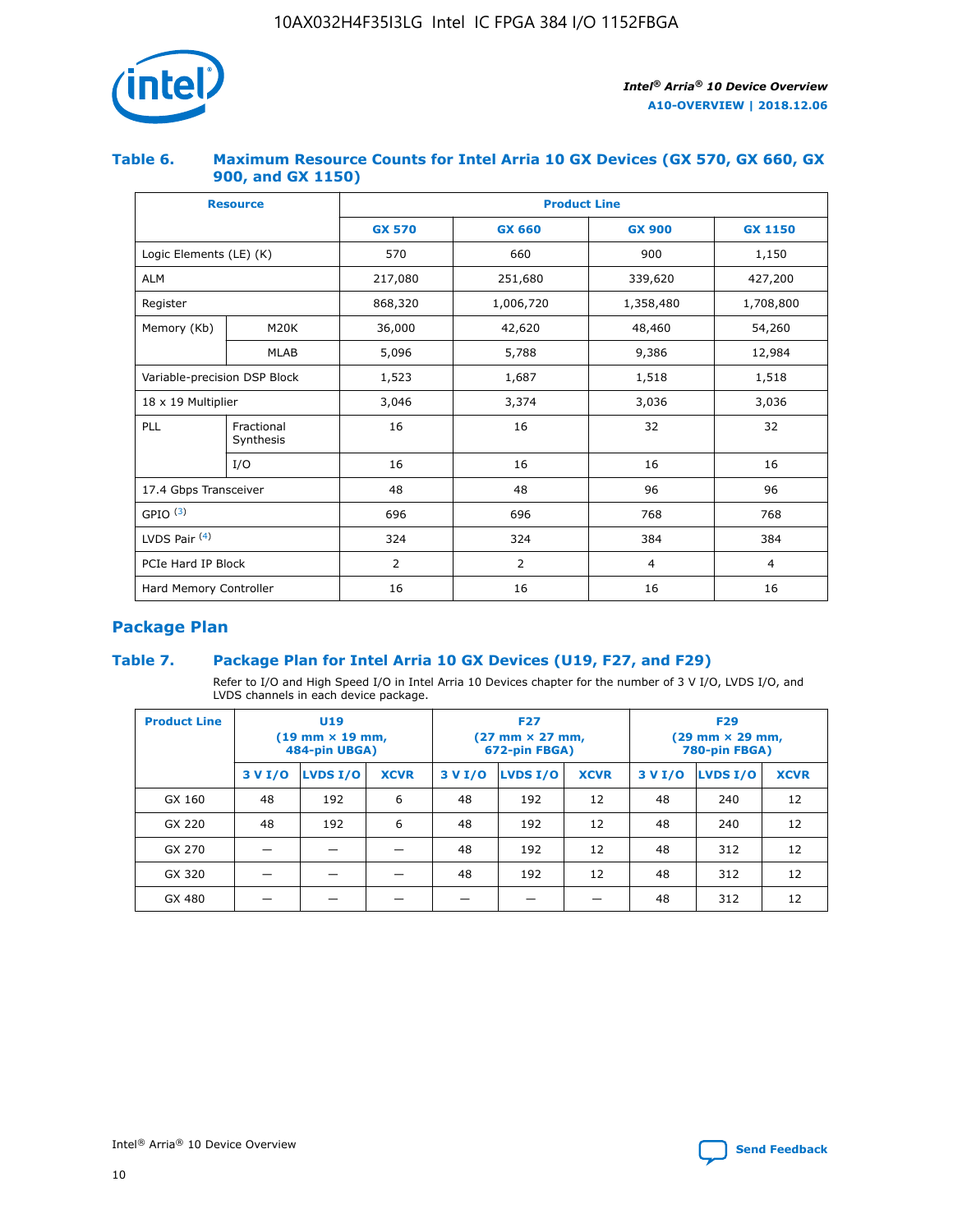

#### **Table 8. Package Plan for Intel Arria 10 GX Devices (F34, F35, NF40, and KF40)**

Refer to I/O and High Speed I/O in Intel Arria 10 Devices chapter for the number of 3 V I/O, LVDS I/O, and LVDS channels in each device package.

| <b>Product Line</b> |           | <b>F34</b>         | $(35 \text{ mm} \times 35 \text{ mm})$<br>1152-pin FBGA) |           | <b>F35</b><br>$(35$ mm $\times$ 35 mm,<br><b>1152-pin FBGA)</b> |             | <b>KF40</b><br>$(40 \text{ mm} \times 40 \text{ mm})$<br>1517-pin FBGA) |                    |             | <b>NF40</b><br>$(40 \text{ mm} \times 40 \text{ mm})$<br><b>1517-pin FBGA)</b> |                    |             |
|---------------------|-----------|--------------------|----------------------------------------------------------|-----------|-----------------------------------------------------------------|-------------|-------------------------------------------------------------------------|--------------------|-------------|--------------------------------------------------------------------------------|--------------------|-------------|
|                     | 3V<br>I/O | <b>LVDS</b><br>I/O | <b>XCVR</b>                                              | 3V<br>I/O | <b>LVDS</b><br>I/O                                              | <b>XCVR</b> | 3V<br>I/O                                                               | <b>LVDS</b><br>I/O | <b>XCVR</b> | 3 V<br>I/O                                                                     | <b>LVDS</b><br>I/O | <b>XCVR</b> |
| GX 270              | 48        | 336                | 24                                                       | 48        | 336                                                             | 24          |                                                                         |                    |             |                                                                                |                    |             |
| GX 320              | 48        | 336                | 24                                                       | 48        | 336                                                             | 24          |                                                                         |                    |             |                                                                                |                    |             |
| GX 480              | 48        | 444                | 24                                                       | 48        | 348                                                             | 36          |                                                                         |                    |             |                                                                                |                    |             |
| GX 570              | 48        | 444                | 24                                                       | 48        | 348                                                             | 36          | 96                                                                      | 600                | 36          | 48                                                                             | 540                | 48          |
| GX 660              | 48        | 444                | 24                                                       | 48        | 348                                                             | 36          | 96                                                                      | 600                | 36          | 48                                                                             | 540                | 48          |
| GX 900              |           | 504                | 24                                                       |           |                                                                 |             |                                                                         |                    |             |                                                                                | 600                | 48          |
| GX 1150             |           | 504                | 24                                                       |           |                                                                 |             |                                                                         |                    |             |                                                                                | 600                | 48          |

#### **Table 9. Package Plan for Intel Arria 10 GX Devices (RF40, NF45, SF45, and UF45)**

Refer to I/O and High Speed I/O in Intel Arria 10 Devices chapter for the number of 3 V I/O, LVDS I/O, and LVDS channels in each device package.

| <b>Product Line</b> | <b>RF40</b><br>$(40$ mm $\times$ 40 mm,<br>1517-pin FBGA) |                    |             | <b>NF45</b><br>$(45 \text{ mm} \times 45 \text{ mm})$<br><b>1932-pin FBGA)</b> |                    |             | <b>SF45</b><br>$(45 \text{ mm} \times 45 \text{ mm})$<br><b>1932-pin FBGA)</b> |                    |             | <b>UF45</b><br>$(45 \text{ mm} \times 45 \text{ mm})$<br><b>1932-pin FBGA)</b> |                    |             |
|---------------------|-----------------------------------------------------------|--------------------|-------------|--------------------------------------------------------------------------------|--------------------|-------------|--------------------------------------------------------------------------------|--------------------|-------------|--------------------------------------------------------------------------------|--------------------|-------------|
|                     | 3V<br>I/O                                                 | <b>LVDS</b><br>I/O | <b>XCVR</b> | 3 V<br>I/O                                                                     | <b>LVDS</b><br>I/O | <b>XCVR</b> | 3 V<br>I/O                                                                     | <b>LVDS</b><br>I/O | <b>XCVR</b> | 3V<br>I/O                                                                      | <b>LVDS</b><br>I/O | <b>XCVR</b> |
| GX 900              |                                                           | 342                | 66          | _                                                                              | 768                | 48          |                                                                                | 624                | 72          |                                                                                | 480                | 96          |
| GX 1150             |                                                           | 342                | 66          | _                                                                              | 768                | 48          |                                                                                | 624                | 72          |                                                                                | 480                | 96          |

#### **Related Information**

[I/O and High-Speed Differential I/O Interfaces in Intel Arria 10 Devices chapter, Intel](https://www.intel.com/content/www/us/en/programmable/documentation/sam1403482614086.html#sam1403482030321) [Arria 10 Device Handbook](https://www.intel.com/content/www/us/en/programmable/documentation/sam1403482614086.html#sam1403482030321)

Provides the number of 3 V and LVDS I/Os, and LVDS channels for each Intel Arria 10 device package.

### **Intel Arria 10 GT**

This section provides the available options, maximum resource counts, and package plan for the Intel Arria 10 GT devices.

The information in this section is correct at the time of publication. For the latest information and to get more details, refer to the Intel FPGA Product Selector.

#### **Related Information**

#### [Intel FPGA Product Selector](http://www.altera.com/products/selector/psg-selector.html)

Provides the latest information on Intel products.

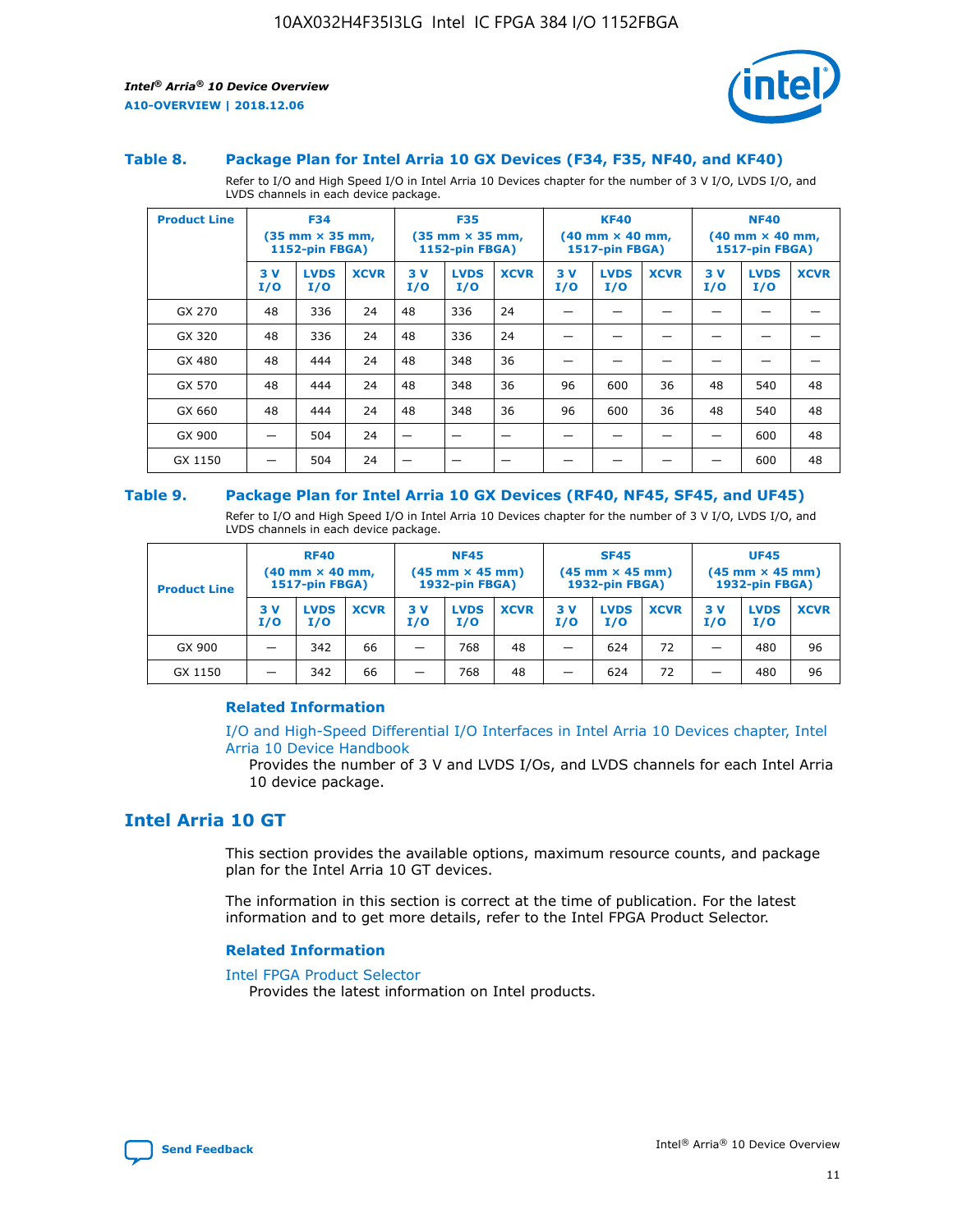

# **Available Options**

#### **Figure 2. Sample Ordering Code and Available Options for Intel Arria 10 GT Devices**

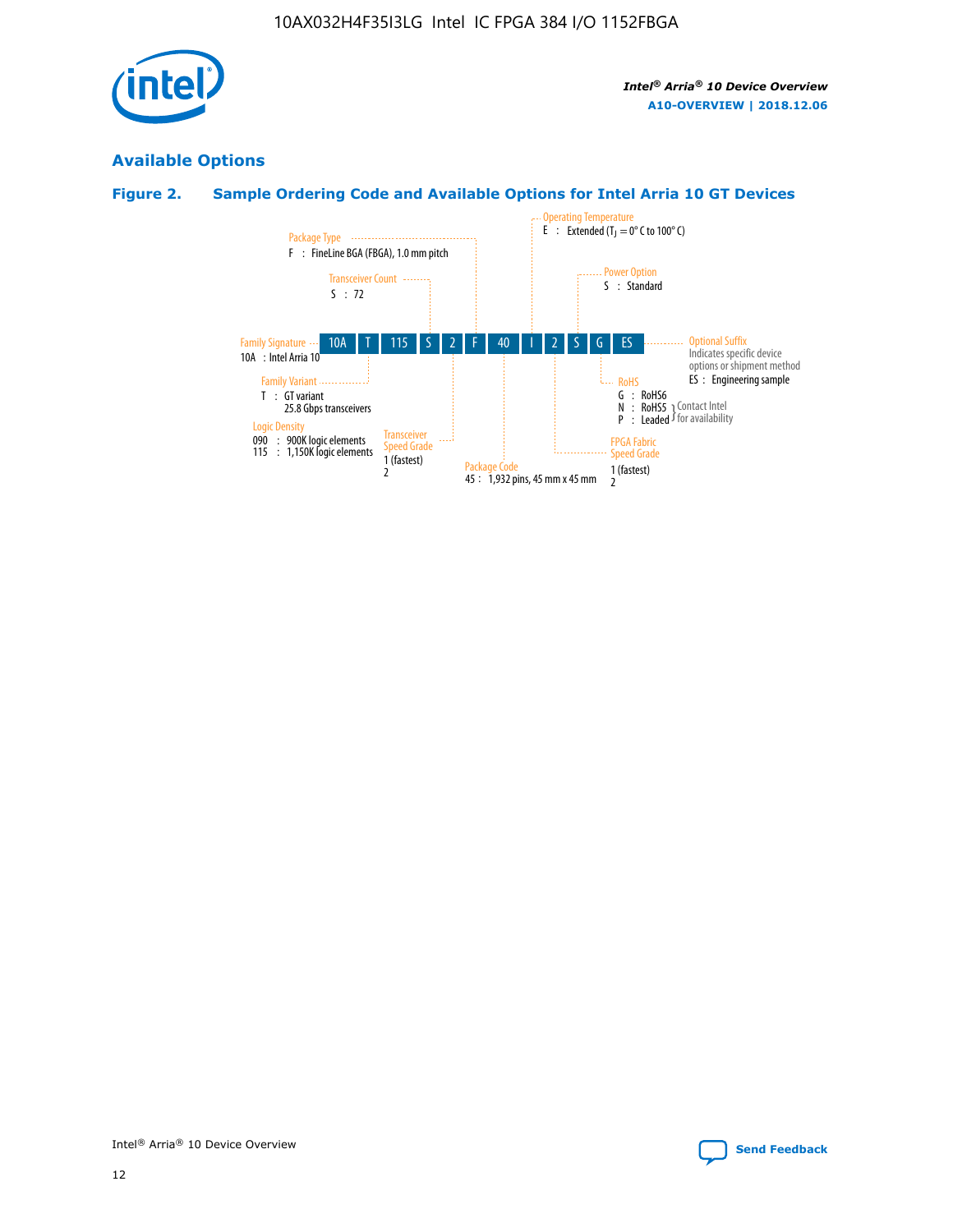

#### **Maximum Resources**

#### **Table 10. Maximum Resource Counts for Intel Arria 10 GT Devices**

| <b>Resource</b>              |                      | <b>Product Line</b> |                |  |
|------------------------------|----------------------|---------------------|----------------|--|
|                              |                      | <b>GT 900</b>       | GT 1150        |  |
| Logic Elements (LE) (K)      |                      | 900                 | 1,150          |  |
| <b>ALM</b>                   |                      | 339,620             | 427,200        |  |
| Register                     |                      | 1,358,480           | 1,708,800      |  |
| Memory (Kb)                  | M <sub>20</sub> K    | 48,460              | 54,260         |  |
|                              | <b>MLAB</b>          | 9,386               | 12,984         |  |
| Variable-precision DSP Block |                      | 1,518               | 1,518          |  |
| 18 x 19 Multiplier           |                      | 3,036               | 3,036          |  |
| PLL                          | Fractional Synthesis | 32                  | 32             |  |
|                              | I/O                  | 16                  | 16             |  |
| Transceiver                  | 17.4 Gbps            | 72(5)               | 72(5)          |  |
|                              | 25.8 Gbps            | 6                   | 6              |  |
| GPIO <sup>(6)</sup>          |                      | 624                 | 624            |  |
| LVDS Pair $(7)$              |                      | 312                 | 312            |  |
| PCIe Hard IP Block           |                      | $\overline{4}$      | $\overline{4}$ |  |
| Hard Memory Controller       |                      | 16                  | 16             |  |

#### **Related Information**

#### [Intel Arria 10 GT Channel Usage](https://www.intel.com/content/www/us/en/programmable/documentation/nik1398707230472.html#nik1398707008178)

Configuring GT/GX channels in Intel Arria 10 GT devices.

#### **Package Plan**

#### **Table 11. Package Plan for Intel Arria 10 GT Devices**

Refer to I/O and High Speed I/O in Intel Arria 10 Devices chapter for the number of 3 V I/O, LVDS I/O, and LVDS channels in each device package.

| <b>Product Line</b> | <b>SF45</b><br>(45 mm × 45 mm, 1932-pin FBGA) |                 |             |  |  |  |
|---------------------|-----------------------------------------------|-----------------|-------------|--|--|--|
|                     | 3 V I/O                                       | <b>LVDS I/O</b> | <b>XCVR</b> |  |  |  |
| GT 900              |                                               | 624             | 72          |  |  |  |
| GT 1150             |                                               | 624             | 72          |  |  |  |

<sup>(7)</sup> Each LVDS I/O pair can be used as differential input or output.



 $(5)$  If all 6 GT channels are in use, 12 of the GX channels are not usable.

<sup>(6)</sup> The number of GPIOs does not include transceiver I/Os. In the Intel Quartus Prime software, the number of user I/Os includes transceiver I/Os.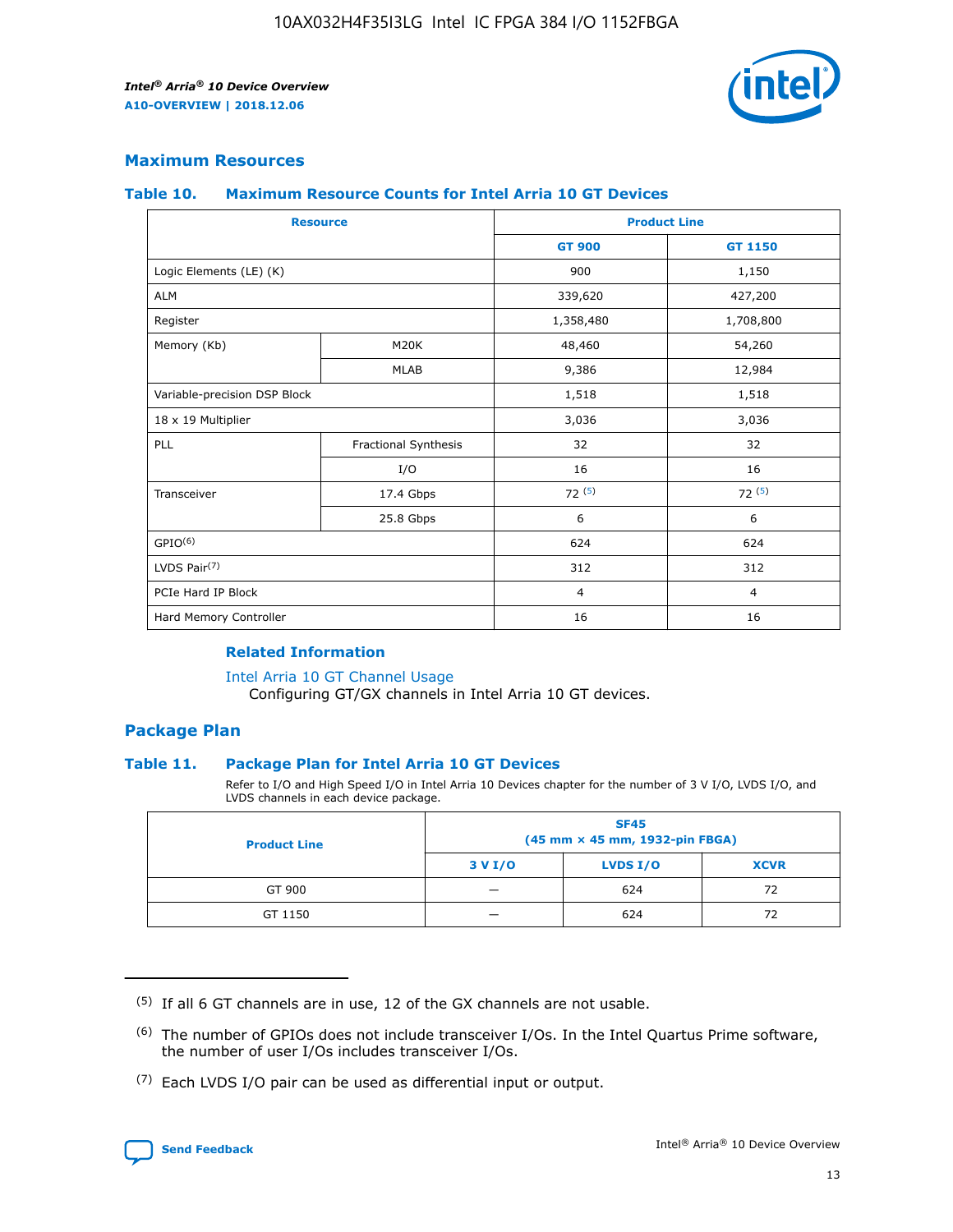

#### **Related Information**

[I/O and High-Speed Differential I/O Interfaces in Intel Arria 10 Devices chapter, Intel](https://www.intel.com/content/www/us/en/programmable/documentation/sam1403482614086.html#sam1403482030321) [Arria 10 Device Handbook](https://www.intel.com/content/www/us/en/programmable/documentation/sam1403482614086.html#sam1403482030321)

Provides the number of 3 V and LVDS I/Os, and LVDS channels for each Intel Arria 10 device package.

#### **Intel Arria 10 SX**

This section provides the available options, maximum resource counts, and package plan for the Intel Arria 10 SX devices.

The information in this section is correct at the time of publication. For the latest information and to get more details, refer to the Intel FPGA Product Selector.

#### **Related Information**

[Intel FPGA Product Selector](http://www.altera.com/products/selector/psg-selector.html) Provides the latest information on Intel products.

#### **Available Options**

#### **Figure 3. Sample Ordering Code and Available Options for Intel Arria 10 SX Devices**



#### **Related Information**

[Transceiver Performance for Intel Arria 10 GX/SX Devices](https://www.intel.com/content/www/us/en/programmable/documentation/mcn1413182292568.html#mcn1413213965502) Provides more information about the transceiver speed grade.

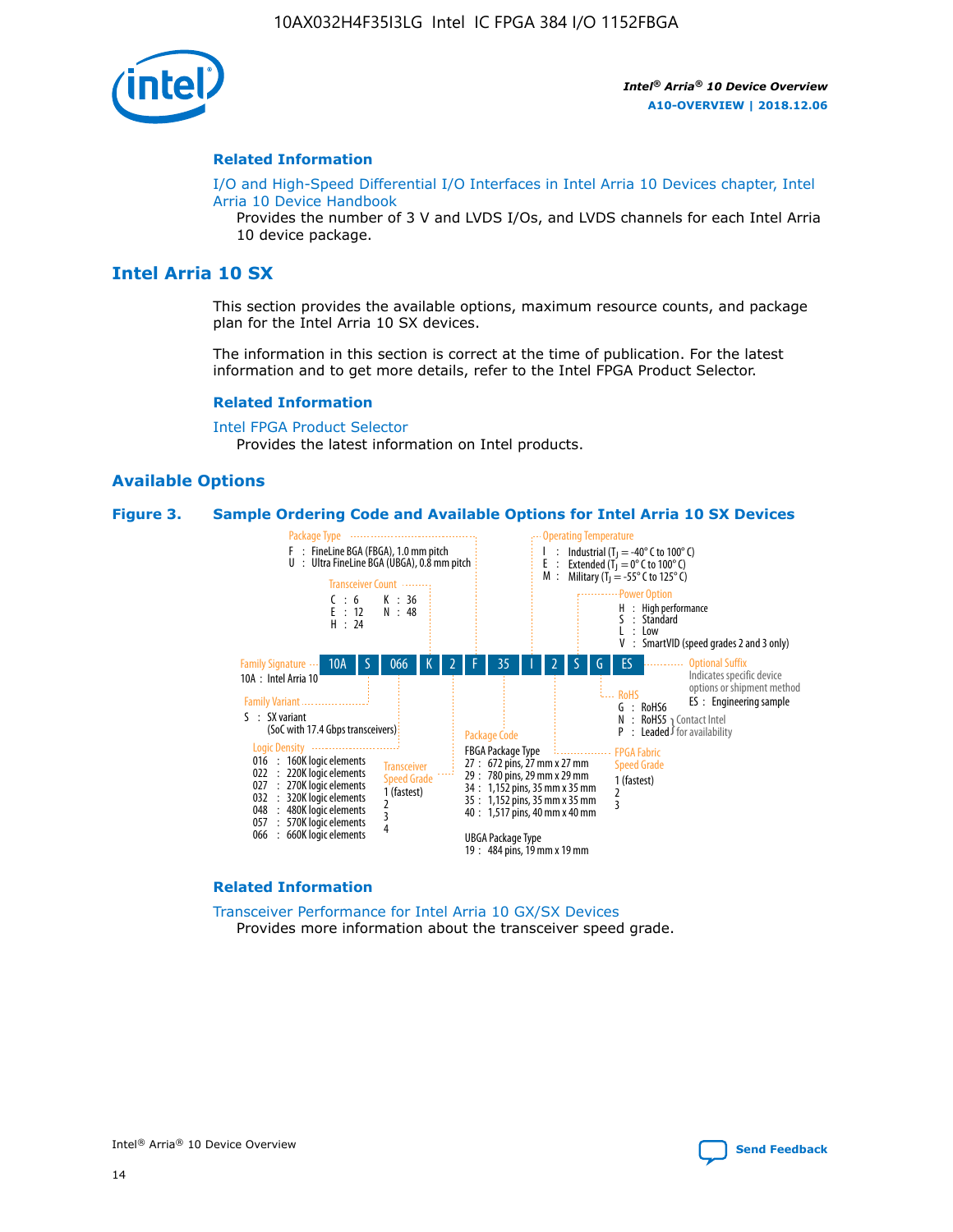

#### **Maximum Resources**

#### **Table 12. Maximum Resource Counts for Intel Arria 10 SX Devices**

|                                   | <b>Resource</b>         | <b>Product Line</b> |               |                |                |                |                |                |  |  |  |
|-----------------------------------|-------------------------|---------------------|---------------|----------------|----------------|----------------|----------------|----------------|--|--|--|
|                                   |                         | <b>SX 160</b>       | <b>SX 220</b> | <b>SX 270</b>  | <b>SX 320</b>  | <b>SX 480</b>  | <b>SX 570</b>  | <b>SX 660</b>  |  |  |  |
| Logic Elements (LE) (K)           |                         | 160                 | 220           | 270            | 320            | 480            | 570            | 660            |  |  |  |
| <b>ALM</b>                        |                         | 61,510              | 80,330        | 101,620        | 119,900        | 183,590        | 217,080        | 251,680        |  |  |  |
| Register                          |                         | 246,040             | 321,320       | 406,480        | 479,600        | 734,360        | 868,320        | 1,006,720      |  |  |  |
| Memory (Kb)                       | M <sub>20</sub> K       | 8,800               | 11,740        | 15,000         | 17,820         | 28,620         | 36,000         | 42,620         |  |  |  |
|                                   | <b>MLAB</b>             | 1,050               | 1,690         | 2,452          | 2,727          | 4,164          | 5,096          | 5,788          |  |  |  |
| Variable-precision DSP Block      |                         | 156                 | 192           | 830            | 985            | 1,368          | 1,523          | 1,687          |  |  |  |
| 18 x 19 Multiplier                |                         | 312                 | 384           | 1,660          | 1,970          | 2,736          | 3,046          | 3,374          |  |  |  |
| <b>PLL</b>                        | Fractional<br>Synthesis | 6                   | 6             | 8              | 8              | 12             | 16             | 16             |  |  |  |
|                                   | I/O                     | 6                   | 6             | 8              | 8              | 12             | 16             | 16             |  |  |  |
| 17.4 Gbps Transceiver             |                         | 12                  | 12            | 24             | 24             | 36             | 48             | 48             |  |  |  |
| GPIO <sup>(8)</sup>               |                         | 288                 | 288           | 384            | 384            | 492            | 696            | 696            |  |  |  |
| LVDS Pair $(9)$                   |                         | 120                 | 120           | 168            | 168            | 174            | 324            | 324            |  |  |  |
| PCIe Hard IP Block                |                         | $\mathbf{1}$        | $\mathbf{1}$  | $\overline{2}$ | $\overline{2}$ | $\overline{2}$ | $\overline{2}$ | $\overline{2}$ |  |  |  |
| Hard Memory Controller            |                         | 6                   | 6             | 8              | 8              | 12             | 16             | 16             |  |  |  |
| ARM Cortex-A9 MPCore<br>Processor |                         | Yes                 | Yes           | Yes            | Yes            | Yes            | Yes            | Yes            |  |  |  |

#### **Package Plan**

#### **Table 13. Package Plan for Intel Arria 10 SX Devices (U19, F27, F29, and F34)**

Refer to I/O and High Speed I/O in Intel Arria 10 Devices chapter for the number of 3 V I/O, LVDS I/O, and LVDS channels in each device package.

| <b>Product Line</b> | U19<br>$(19 \text{ mm} \times 19 \text{ mm})$<br>484-pin UBGA) |                    |             | <b>F27</b><br>$(27 \text{ mm} \times 27 \text{ mm})$ .<br>672-pin FBGA) |                    | <b>F29</b><br>$(29 \text{ mm} \times 29 \text{ mm})$ .<br>780-pin FBGA) |            |                    | <b>F34</b><br>$(35 \text{ mm} \times 35 \text{ mm})$<br><b>1152-pin FBGA)</b> |           |                    |             |
|---------------------|----------------------------------------------------------------|--------------------|-------------|-------------------------------------------------------------------------|--------------------|-------------------------------------------------------------------------|------------|--------------------|-------------------------------------------------------------------------------|-----------|--------------------|-------------|
|                     | 3V<br>I/O                                                      | <b>LVDS</b><br>I/O | <b>XCVR</b> | 3V<br>I/O                                                               | <b>LVDS</b><br>I/O | <b>XCVR</b>                                                             | 3 V<br>I/O | <b>LVDS</b><br>I/O | <b>XCVR</b>                                                                   | 3V<br>I/O | <b>LVDS</b><br>I/O | <b>XCVR</b> |
| SX 160              | 48                                                             | 144                | 6           | 48                                                                      | 192                | 12                                                                      | 48         | 240                | 12                                                                            |           |                    |             |
| SX 220              | 48                                                             | 144                | 6           | 48                                                                      | 192                | 12                                                                      | 48         | 240                | 12                                                                            |           |                    |             |
| SX 270              |                                                                |                    |             | 48                                                                      | 192                | 12                                                                      | 48         | 312                | 12                                                                            | 48        | 336                | 24          |
| SX 320              |                                                                |                    |             | 48                                                                      | 192                | 12                                                                      | 48         | 312                | 12                                                                            | 48        | 336                | 24          |
|                     | continued                                                      |                    |             |                                                                         |                    |                                                                         |            |                    |                                                                               |           |                    |             |

 $(8)$  The number of GPIOs does not include transceiver I/Os. In the Intel Quartus Prime software, the number of user I/Os includes transceiver I/Os.

 $(9)$  Each LVDS I/O pair can be used as differential input or output.

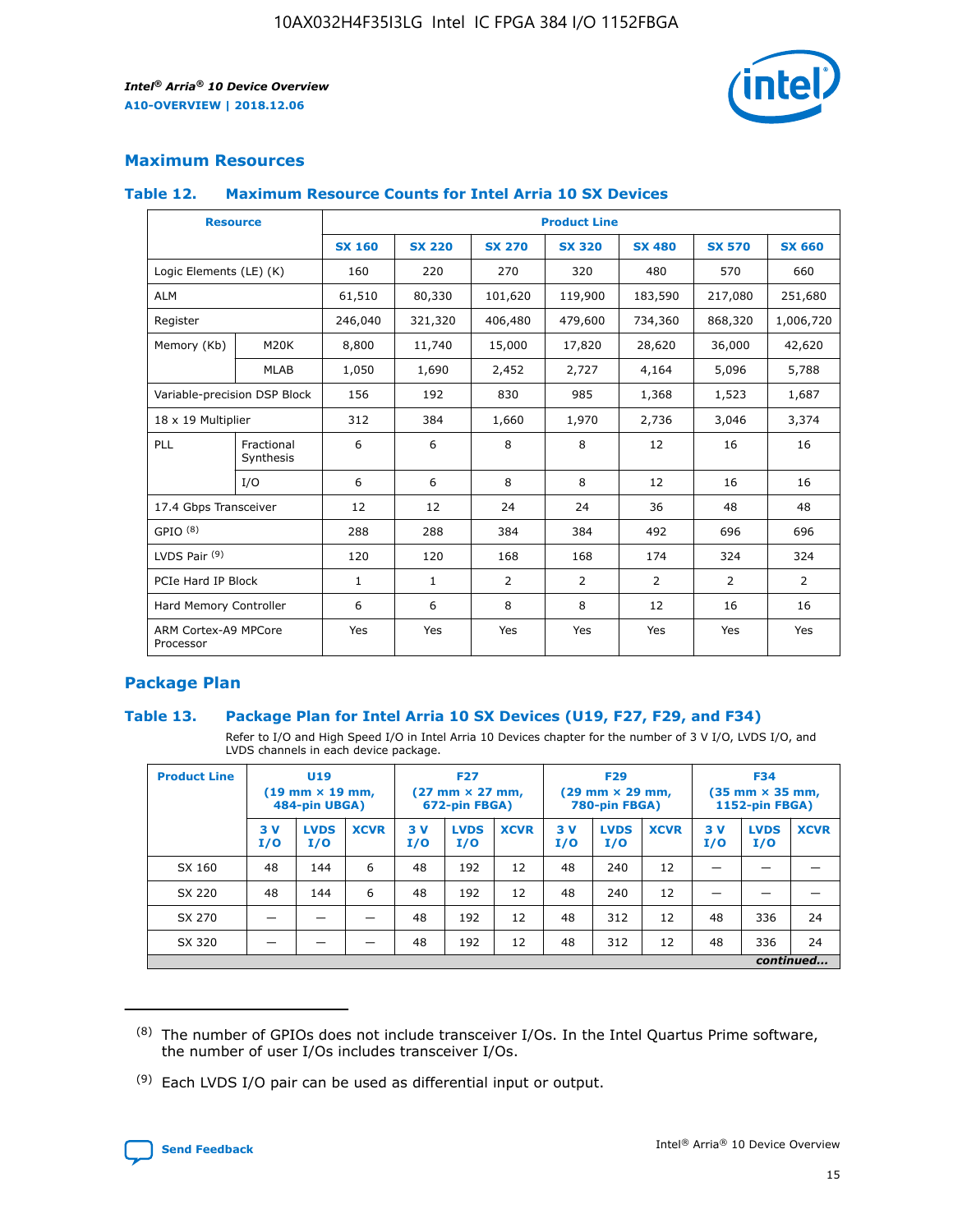

| <b>Product Line</b> | U <sub>19</sub><br>$(19 \text{ mm} \times 19 \text{ mm})$<br>484-pin UBGA) |                    | <b>F27</b><br>$(27 \text{ mm} \times 27 \text{ mm})$<br>672-pin FBGA) |           | <b>F29</b><br>$(29 \text{ mm} \times 29 \text{ mm})$<br>780-pin FBGA) |             |           | <b>F34</b><br>$(35$ mm $\times$ 35 mm,<br><b>1152-pin FBGA)</b> |             |           |                    |             |
|---------------------|----------------------------------------------------------------------------|--------------------|-----------------------------------------------------------------------|-----------|-----------------------------------------------------------------------|-------------|-----------|-----------------------------------------------------------------|-------------|-----------|--------------------|-------------|
|                     | 3V<br>I/O                                                                  | <b>LVDS</b><br>I/O | <b>XCVR</b>                                                           | 3V<br>I/O | <b>LVDS</b><br>I/O                                                    | <b>XCVR</b> | 3V<br>I/O | <b>LVDS</b><br>I/O                                              | <b>XCVR</b> | 3V<br>I/O | <b>LVDS</b><br>I/O | <b>XCVR</b> |
| SX 480              |                                                                            |                    |                                                                       |           |                                                                       |             | 48        | 312                                                             | 12          | 48        | 444                | 24          |
| SX 570              |                                                                            |                    |                                                                       |           |                                                                       |             |           |                                                                 |             | 48        | 444                | 24          |
| SX 660              |                                                                            |                    |                                                                       |           |                                                                       |             |           |                                                                 |             | 48        | 444                | 24          |

#### **Table 14. Package Plan for Intel Arria 10 SX Devices (F35, KF40, and NF40)**

Refer to I/O and High Speed I/O in Intel Arria 10 Devices chapter for the number of 3 V I/O, LVDS I/O, and LVDS channels in each device package.

| <b>Product Line</b> | <b>F35</b><br>$(35 \text{ mm} \times 35 \text{ mm})$<br><b>1152-pin FBGA)</b> |          |             |                                           | <b>KF40</b><br>(40 mm × 40 mm,<br>1517-pin FBGA) |    | <b>NF40</b><br>$(40 \text{ mm} \times 40 \text{ mm})$<br>1517-pin FBGA) |          |             |  |
|---------------------|-------------------------------------------------------------------------------|----------|-------------|-------------------------------------------|--------------------------------------------------|----|-------------------------------------------------------------------------|----------|-------------|--|
|                     | 3 V I/O                                                                       | LVDS I/O | <b>XCVR</b> | <b>LVDS I/O</b><br><b>XCVR</b><br>3 V I/O |                                                  |    | 3 V I/O                                                                 | LVDS I/O | <b>XCVR</b> |  |
| SX 270              | 48                                                                            | 336      | 24          |                                           |                                                  |    |                                                                         |          |             |  |
| SX 320              | 48                                                                            | 336      | 24          |                                           |                                                  |    |                                                                         |          |             |  |
| SX 480              | 48                                                                            | 348      | 36          |                                           |                                                  |    |                                                                         |          |             |  |
| SX 570              | 48                                                                            | 348      | 36          | 96                                        | 600                                              | 36 | 48                                                                      | 540      | 48          |  |
| SX 660              | 48                                                                            | 348      | 36          | 96                                        | 600                                              | 36 | 48                                                                      | 540      | 48          |  |

#### **Related Information**

[I/O and High-Speed Differential I/O Interfaces in Intel Arria 10 Devices chapter, Intel](https://www.intel.com/content/www/us/en/programmable/documentation/sam1403482614086.html#sam1403482030321) [Arria 10 Device Handbook](https://www.intel.com/content/www/us/en/programmable/documentation/sam1403482614086.html#sam1403482030321)

Provides the number of 3 V and LVDS I/Os, and LVDS channels for each Intel Arria 10 device package.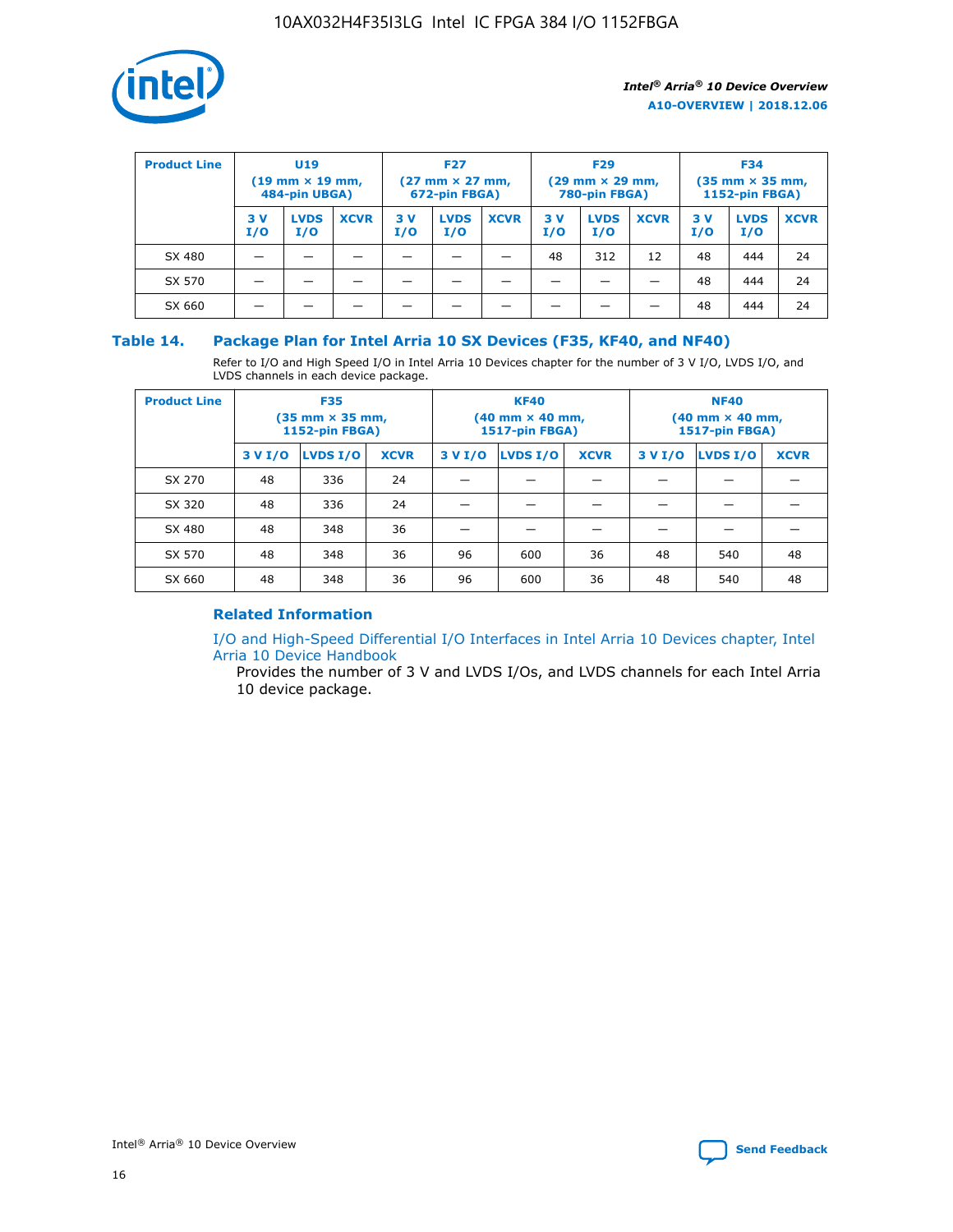

# **I/O Vertical Migration for Intel Arria 10 Devices**

#### **Figure 4. Migration Capability Across Intel Arria 10 Product Lines**

- The arrows indicate the migration paths. The devices included in each vertical migration path are shaded. Devices with fewer resources in the same path have lighter shades.
- To achieve the full I/O migration across product lines in the same migration path, restrict I/Os and transceivers usage to match the product line with the lowest I/O and transceiver counts.
- An LVDS I/O bank in the source device may be mapped to a 3 V I/O bank in the target device. To use memory interface clock frequency higher than 533 MHz, assign external memory interface pins only to banks that are LVDS I/O in both devices.
- There may be nominal 0.15 mm package height difference between some product lines in the same package type.
	- **Variant Product Line Package U19 F27 F29 F34 F35 KF40 NF40 RF40 NF45 SF45 UF45** Intel® Arria® 10 GX GX 160 GX 220 GX 270 GX 320 GX 480 GX 570 GX 660 GX 900 GX 1150 Intel Arria 10 GT GT 900 GT 1150 Intel Arria 10 SX SX 160 SX 220 SX 270 SX 320 SX 480 SX 570 SX 660
- Some migration paths are not shown in the Intel Quartus Prime software **Pin Migration View**.

*Note:* To verify the pin migration compatibility, use the **Pin Migration View** window in the Intel Quartus Prime software Pin Planner.

# **Adaptive Logic Module**

Intel Arria 10 devices use a 20 nm ALM as the basic building block of the logic fabric.

The ALM architecture is the same as the previous generation FPGAs, allowing for efficient implementation of logic functions and easy conversion of IP between the device generations.

The ALM, as shown in following figure, uses an 8-input fracturable look-up table (LUT) with four dedicated registers to help improve timing closure in register-rich designs and achieve an even higher design packing capability than the traditional two-register per LUT architecture.

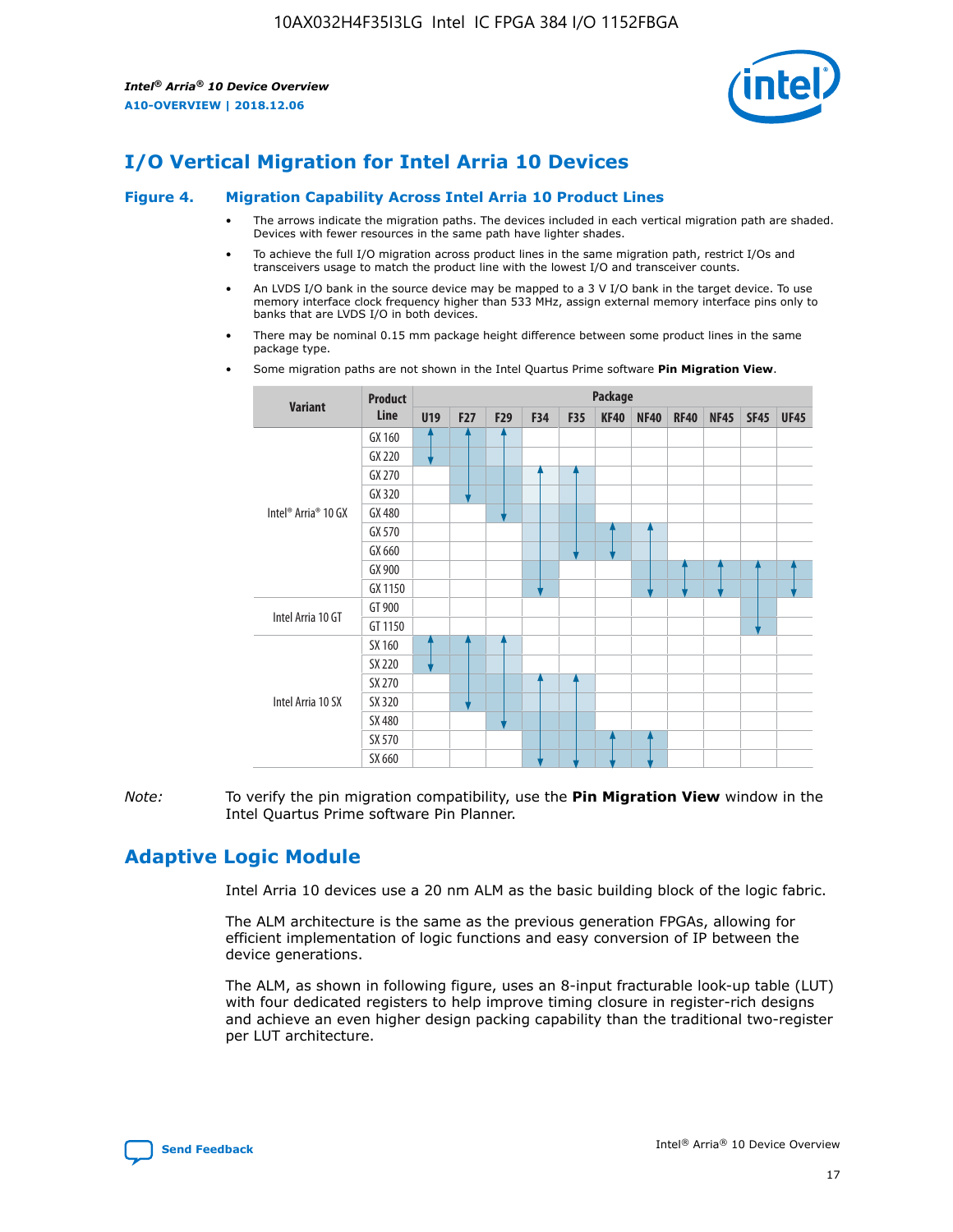

**Figure 5. ALM for Intel Arria 10 Devices**



The Intel Quartus Prime software optimizes your design according to the ALM logic structure and automatically maps legacy designs into the Intel Arria 10 ALM architecture.

# **Variable-Precision DSP Block**

The Intel Arria 10 variable precision DSP blocks support fixed-point arithmetic and floating-point arithmetic.

Features for fixed-point arithmetic:

- High-performance, power-optimized, and fully registered multiplication operations
- 18-bit and 27-bit word lengths
- Two 18 x 19 multipliers or one 27 x 27 multiplier per DSP block
- Built-in addition, subtraction, and 64-bit double accumulation register to combine multiplication results
- Cascading 19-bit or 27-bit when pre-adder is disabled and cascading 18-bit when pre-adder is used to form the tap-delay line for filtering applications
- Cascading 64-bit output bus to propagate output results from one block to the next block without external logic support
- Hard pre-adder supported in 19-bit and 27-bit modes for symmetric filters
- Internal coefficient register bank in both 18-bit and 27-bit modes for filter implementation
- 18-bit and 27-bit systolic finite impulse response (FIR) filters with distributed output adder
- Biased rounding support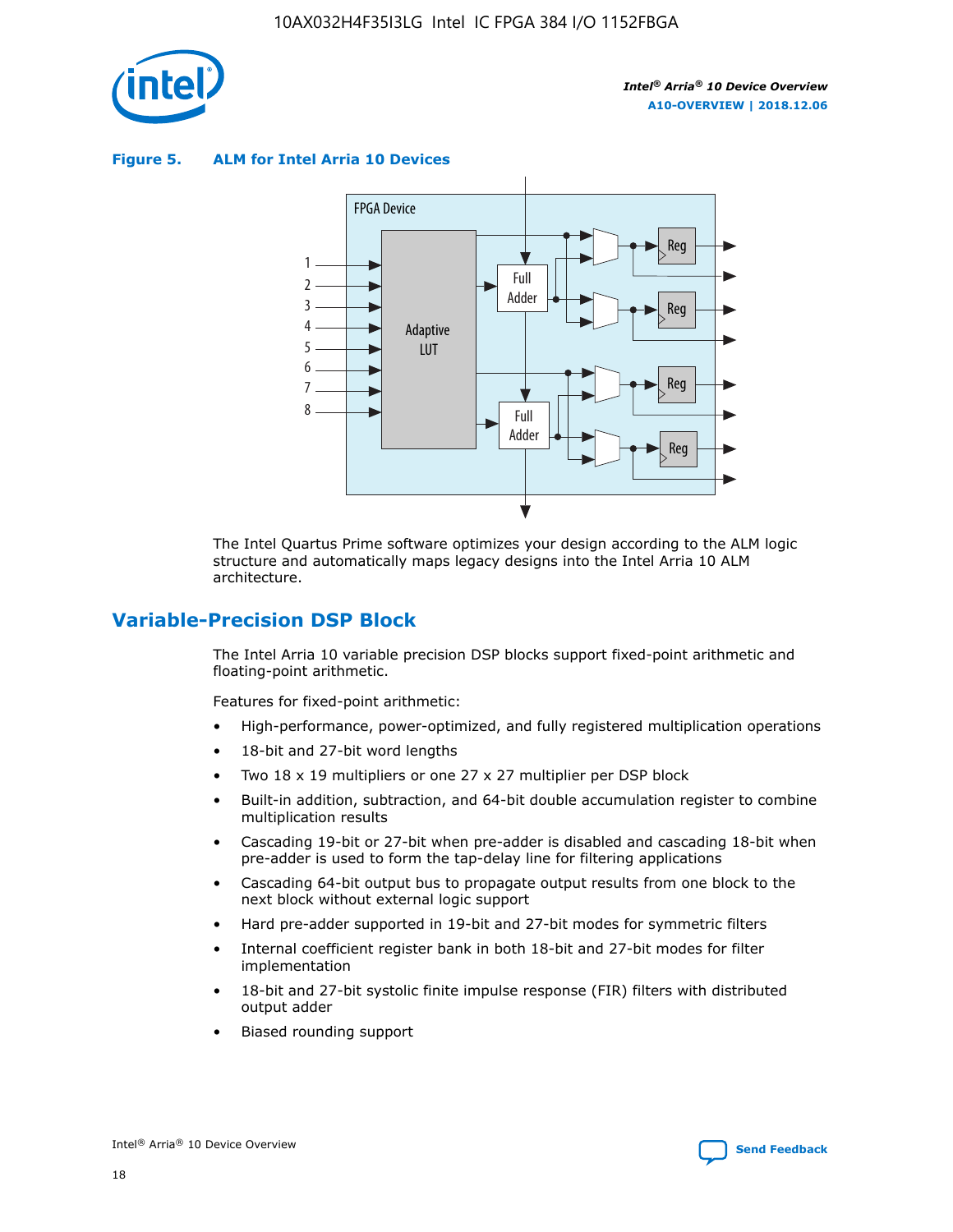

Features for floating-point arithmetic:

- A completely hardened architecture that supports multiplication, addition, subtraction, multiply-add, and multiply-subtract
- Multiplication with accumulation capability and a dynamic accumulator reset control
- Multiplication with cascade summation capability
- Multiplication with cascade subtraction capability
- Complex multiplication
- Direct vector dot product
- Systolic FIR filter

#### **Table 15. Variable-Precision DSP Block Configurations for Intel Arria 10 Devices**

| <b>Usage Example</b>                                       | <b>Multiplier Size (Bit)</b>    | <b>DSP Block Resources</b> |
|------------------------------------------------------------|---------------------------------|----------------------------|
| Medium precision fixed point                               | Two 18 x 19                     |                            |
| High precision fixed or Single precision<br>floating point | One 27 x 27                     |                            |
| Fixed point FFTs                                           | One 19 x 36 with external adder |                            |
| Very high precision fixed point                            | One 36 x 36 with external adder |                            |
| Double precision floating point                            | One 54 x 54 with external adder | 4                          |

#### **Table 16. Resources for Fixed-Point Arithmetic in Intel Arria 10 Devices**

The table lists the variable-precision DSP resources by bit precision for each Intel Arria 10 device.

| <b>Variant</b>  | <b>Product Line</b> | <b>Variable-</b><br>precision<br><b>DSP Block</b> | <b>Independent Input and Output</b><br><b>Multiplications Operator</b> |                                     | 18 x 19<br><b>Multiplier</b><br><b>Adder Sum</b> | $18 \times 18$<br><b>Multiplier</b><br><b>Adder</b> |
|-----------------|---------------------|---------------------------------------------------|------------------------------------------------------------------------|-------------------------------------|--------------------------------------------------|-----------------------------------------------------|
|                 |                     |                                                   | 18 x 19<br><b>Multiplier</b>                                           | $27 \times 27$<br><b>Multiplier</b> | <b>Mode</b>                                      | <b>Summed with</b><br>36 bit Input                  |
| AIntel Arria 10 | GX 160              | 156                                               | 312                                                                    | 156                                 | 156                                              | 156                                                 |
| GX              | GX 220              | 192                                               | 384                                                                    | 192                                 | 192                                              | 192                                                 |
|                 | GX 270              | 830                                               | 1,660                                                                  | 830                                 | 830                                              | 830                                                 |
|                 | GX 320              | 984                                               | 1,968                                                                  | 984                                 | 984                                              | 984                                                 |
|                 | GX 480              | 1,368                                             | 2,736                                                                  | 1,368                               | 1,368                                            | 1,368                                               |
|                 | GX 570              | 1,523                                             | 3,046                                                                  | 1,523                               | 1,523                                            | 1,523                                               |
|                 | GX 660              | 1,687                                             | 3,374                                                                  | 1,687                               | 1,687                                            | 1,687                                               |
|                 | GX 900              | 1,518                                             | 3,036                                                                  | 1,518                               | 1,518                                            | 1,518                                               |
|                 | GX 1150             | 1,518                                             | 3,036                                                                  | 1,518                               | 1,518                                            | 1,518                                               |
| Intel Arria 10  | GT 900              | 1,518                                             | 3,036                                                                  | 1,518                               | 1,518                                            | 1,518                                               |
| GT              | GT 1150             | 1,518                                             | 3,036                                                                  | 1,518                               | 1,518                                            | 1,518                                               |
| Intel Arria 10  | SX 160              | 156                                               | 312                                                                    | 156                                 | 156                                              | 156                                                 |
| <b>SX</b>       | SX 220<br>192       |                                                   | 384                                                                    | 192                                 | 192                                              | 192                                                 |
|                 | SX 270              | 830                                               | 1,660                                                                  | 830                                 | 830                                              | 830                                                 |
|                 |                     |                                                   |                                                                        |                                     |                                                  | continued                                           |

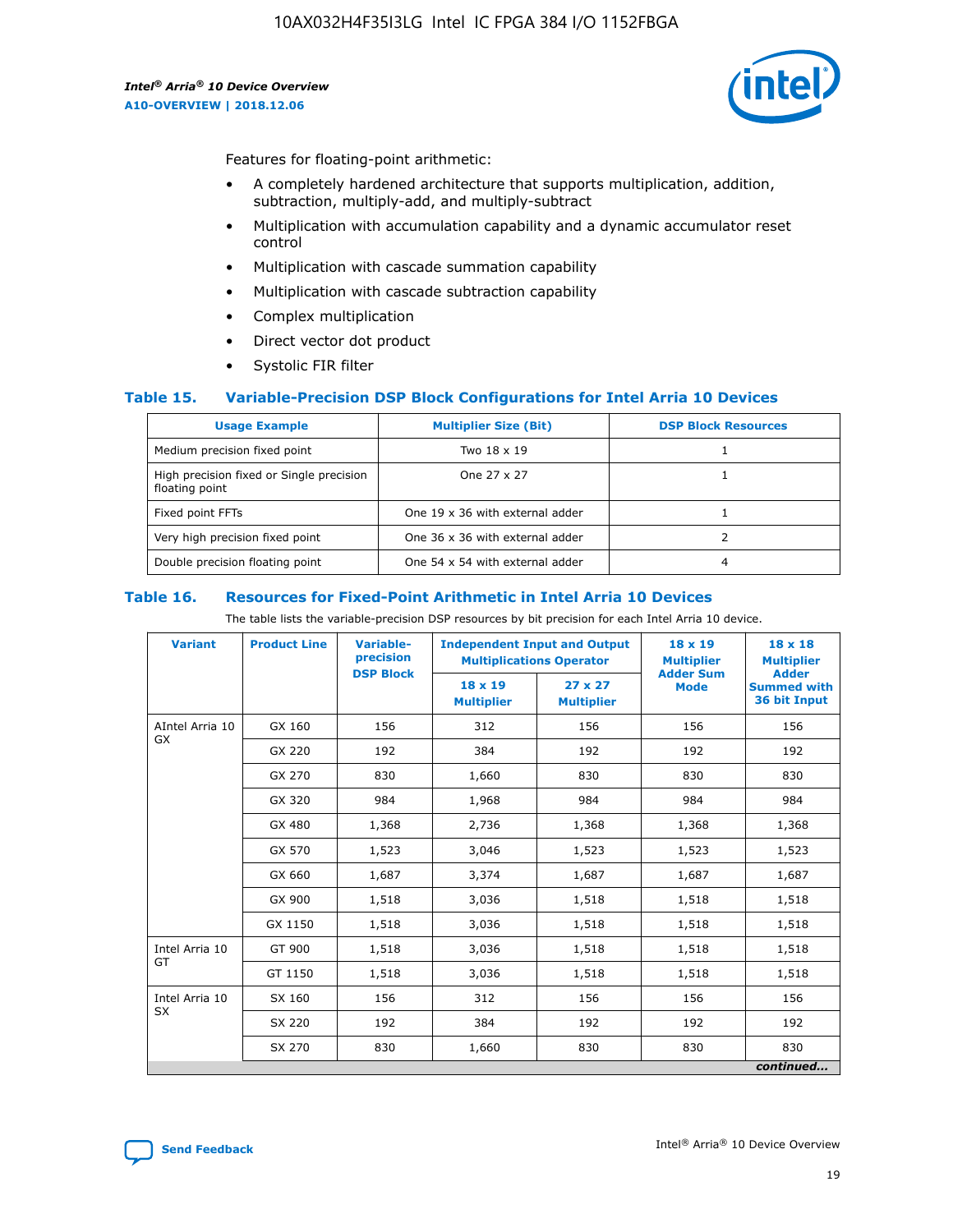

| <b>Variant</b> | <b>Product Line</b> | <b>Variable-</b><br>precision<br><b>DSP Block</b> | <b>Independent Input and Output</b><br><b>Multiplications Operator</b> |                                     | $18 \times 19$<br><b>Multiplier</b><br><b>Adder Sum</b> | $18 \times 18$<br><b>Multiplier</b><br><b>Adder</b> |  |
|----------------|---------------------|---------------------------------------------------|------------------------------------------------------------------------|-------------------------------------|---------------------------------------------------------|-----------------------------------------------------|--|
|                |                     |                                                   | $18 \times 19$<br><b>Multiplier</b>                                    | $27 \times 27$<br><b>Multiplier</b> | <b>Mode</b>                                             | <b>Summed with</b><br>36 bit Input                  |  |
|                | SX 320              | 984                                               | 1,968                                                                  | 984                                 | 984                                                     | 984                                                 |  |
|                | SX 480              | 1,368                                             | 2,736                                                                  | 1,368                               | 1,368                                                   | 1,368                                               |  |
|                | SX 570              | 1,523                                             | 3,046                                                                  | 1,523                               | 1,523                                                   | 1,523                                               |  |
|                | SX 660              | 1,687                                             | 3,374                                                                  | 1,687                               | 1,687                                                   | 1,687                                               |  |

#### **Table 17. Resources for Floating-Point Arithmetic in Intel Arria 10 Devices**

The table lists the variable-precision DSP resources by bit precision for each Intel Arria 10 device.

| <b>Variant</b>              | <b>Product Line</b> | <b>Variable-</b><br>precision<br><b>DSP Block</b> | <b>Single</b><br><b>Precision</b><br><b>Floating-Point</b><br><b>Multiplication</b><br><b>Mode</b> | <b>Single-Precision</b><br><b>Floating-Point</b><br><b>Adder Mode</b> | Single-<br><b>Precision</b><br><b>Floating-Point</b><br><b>Multiply</b><br><b>Accumulate</b><br><b>Mode</b> | <b>Peak</b><br><b>Giga Floating-</b><br><b>Point</b><br><b>Operations</b><br>per Second<br>(GFLOPs) |
|-----------------------------|---------------------|---------------------------------------------------|----------------------------------------------------------------------------------------------------|-----------------------------------------------------------------------|-------------------------------------------------------------------------------------------------------------|-----------------------------------------------------------------------------------------------------|
| Intel Arria 10<br>GX        | GX 160              | 156                                               | 156                                                                                                | 156                                                                   | 156                                                                                                         | 140                                                                                                 |
|                             | GX 220              | 192                                               | 192                                                                                                | 192                                                                   | 192                                                                                                         | 173                                                                                                 |
|                             | GX 270              | 830                                               | 830                                                                                                | 830                                                                   | 830                                                                                                         | 747                                                                                                 |
|                             | GX 320              | 984                                               | 984                                                                                                | 984                                                                   | 984                                                                                                         | 886                                                                                                 |
|                             | GX 480              | 1,369                                             | 1,368                                                                                              | 1,368                                                                 | 1,368                                                                                                       | 1,231                                                                                               |
|                             | GX 570              | 1,523                                             | 1,523                                                                                              | 1,523                                                                 | 1,523                                                                                                       | 1,371                                                                                               |
|                             | GX 660              | 1,687                                             | 1,687                                                                                              | 1,687                                                                 | 1,687                                                                                                       | 1,518                                                                                               |
|                             | GX 900              | 1,518                                             | 1,518                                                                                              | 1,518                                                                 | 1,518                                                                                                       | 1,366                                                                                               |
|                             | GX 1150             | 1,518                                             | 1,518                                                                                              | 1,518                                                                 | 1,518                                                                                                       | 1,366                                                                                               |
| Intel Arria 10              | GT 900              | 1,518                                             | 1,518                                                                                              | 1,518                                                                 | 1,518                                                                                                       | 1,366                                                                                               |
| GT                          | GT 1150             | 1,518                                             | 1,518                                                                                              | 1,518                                                                 | 1,518                                                                                                       | 1,366                                                                                               |
| Intel Arria 10<br><b>SX</b> | SX 160              | 156                                               | 156                                                                                                | 156                                                                   | 156                                                                                                         | 140                                                                                                 |
|                             | SX 220              | 192                                               | 192                                                                                                | 192                                                                   | 192                                                                                                         | 173                                                                                                 |
|                             | SX 270              | 830                                               | 830                                                                                                | 830                                                                   | 830                                                                                                         | 747                                                                                                 |
|                             | SX 320              | 984                                               | 984                                                                                                | 984                                                                   | 984                                                                                                         | 886                                                                                                 |
|                             | SX 480              | 1,369                                             | 1,368                                                                                              | 1,368                                                                 | 1,368                                                                                                       | 1,231                                                                                               |
|                             | SX 570              | 1,523                                             | 1,523                                                                                              | 1,523                                                                 | 1,523                                                                                                       | 1,371                                                                                               |
|                             | SX 660              | 1,687                                             | 1,687                                                                                              | 1,687                                                                 | 1,687                                                                                                       | 1,518                                                                                               |

# **Embedded Memory Blocks**

The embedded memory blocks in the devices are flexible and designed to provide an optimal amount of small- and large-sized memory arrays to fit your design requirements.

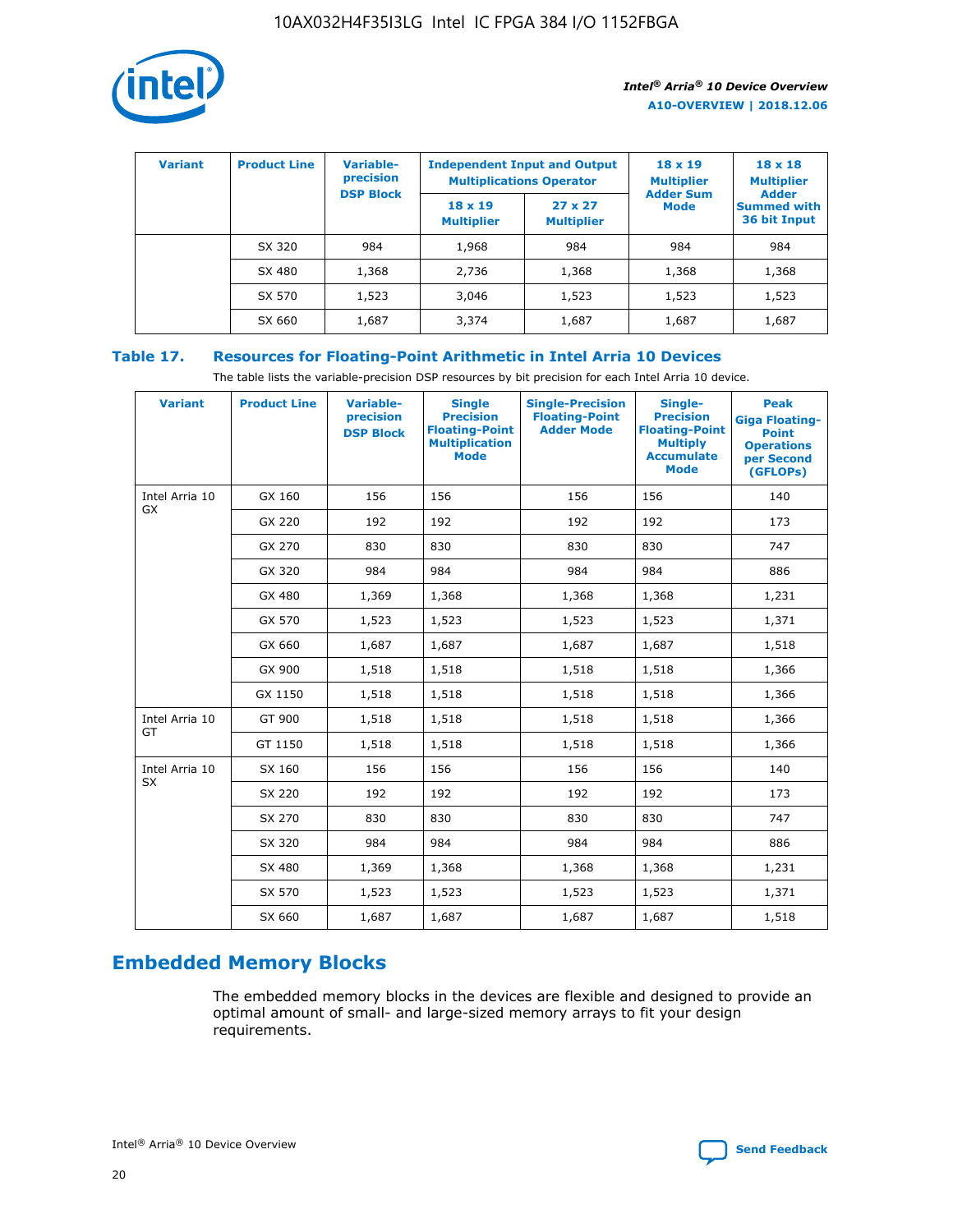

# **Types of Embedded Memory**

The Intel Arria 10 devices contain two types of memory blocks:

- 20 Kb M20K blocks—blocks of dedicated memory resources. The M20K blocks are ideal for larger memory arrays while still providing a large number of independent ports.
- 640 bit memory logic array blocks (MLABs)—enhanced memory blocks that are configured from dual-purpose logic array blocks (LABs). The MLABs are ideal for wide and shallow memory arrays. The MLABs are optimized for implementation of shift registers for digital signal processing (DSP) applications, wide and shallow FIFO buffers, and filter delay lines. Each MLAB is made up of ten adaptive logic modules (ALMs). In the Intel Arria 10 devices, you can configure these ALMs as ten 32 x 2 blocks, giving you one 32 x 20 simple dual-port SRAM block per MLAB.

# **Embedded Memory Capacity in Intel Arria 10 Devices**

|                   | <b>Product</b> | <b>M20K</b>  |                     | <b>MLAB</b>  |                     | <b>Total RAM Bit</b> |
|-------------------|----------------|--------------|---------------------|--------------|---------------------|----------------------|
| <b>Variant</b>    | <b>Line</b>    | <b>Block</b> | <b>RAM Bit (Kb)</b> | <b>Block</b> | <b>RAM Bit (Kb)</b> | (Kb)                 |
| Intel Arria 10 GX | GX 160         | 440          | 8,800               | 1,680        | 1,050               | 9,850                |
|                   | GX 220         | 587          | 11,740              | 2,703        | 1,690               | 13,430               |
|                   | GX 270         | 750          | 15,000              | 3,922        | 2,452               | 17,452               |
|                   | GX 320         | 891          | 17,820              | 4,363        | 2,727               | 20,547               |
|                   | GX 480         | 1,431        | 28,620              | 6,662        | 4,164               | 32,784               |
|                   | GX 570         | 1,800        | 36,000              | 8,153        | 5,096               | 41,096               |
|                   | GX 660         | 2,131        | 42,620              | 9,260        | 5,788               | 48,408               |
|                   | GX 900         | 2,423        | 48,460              | 15,017       | 9,386               | 57,846               |
|                   | GX 1150        | 2,713        | 54,260              | 20,774       | 12,984              | 67,244               |
| Intel Arria 10 GT | GT 900         | 2,423        | 48,460              | 15,017       | 9,386               | 57,846               |
|                   | GT 1150        | 2,713        | 54,260              | 20,774       | 12,984              | 67,244               |
| Intel Arria 10 SX | SX 160         | 440          | 8,800               | 1,680        | 1,050               | 9,850                |
|                   | SX 220         | 587          | 11,740              | 2,703        | 1,690               | 13,430               |
|                   | SX 270         | 750          | 15,000              | 3,922        | 2,452               | 17,452               |
|                   | SX 320         | 891          | 17,820              | 4,363        | 2,727               | 20,547               |
|                   | SX 480         | 1,431        | 28,620              | 6,662        | 4,164               | 32,784               |
|                   | SX 570         | 1,800        | 36,000              | 8,153        | 5,096               | 41,096               |
|                   | SX 660         | 2,131        | 42,620              | 9,260        | 5,788               | 48,408               |

#### **Table 18. Embedded Memory Capacity and Distribution in Intel Arria 10 Devices**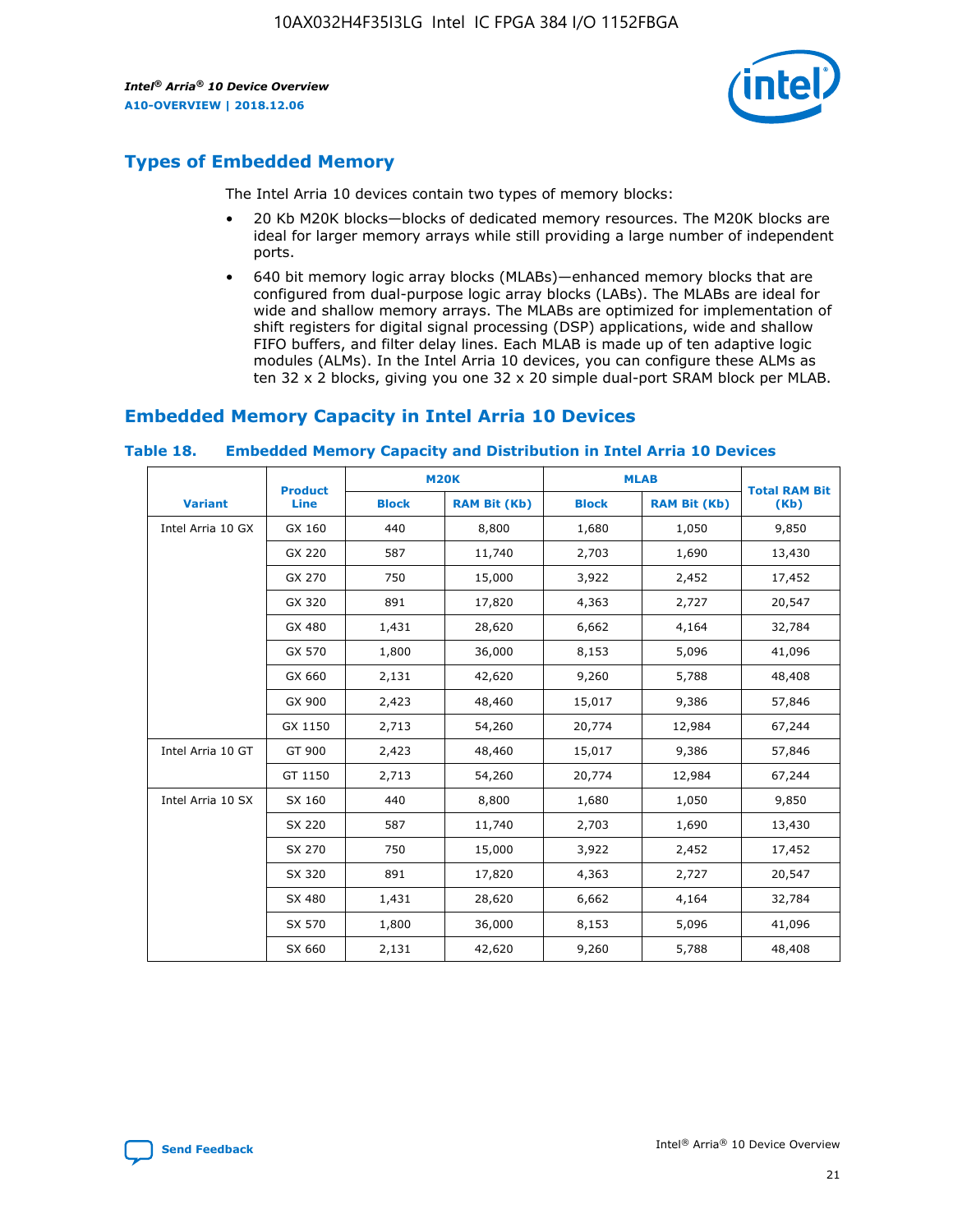

# **Embedded Memory Configurations for Single-port Mode**

#### **Table 19. Single-port Embedded Memory Configurations for Intel Arria 10 Devices**

This table lists the maximum configurations supported for single-port RAM and ROM modes.

| <b>Memory Block</b> | Depth (bits) | <b>Programmable Width</b> |
|---------------------|--------------|---------------------------|
| MLAB                | 32           | x16, x18, or x20          |
|                     | 64(10)       | x8, x9, x10               |
| M20K                | 512          | x40, x32                  |
|                     | 1K           | x20, x16                  |
|                     | 2K           | x10, x8                   |
|                     | 4K           | x5, x4                    |
|                     | 8K           | x2                        |
|                     | 16K          | x1                        |

# **Clock Networks and PLL Clock Sources**

The clock network architecture is based on Intel's global, regional, and peripheral clock structure. This clock structure is supported by dedicated clock input pins, fractional clock synthesis PLLs, and integer I/O PLLs.

#### **Clock Networks**

The Intel Arria 10 core clock networks are capable of up to 800 MHz fabric operation across the full industrial temperature range. For the external memory interface, the clock network supports the hard memory controller with speeds up to 2,400 Mbps in a quarter-rate transfer.

To reduce power consumption, the Intel Quartus Prime software identifies all unused sections of the clock network and powers them down.

#### **Fractional Synthesis and I/O PLLs**

Intel Arria 10 devices contain up to 32 fractional synthesis PLLs and up to 16 I/O PLLs that are available for both specific and general purpose uses in the core:

- Fractional synthesis PLLs—located in the column adjacent to the transceiver blocks
- I/O PLLs—located in each bank of the 48 I/Os

#### **Fractional Synthesis PLLs**

You can use the fractional synthesis PLLs to:

- Reduce the number of oscillators that are required on your board
- Reduce the number of clock pins that are used in the device by synthesizing multiple clock frequencies from a single reference clock source

<sup>(10)</sup> Supported through software emulation and consumes additional MLAB blocks.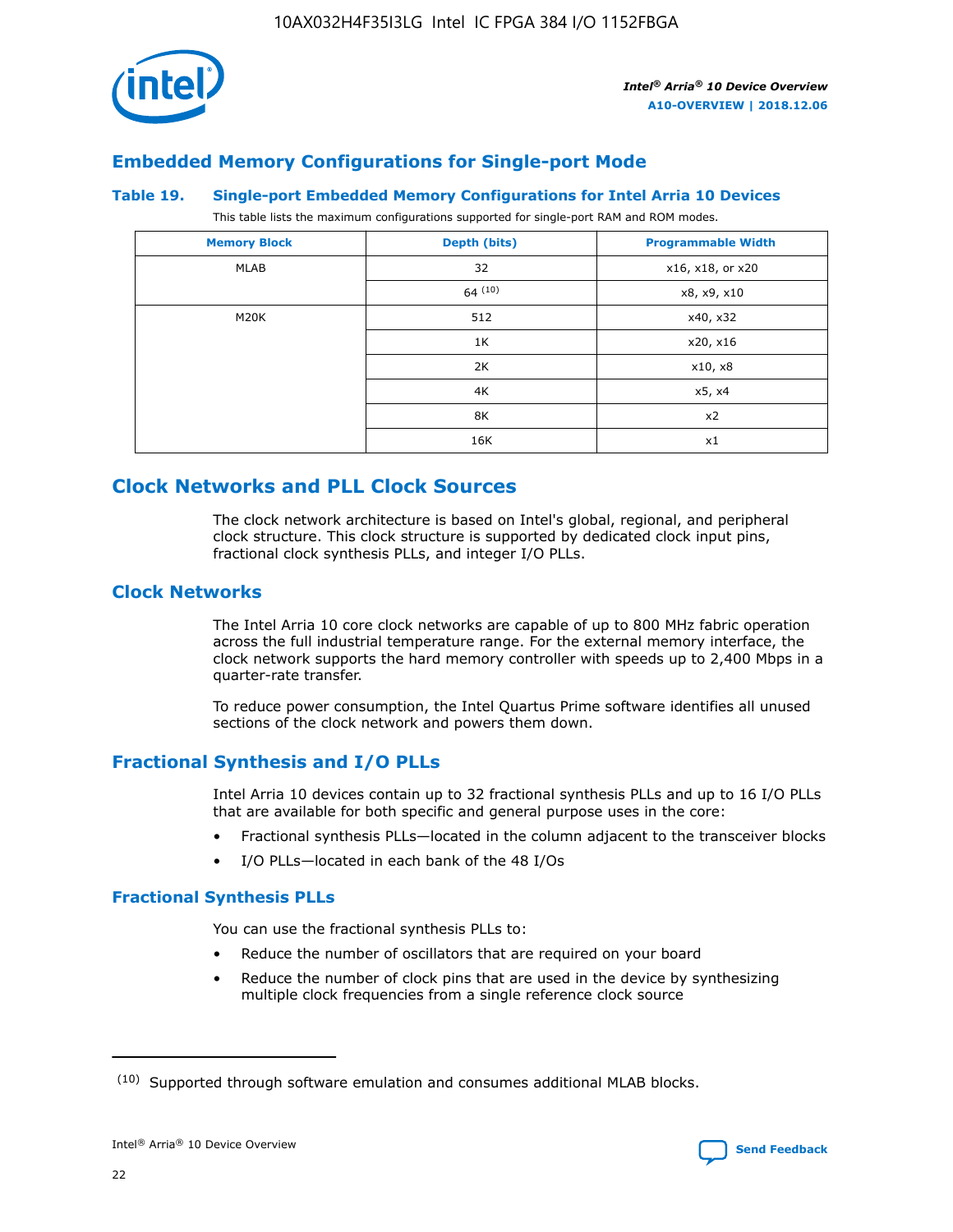

The fractional synthesis PLLs support the following features:

- Reference clock frequency synthesis for transceiver CMU and Advanced Transmit (ATX) PLLs
- Clock network delay compensation
- Zero-delay buffering
- Direct transmit clocking for transceivers
- Independently configurable into two modes:
	- Conventional integer mode equivalent to the general purpose PLL
	- Enhanced fractional mode with third order delta-sigma modulation
- PLL cascading

#### **I/O PLLs**

The integer mode I/O PLLs are located in each bank of 48 I/Os. You can use the I/O PLLs to simplify the design of external memory and high-speed LVDS interfaces.

In each I/O bank, the I/O PLLs are adjacent to the hard memory controllers and LVDS SERDES. Because these PLLs are tightly coupled with the I/Os that need to use them, it makes it easier to close timing.

You can use the I/O PLLs for general purpose applications in the core such as clock network delay compensation and zero-delay buffering.

Intel Arria 10 devices support PLL-to-PLL cascading.

# **FPGA General Purpose I/O**

Intel Arria 10 devices offer highly configurable GPIOs. Each I/O bank contains 48 general purpose I/Os and a high-efficiency hard memory controller.

The following list describes the features of the GPIOs:

- Consist of 3 V I/Os for high-voltage application and LVDS I/Os for differential signaling
	- Up to two 3 V I/O banks, available in some devices, that support up to 3 V I/O standards
	- LVDS I/O banks that support up to 1.8 V I/O standards
- Support a wide range of single-ended and differential I/O interfaces
- LVDS speeds up to 1.6 Gbps
- Each LVDS pair of pins has differential input and output buffers, allowing you to configure the LVDS direction for each pair.
- Programmable bus hold and weak pull-up
- Programmable differential output voltage  $(V_{OD})$  and programmable pre-emphasis

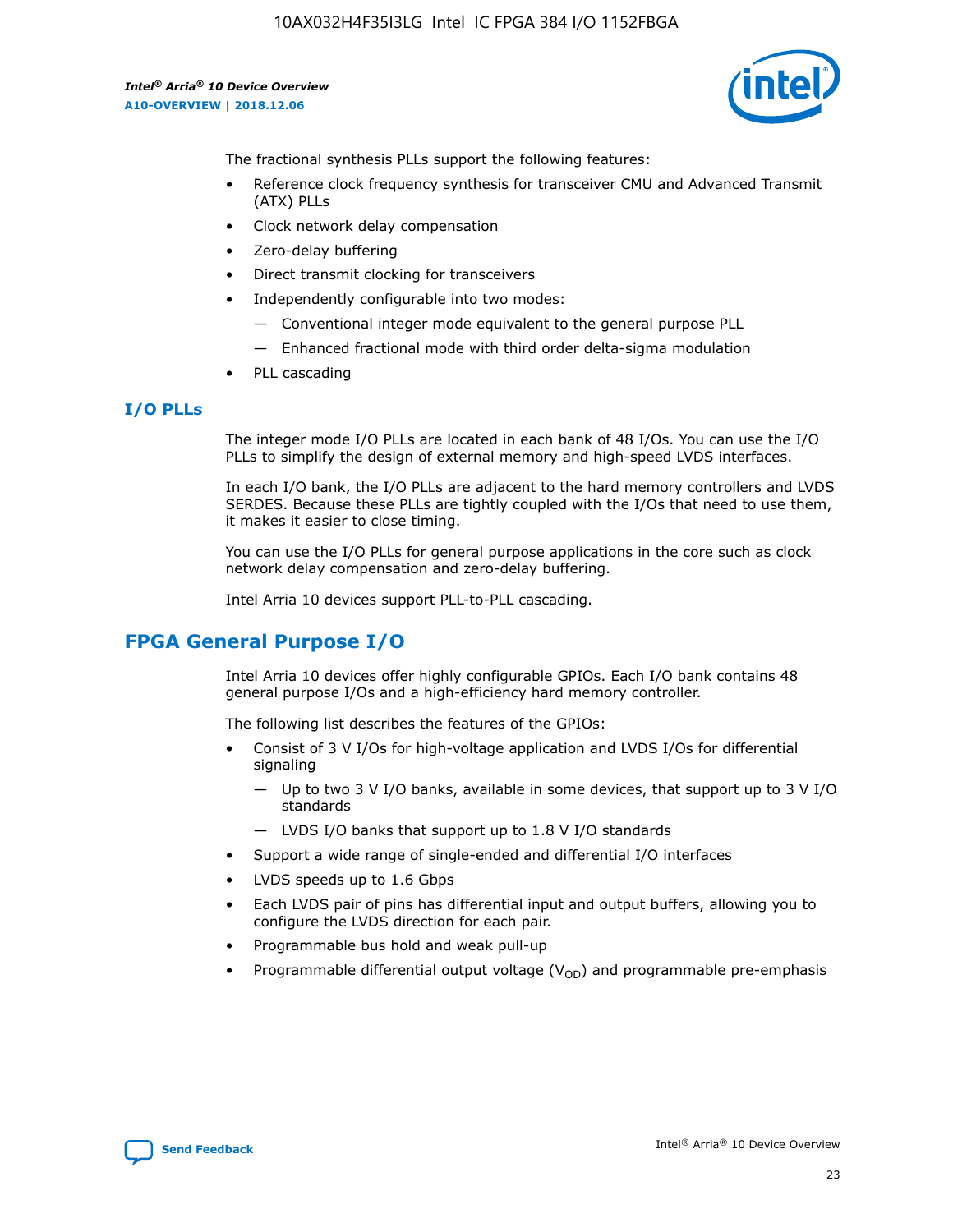

- Series (R<sub>S</sub>) and parallel (R<sub>T</sub>) on-chip termination (OCT) for all I/O banks with OCT calibration to limit the termination impedance variation
- On-chip dynamic termination that has the ability to swap between series and parallel termination, depending on whether there is read or write on a common bus for signal integrity
- Easy timing closure support using the hard read FIFO in the input register path, and delay-locked loop (DLL) delay chain with fine and coarse architecture

# **External Memory Interface**

Intel Arria 10 devices offer massive external memory bandwidth, with up to seven 32 bit DDR4 memory interfaces running at up to 2,400 Mbps. This bandwidth provides additional ease of design, lower power, and resource efficiencies of hardened highperformance memory controllers.

The memory interface within Intel Arria 10 FPGAs and SoCs delivers the highest performance and ease of use. You can configure up to a maximum width of 144 bits when using the hard or soft memory controllers. If required, you can bypass the hard memory controller and use a soft controller implemented in the user logic.

Each I/O contains a hardened DDR read/write path (PHY) capable of performing key memory interface functionality such as read/write leveling, FIFO buffering to lower latency and improve margin, timing calibration, and on-chip termination.

The timing calibration is aided by the inclusion of hard microcontrollers based on Intel's Nios® II technology, specifically tailored to control the calibration of multiple memory interfaces. This calibration allows the Intel Arria 10 device to compensate for any changes in process, voltage, or temperature either within the Intel Arria 10 device itself, or within the external memory device. The advanced calibration algorithms ensure maximum bandwidth and robust timing margin across all operating conditions.

In addition to parallel memory interfaces, Intel Arria 10 devices support serial memory technologies such as the Hybrid Memory Cube (HMC). The HMC is supported by the Intel Arria 10 high-speed serial transceivers which connect up to four HMC links, with each link running at data rates up to 15 Gbps.

#### **Related Information**

#### [External Memory Interface Spec Estimator](http://www.altera.com/technology/memory/estimator/mem-emif-index.html)

Provides a parametric tool that allows you to find and compare the performance of the supported external memory interfaces in IntelFPGAs.

# **Memory Standards Supported by Intel Arria 10 Devices**

The I/Os are designed to provide high performance support for existing and emerging external memory standards.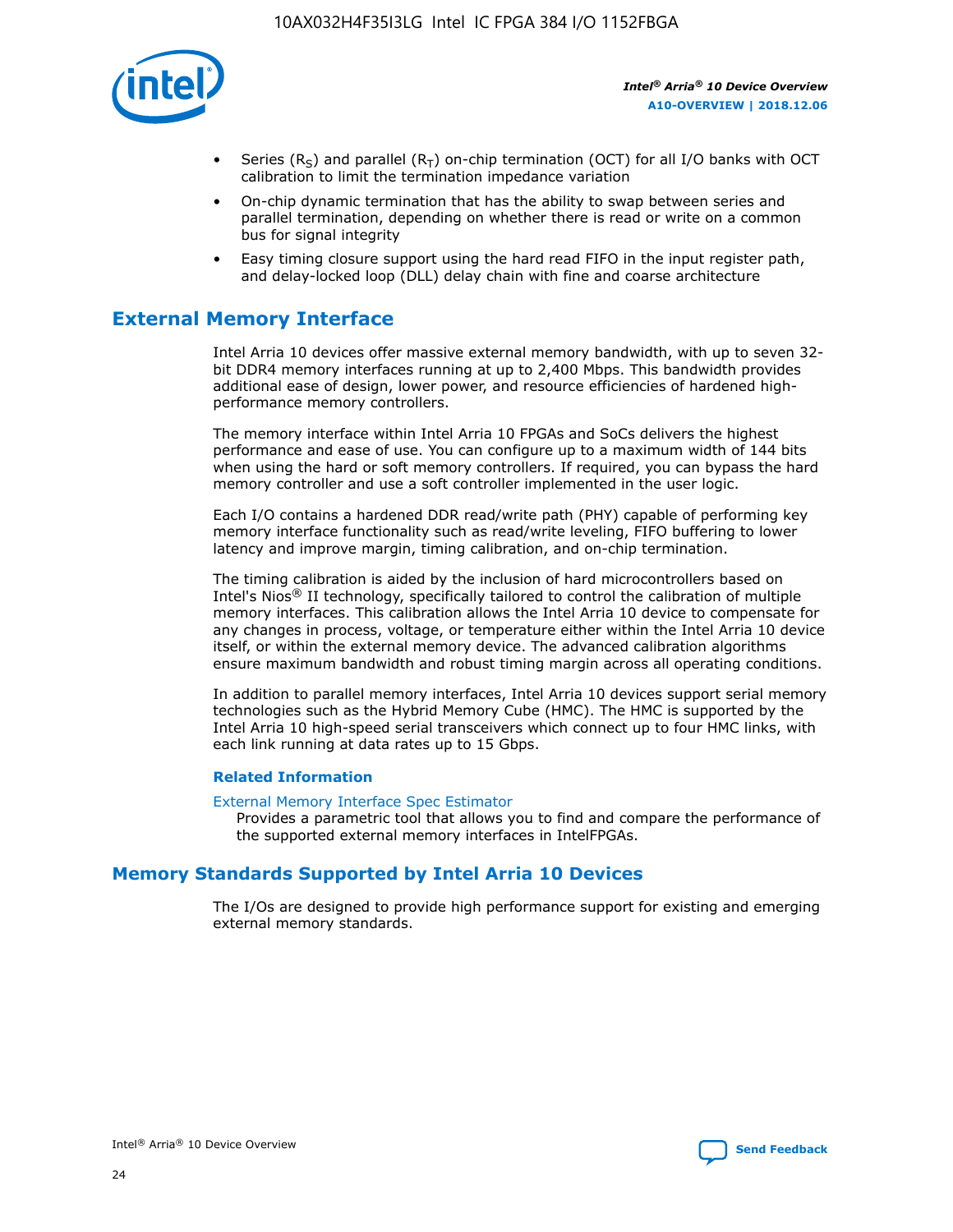

#### **Table 20. Memory Standards Supported by the Hard Memory Controller**

This table lists the overall capability of the hard memory controller. For specific details, refer to the External Memory Interface Spec Estimator and Intel Arria 10 Device Datasheet.

| <b>Memory Standard</b> | <b>Rate Support</b> | <b>Ping Pong PHY Support</b> | <b>Maximum Frequency</b><br>(MHz) |
|------------------------|---------------------|------------------------------|-----------------------------------|
| <b>DDR4 SDRAM</b>      | Quarter rate        | Yes                          | 1,067                             |
|                        |                     |                              | 1,200                             |
| DDR3 SDRAM             | Half rate           | Yes                          | 533                               |
|                        |                     |                              | 667                               |
|                        | Quarter rate        | Yes                          | 1,067                             |
|                        |                     |                              | 1,067                             |
| <b>DDR3L SDRAM</b>     | Half rate           | Yes                          | 533                               |
|                        |                     |                              | 667                               |
|                        | Quarter rate        | Yes                          | 933                               |
|                        |                     |                              | 933                               |
| LPDDR3 SDRAM           | Half rate           |                              | 533                               |
|                        | Quarter rate        |                              | 800                               |

#### **Table 21. Memory Standards Supported by the Soft Memory Controller**

| <b>Memory Standard</b>      | <b>Rate Support</b> | <b>Maximum Frequency</b><br>(MHz) |
|-----------------------------|---------------------|-----------------------------------|
| <b>RLDRAM 3 (11)</b>        | Quarter rate        | 1,200                             |
| ODR IV SRAM <sup>(11)</sup> | Quarter rate        | 1,067                             |
| <b>ODR II SRAM</b>          | Full rate           | 333                               |
|                             | Half rate           | 633                               |
| <b>ODR II+ SRAM</b>         | Full rate           | 333                               |
|                             | Half rate           | 633                               |
| <b>ODR II+ Xtreme SRAM</b>  | Full rate           | 333                               |
|                             | Half rate           | 633                               |

#### **Table 22. Memory Standards Supported by the HPS Hard Memory Controller**

The hard processor system (HPS) is available in Intel Arria 10 SoC devices only.

| <b>Memory Standard</b> | <b>Rate Support</b> | <b>Maximum Frequency</b><br>(MHz) |
|------------------------|---------------------|-----------------------------------|
| <b>DDR4 SDRAM</b>      | Half rate           | 1,200                             |
| <b>DDR3 SDRAM</b>      | Half rate           | 1,067                             |
| <b>DDR3L SDRAM</b>     | Half rate           | 933                               |

<sup>(11)</sup> Intel Arria 10 devices support this external memory interface using hard PHY with soft memory controller.

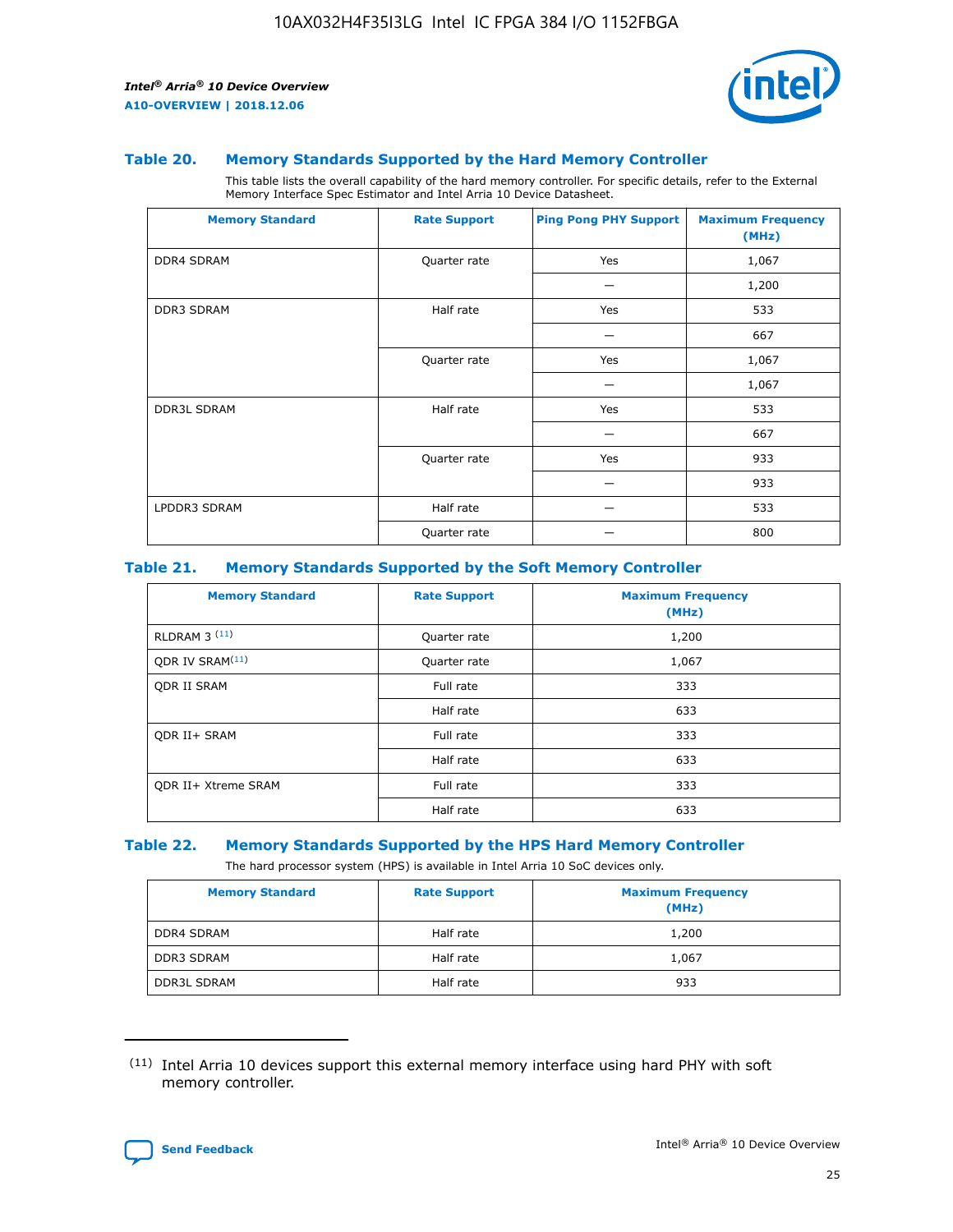

#### **Related Information**

#### [Intel Arria 10 Device Datasheet](https://www.intel.com/content/www/us/en/programmable/documentation/mcn1413182292568.html#mcn1413182153340)

Lists the memory interface performance according to memory interface standards, rank or chip select configurations, and Intel Arria 10 device speed grades.

# **PCIe Gen1, Gen2, and Gen3 Hard IP**

Intel Arria 10 devices contain PCIe hard IP that is designed for performance and ease-of-use:

- Includes all layers of the PCIe stack—transaction, data link and physical layers.
- Supports PCIe Gen3, Gen2, and Gen1 Endpoint and Root Port in x1, x2, x4, or x8 lane configuration.
- Operates independently from the core logic—optional configuration via protocol (CvP) allows the PCIe link to power up and complete link training in less than 100 ms while the Intel Arria 10 device completes loading the programming file for the rest of the FPGA.
- Provides added functionality that makes it easier to support emerging features such as Single Root I/O Virtualization (SR-IOV) and optional protocol extensions.
- Provides improved end-to-end datapath protection using ECC.
- Supports FPGA configuration via protocol (CvP) using PCIe at Gen3, Gen2, or Gen1 speed.

#### **Related Information**

PCS Features on page 30

# **Enhanced PCS Hard IP for Interlaken and 10 Gbps Ethernet**

# **Interlaken Support**

The Intel Arria 10 enhanced PCS hard IP provides integrated Interlaken PCS supporting rates up to 25.8 Gbps per lane.

The Interlaken PCS is based on the proven functionality of the PCS developed for Intel's previous generation FPGAs, which demonstrated interoperability with Interlaken ASSP vendors and third-party IP suppliers. The Interlaken PCS is present in every transceiver channel in Intel Arria 10 devices.

#### **Related Information**

PCS Features on page 30

#### **10 Gbps Ethernet Support**

The Intel Arria 10 enhanced PCS hard IP supports 10GBASE-R PCS compliant with IEEE 802.3 10 Gbps Ethernet (10GbE). The integrated hard IP support for 10GbE and the 10 Gbps transceivers save external PHY cost, board space, and system power.

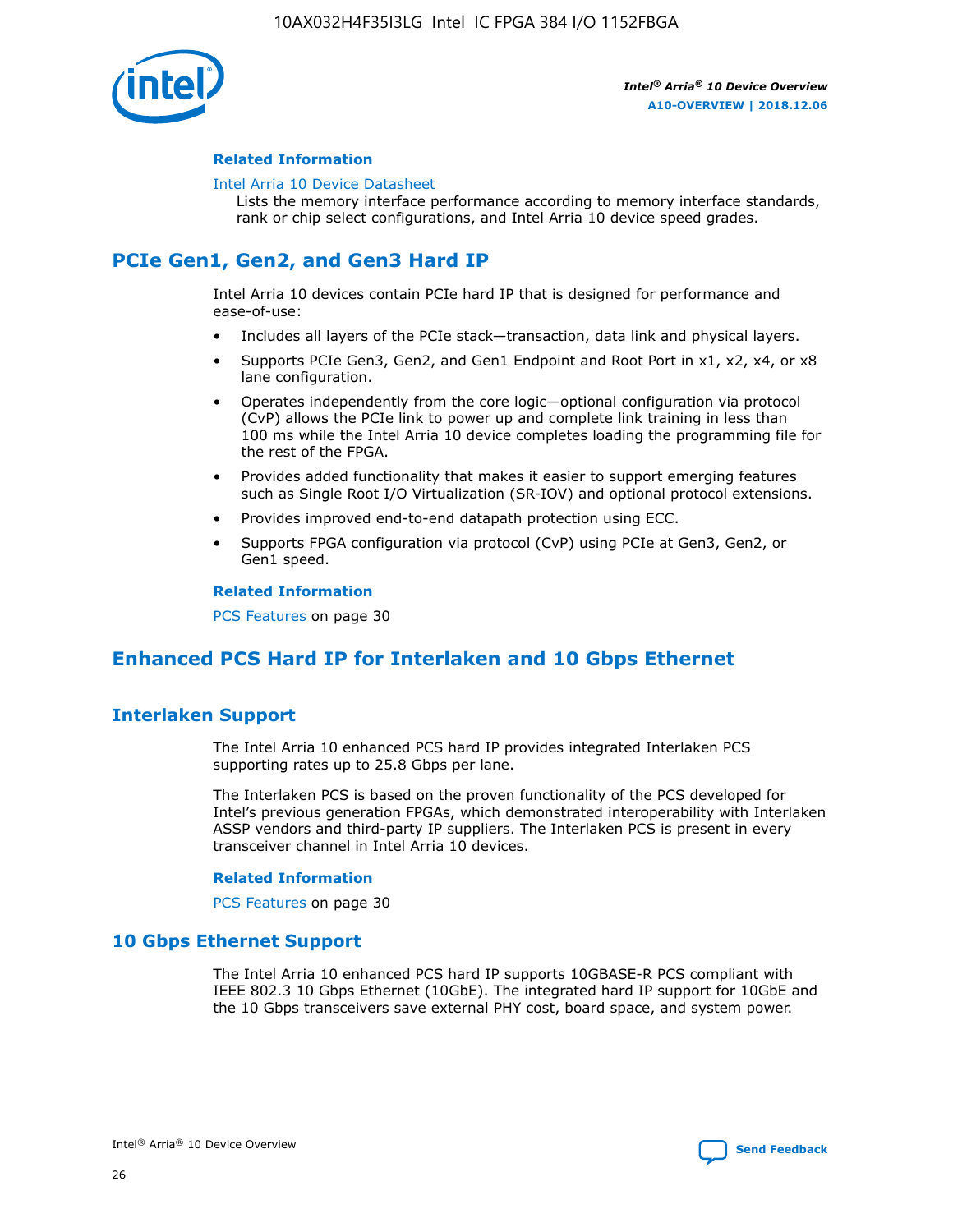

The scalable hard IP supports multiple independent 10GbE ports while using a single PLL for all the 10GBASE-R PCS instantiations, which saves on core logic resources and clock networks:

- Simplifies multiport 10GbE systems compared to XAUI interfaces that require an external XAUI-to-10G PHY.
- Incorporates Electronic Dispersion Compensation (EDC), which enables direct connection to standard 10 Gbps XFP and SFP+ pluggable optical modules.
- Supports backplane Ethernet applications and includes a hard 10GBASE-KR Forward Error Correction (FEC) circuit that you can use for 10 Gbps and 40 Gbps applications.

The 10 Gbps Ethernet PCS hard IP and 10GBASE-KR FEC are present in every transceiver channel.

#### **Related Information**

PCS Features on page 30

# **Low Power Serial Transceivers**

Intel Arria 10 FPGAs and SoCs include lowest power transceivers that deliver high bandwidth, throughput and low latency.

Intel Arria 10 devices deliver the industry's lowest power consumption per transceiver channel:

- 12.5 Gbps transceivers at as low as 242 mW
- 10 Gbps transceivers at as low as 168 mW
- 6 Gbps transceivers at as low as 117 mW

Intel Arria 10 transceivers support various data rates according to application:

- Chip-to-chip and chip-to-module applications—from 1 Gbps up to 25.8 Gbps
- Long reach and backplane applications—from 1 Gbps up to 12.5 with advanced adaptive equalization
- Critical power sensitive applications—from 1 Gbps up to 11.3 Gbps using lower power modes

The combination of 20 nm process technology and architectural advances provide the following benefits:

- Significant reduction in die area and power consumption
- Increase of up to two times in transceiver I/O density compared to previous generation devices while maintaining optimal signal integrity
- Up to 72 total transceiver channels—you can configure up to 6 of these channels to run as fast as 25.8 Gbps
- All channels feature continuous data rate support up to the maximum rated speed

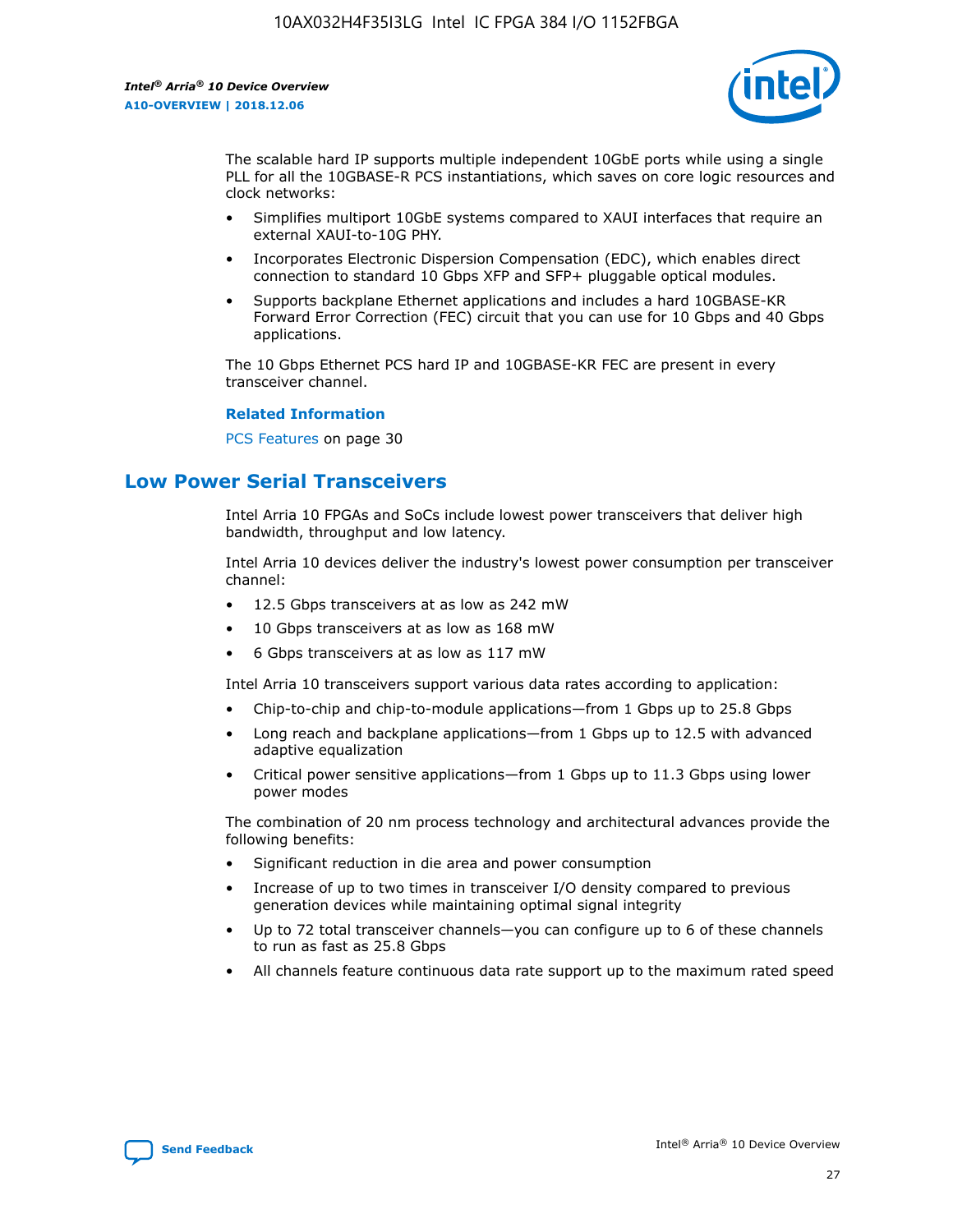

# **Figure 6. Intel Arria 10 Transceiver Block Architecture**



# **Transceiver Channels**

All transceiver channels feature a dedicated Physical Medium Attachment (PMA) and a hardened Physical Coding Sublayer (PCS).

- The PMA provides primary interfacing capabilities to physical channels.
- The PCS typically handles encoding/decoding, word alignment, and other preprocessing functions before transferring data to the FPGA core fabric.

A transceiver channel consists of a PMA and a PCS block. Most transceiver banks have 6 channels. There are some transceiver banks that contain only 3 channels.

A wide variety of bonded and non-bonded data rate configurations is possible using a highly configurable clock distribution network. Up to 80 independent transceiver data rates can be configured.

The following figures are graphical representations of top views of the silicon die, which correspond to reverse views for flip chip packages. Different Intel Arria 10 devices may have different floorplans than the ones shown in the figures.

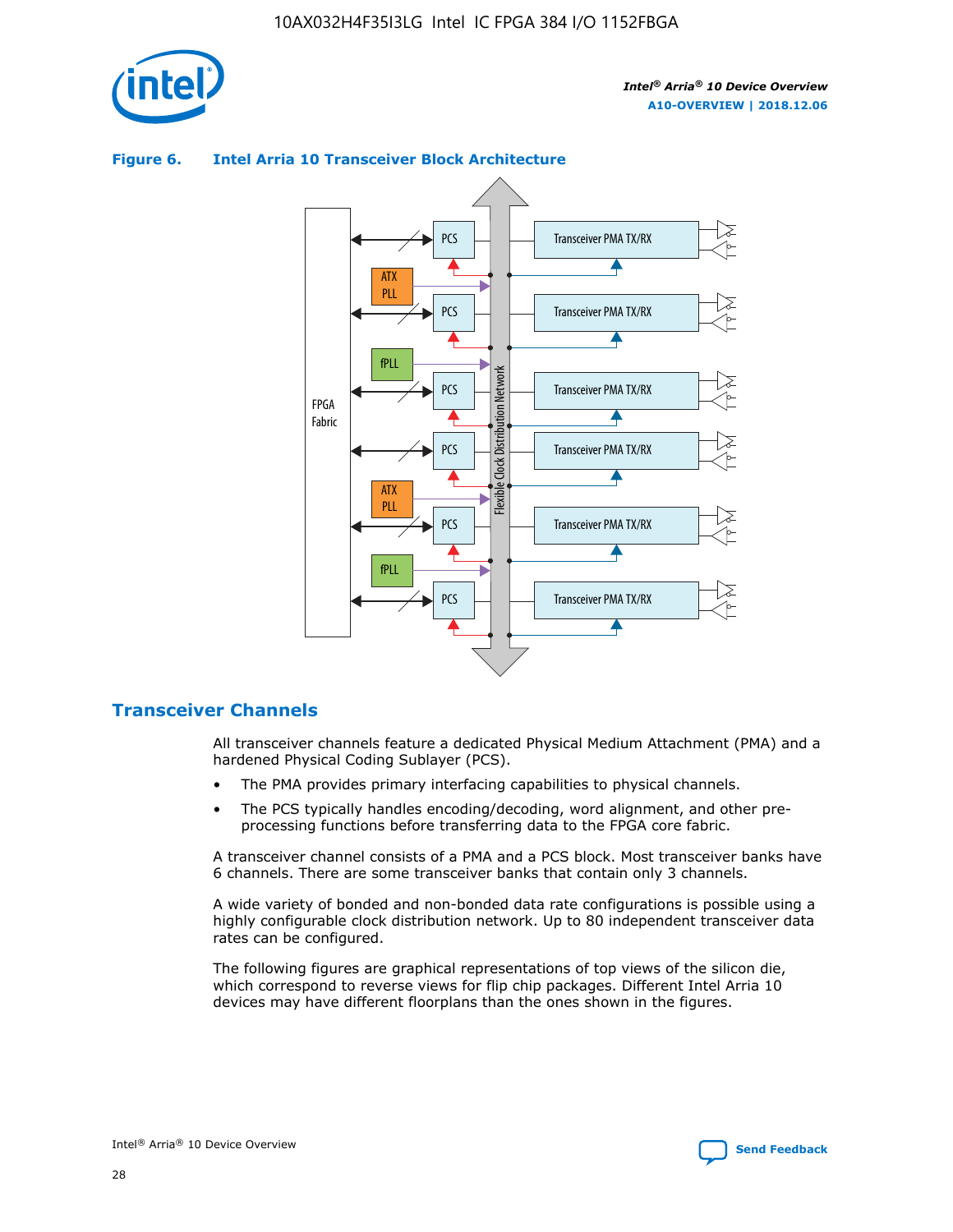

#### **Figure 7. Device Chip Overview for Intel Arria 10 GX and GT Devices**



#### M20K Internal Memory Blocks Core Logic Fabric Transceiver Channels Hard IP Per Transceiver: Standard PCS and Enhanced PCS Hard IPs PCI Express Gen3 Hard IP Fractional PLLs M20K Internal Memory Blocks PCI Express Gen3 Hard IP Variable Precision DSP Blocks I/O PLLs Hard Memory Controllers, General-Purpose I/O Cells, LVDS Hard Processor Subsystem, Dual-Core ARM Cortex A9 M20K Internal Memory Blocks Variable Precision DSP Blocks M20K Internal Memory Blocks Core Logic Fabric I/O PLLs Hard Memory Controllers, General-Purpose I/O Cells, LVDS M20K Internal Memory Blocks Variable Precision DSP Blocks M20K Internal Memory Blocks Transceiver Channels Hard IP Per Transceiver: Standard PCS and Enhanced PCS Hard IPs PCI Express Gen3 Hard IP Fractional PLLs PCI Express Gen3 Hard IP Hard PCS Hard PCS Hard PCS Hard PCS Hard PCS Hard PCS Hard PCS Transceiver PMA Transceiver PMA Transceiver PMA Transceiver PMA Transceiver PMA Unused transceiver chann can be used as additional transceiver transmit PLLs Transceiver PMA Transceiver PMA Transceiver Clock Networks PLL fPLL ATX (LC) Transmi PLL fPLL ATX (LC) **Transmit** PLL

#### **PMA Features**

Intel Arria 10 transceivers provide exceptional signal integrity at data rates up to 25.8 Gbps. Clocking options include ultra-low jitter ATX PLLs (LC tank based), clock multiplier unit (CMU) PLLs, and fractional PLLs.

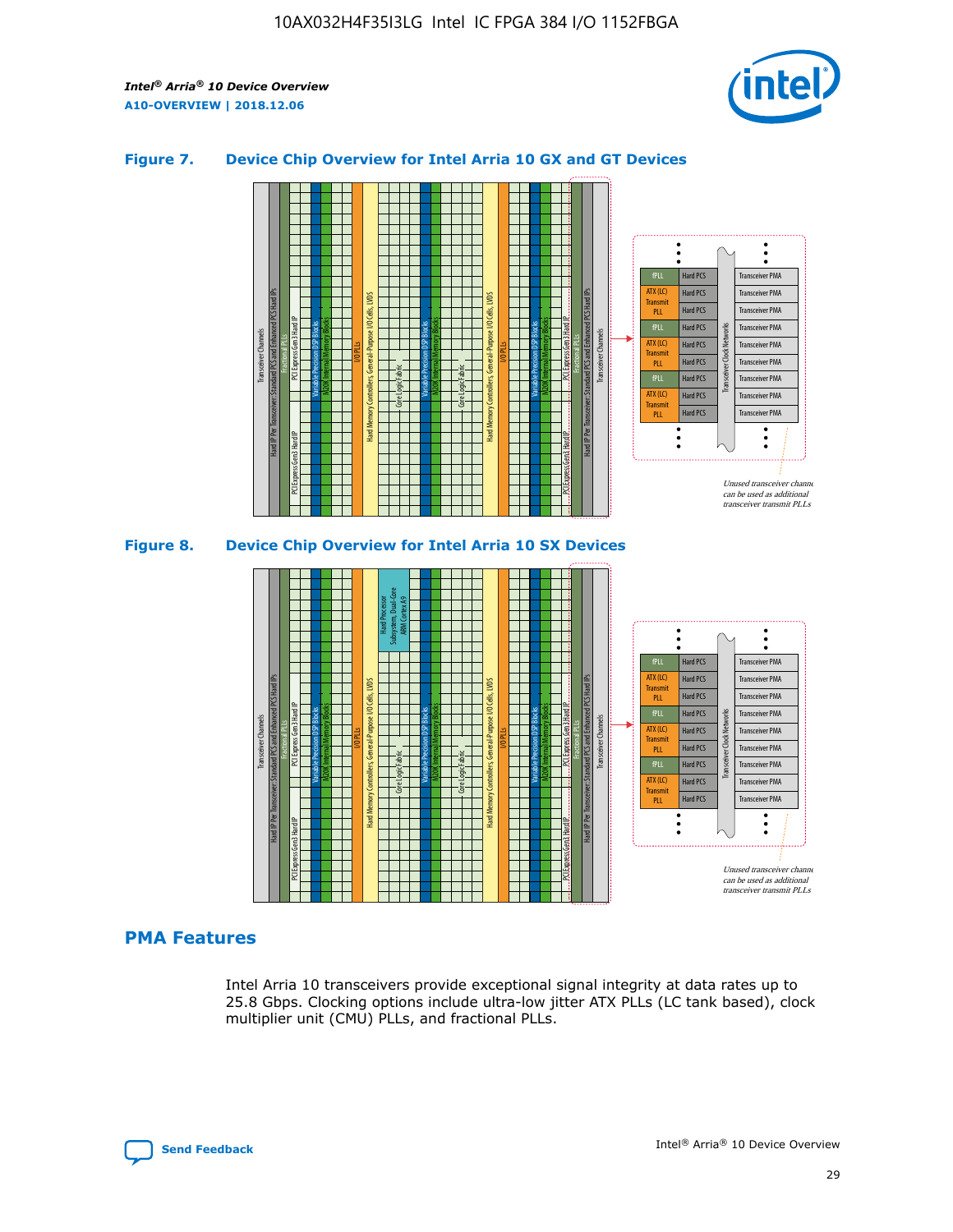

Each transceiver channel contains a channel PLL that can be used as the CMU PLL or clock data recovery (CDR) PLL. In CDR mode, the channel PLL recovers the receiver clock and data in the transceiver channel. Up to 80 independent data rates can be configured on a single Intel Arria 10 device.

#### **Table 23. PMA Features of the Transceivers in Intel Arria 10 Devices**

| <b>Feature</b>                                             | <b>Capability</b>                                                                                                                                                                                                             |
|------------------------------------------------------------|-------------------------------------------------------------------------------------------------------------------------------------------------------------------------------------------------------------------------------|
| Chip-to-Chip Data Rates                                    | 1 Gbps to 17.4 Gbps (Intel Arria 10 GX devices)<br>1 Gbps to 25.8 Gbps (Intel Arria 10 GT devices)                                                                                                                            |
| Backplane Support                                          | Drive backplanes at data rates up to 12.5 Gbps                                                                                                                                                                                |
| Optical Module Support                                     | SFP+/SFP, XFP, CXP, QSFP/QSFP28, CFP/CFP2/CFP4                                                                                                                                                                                |
| Cable Driving Support                                      | SFP+ Direct Attach, PCI Express over cable, eSATA                                                                                                                                                                             |
| Transmit Pre-Emphasis                                      | 4-tap transmit pre-emphasis and de-emphasis to compensate for system channel loss                                                                                                                                             |
| Continuous Time Linear<br>Equalizer (CTLE)                 | Dual mode, high-gain, and high-data rate, linear receive equalization to compensate for<br>system channel loss                                                                                                                |
| Decision Feedback Equalizer<br>(DFE)                       | 7-fixed and 4-floating tap DFE to equalize backplane channel loss in the presence of<br>crosstalk and noisy environments                                                                                                      |
| Variable Gain Amplifier                                    | Optimizes the signal amplitude prior to the CDR sampling and operates in fixed and<br>adaptive modes                                                                                                                          |
| Altera Digital Adaptive<br>Parametric Tuning (ADAPT)       | Fully digital adaptation engine to automatically adjust all link equalization parameters-<br>including CTLE, DFE, and variable gain amplifier blocks—that provide optimal link margin<br>without intervention from user logic |
| Precision Signal Integrity<br>Calibration Engine (PreSICE) | Hardened calibration controller to quickly calibrate all transceiver control parameters on<br>power-up, which provides the optimal signal integrity and jitter performance                                                    |
| Advanced Transmit (ATX)<br><b>PLL</b>                      | Low jitter ATX (LC tank based) PLLs with continuous tuning range to cover a wide range of<br>standard and proprietary protocols                                                                                               |
| <b>Fractional PLLs</b>                                     | On-chip fractional frequency synthesizers to replace on-board crystal oscillators and reduce<br>system cost                                                                                                                   |
| Digitally Assisted Analog<br><b>CDR</b>                    | Superior jitter tolerance with fast lock time                                                                                                                                                                                 |
| Dynamic Partial<br>Reconfiguration                         | Allows independent control of the Avalon memory-mapped interface of each transceiver<br>channel for the highest transceiver flexibility                                                                                       |
| Multiple PCS-PMA and PCS-<br>PLD interface widths          | 8-, 10-, 16-, 20-, 32-, 40-, or 64-bit interface widths for flexibility of deserialization width,<br>encoding, and reduced latency                                                                                            |

# **PCS Features**

This table summarizes the Intel Arria 10 transceiver PCS features. You can use the transceiver PCS to support a wide range of protocols ranging from 1 Gbps to 25.8 Gbps.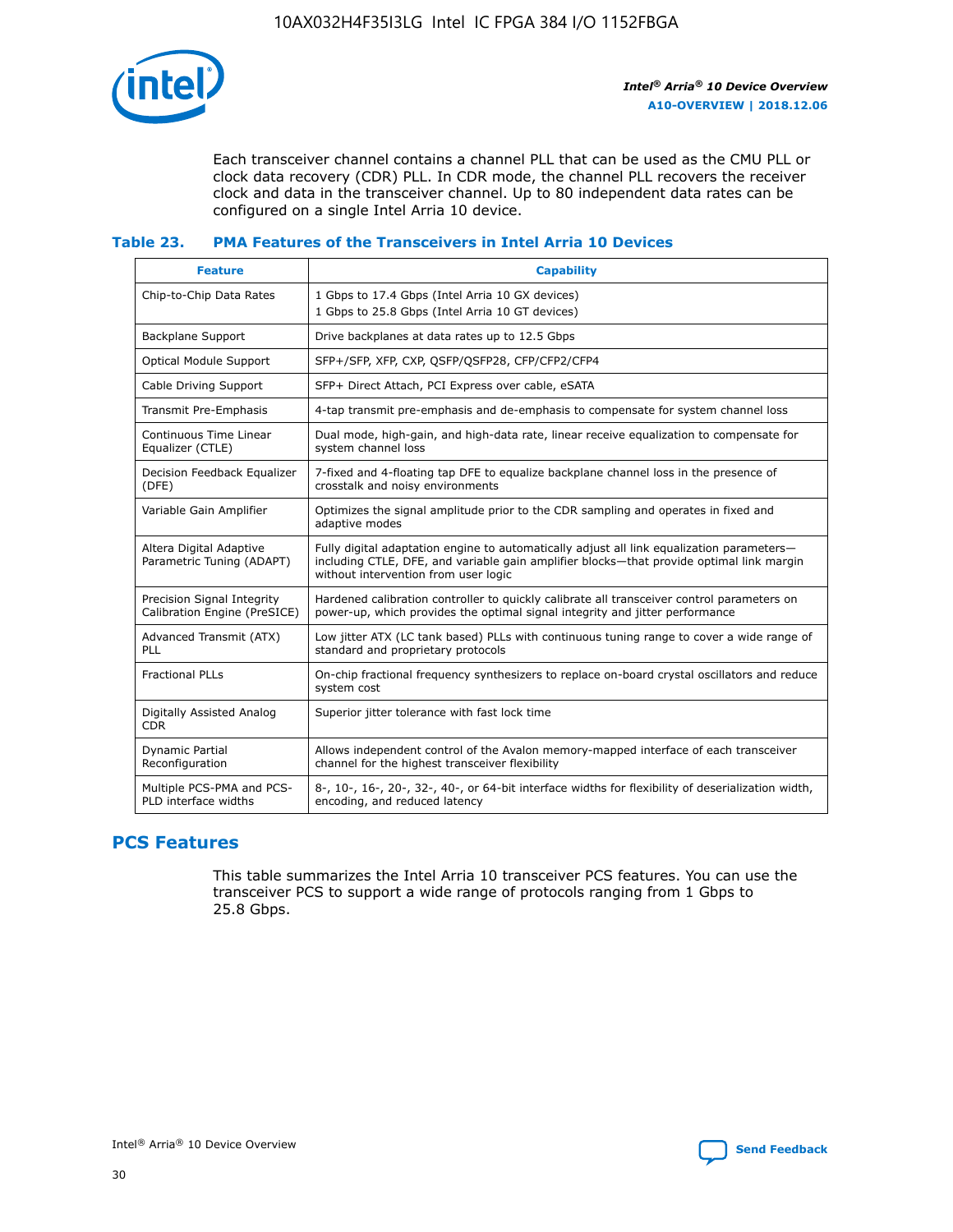

| <b>PCS</b>    | <b>Description</b>                                                                                                                                                                                                                                                                                                                                                                                             |
|---------------|----------------------------------------------------------------------------------------------------------------------------------------------------------------------------------------------------------------------------------------------------------------------------------------------------------------------------------------------------------------------------------------------------------------|
| Standard PCS  | Operates at a data rate up to 12 Gbps<br>Supports protocols such as PCI-Express, CPRI 4.2+, GigE, IEEE 1588 in Hard PCS<br>Implements other protocols using Basic/Custom (Standard PCS) transceiver<br>configuration rules.                                                                                                                                                                                    |
| Enhanced PCS  | Performs functions common to most serial data industry standards, such as word<br>alignment, encoding/decoding, and framing, before data is sent or received off-chip<br>through the PMA<br>• Handles data transfer to and from the FPGA fabric<br>Handles data transfer internally to and from the PMA<br>Provides frequency compensation<br>Performs channel bonding for multi-channel low skew applications |
| PCIe Gen3 PCS | Supports the seamless switching of Data and Clock between the Gen1, Gen2, and Gen3<br>data rates<br>Provides support for PIPE 3.0 features<br>Supports the PIPE interface with the Hard IP enabled, as well as with the Hard IP<br>bypassed                                                                                                                                                                    |

#### **Related Information**

- PCIe Gen1, Gen2, and Gen3 Hard IP on page 26
- Interlaken Support on page 26
- 10 Gbps Ethernet Support on page 26

#### **PCS Protocol Support**

This table lists some of the protocols supported by the Intel Arria 10 transceiver PCS. For more information about the blocks in the transmitter and receiver data paths, refer to the related information.

| <b>Protocol</b>                                 | <b>Data Rate</b><br>(Gbps) | <b>Transceiver IP</b>       | <b>PCS Support</b>                      |
|-------------------------------------------------|----------------------------|-----------------------------|-----------------------------------------|
| PCIe Gen3 x1, x2, x4, x8                        | 8.0                        | Native PHY (PIPE)           | Standard PCS and PCIe<br>Gen3 PCS       |
| PCIe Gen2 x1, x2, x4, x8                        | 5.0                        | Native PHY (PIPE)           | <b>Standard PCS</b>                     |
| PCIe Gen1 x1, x2, x4, x8                        | 2.5                        | Native PHY (PIPE)           | Standard PCS                            |
| 1000BASE-X Gigabit Ethernet                     | 1.25                       | Native PHY                  | <b>Standard PCS</b>                     |
| 1000BASE-X Gigabit Ethernet with<br>IEEE 1588v2 | 1.25                       | Native PHY                  | Standard PCS                            |
| 10GBASE-R                                       | 10.3125                    | Native PHY                  | <b>Enhanced PCS</b>                     |
| 10GBASE-R with IEEE 1588v2                      | 10.3125                    | Native PHY                  | <b>Enhanced PCS</b>                     |
| 10GBASE-R with KR FEC                           | 10.3125                    | Native PHY                  | <b>Enhanced PCS</b>                     |
| 10GBASE-KR and 1000BASE-X                       | 10.3125                    | 1G/10GbE and 10GBASE-KR PHY | Standard PCS and<br><b>Enhanced PCS</b> |
| Interlaken (CEI-6G/11G)                         | 3.125 to 17.4              | Native PHY                  | <b>Enhanced PCS</b>                     |
| SFI-S/SFI-5.2                                   | 11.2                       | Native PHY                  | <b>Enhanced PCS</b>                     |
| $10G$ SDI                                       | 10.692                     | Native PHY                  | <b>Enhanced PCS</b>                     |
|                                                 |                            |                             | continued                               |

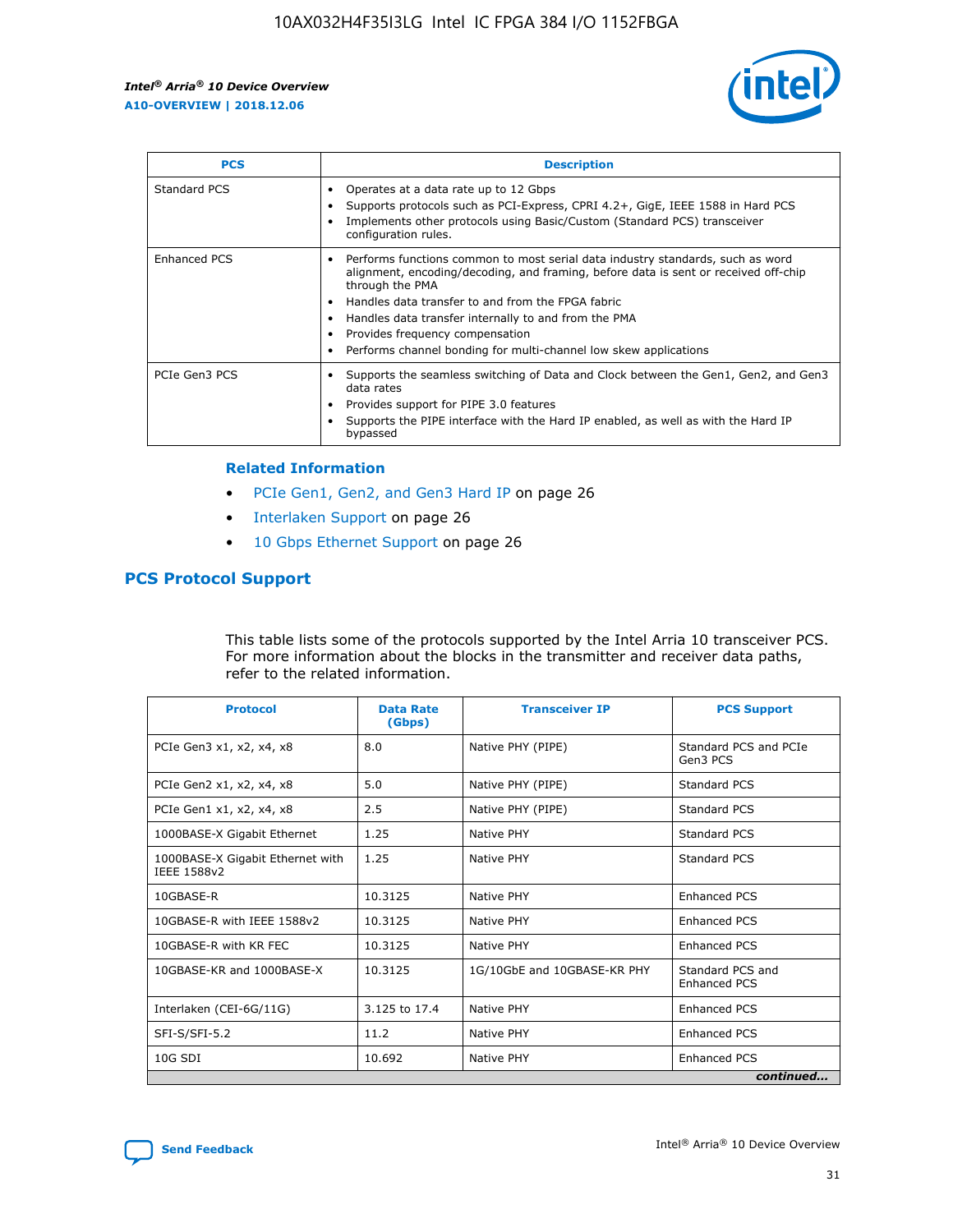

| <b>Protocol</b>      | <b>Data Rate</b><br>(Gbps) | <b>Transceiver IP</b> | <b>PCS Support</b> |
|----------------------|----------------------------|-----------------------|--------------------|
| CPRI 6.0 (64B/66B)   | 0.6144 to<br>10.1376       | Native PHY            | Enhanced PCS       |
| CPRI 4.2 (8B/10B)    | 0.6144 to<br>9.8304        | Native PHY            | Standard PCS       |
| OBSAI RP3 v4.2       | 0.6144 to 6.144            | Native PHY            | Standard PCS       |
| SD-SDI/HD-SDI/3G-SDI | $0.143(12)$ to<br>2.97     | Native PHY            | Standard PCS       |

#### **Related Information**

#### [Intel Arria 10 Transceiver PHY User Guide](https://www.intel.com/content/www/us/en/programmable/documentation/nik1398707230472.html#nik1398707091164)

Provides more information about the supported transceiver protocols and PHY IP, the PMA architecture, and the standard, enhanced, and PCIe Gen3 PCS architecture.

# **SoC with Hard Processor System**

Each SoC device combines an FPGA fabric and a hard processor system (HPS) in a single device. This combination delivers the flexibility of programmable logic with the power and cost savings of hard IP in these ways:

- Reduces board space, system power, and bill of materials cost by eliminating a discrete embedded processor
- Allows you to differentiate the end product in both hardware and software, and to support virtually any interface standard
- Extends the product life and revenue through in-field hardware and software updates

 $(12)$  The 0.143 Gbps data rate is supported using oversampling of user logic that you must implement in the FPGA fabric.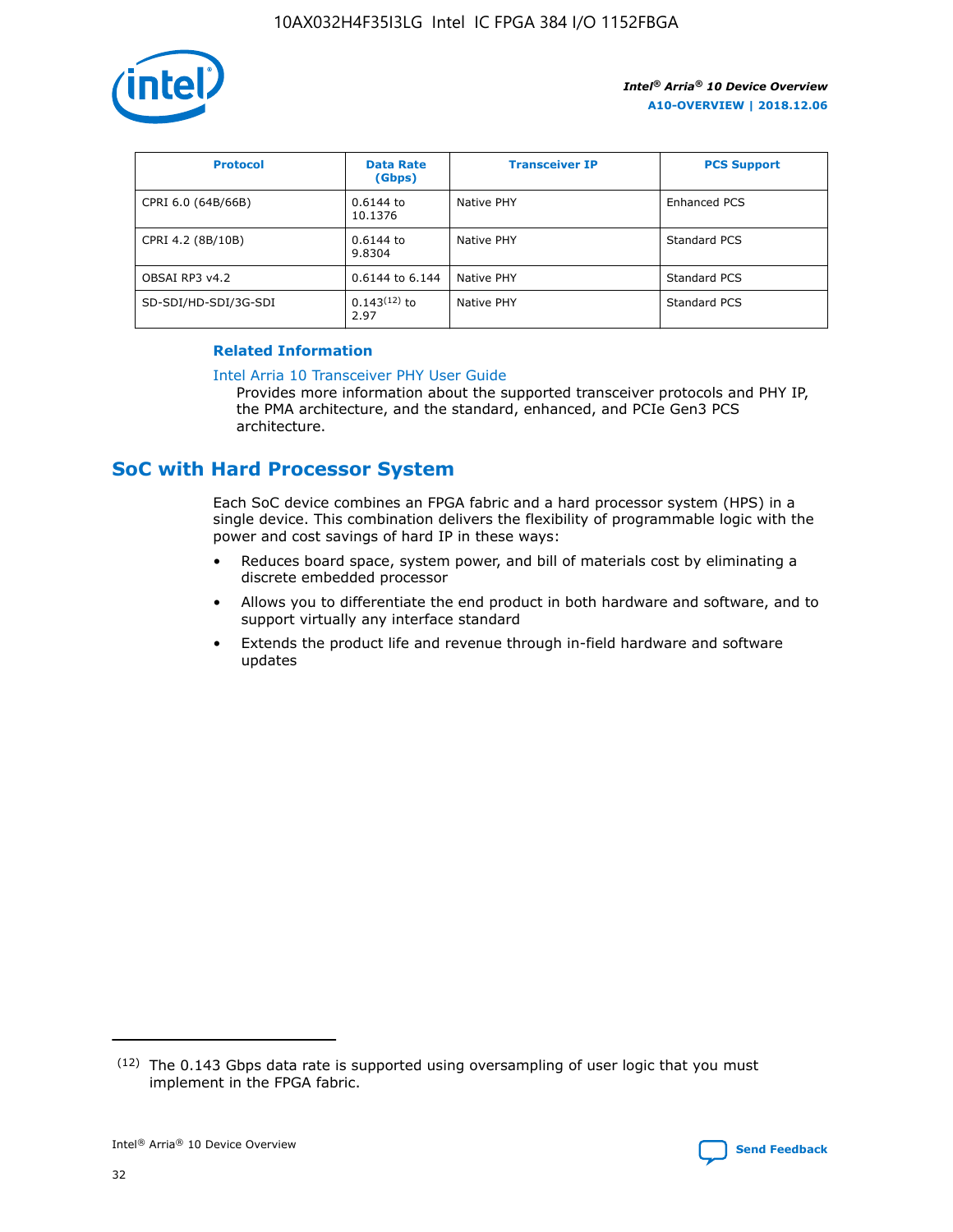

#### **Figure 9. HPS Block Diagram**

This figure shows a block diagram of the HPS with the dual ARM Cortex-A9 MPCore processor.



#### **Key Advantages of 20-nm HPS**

The 20-nm HPS strikes a balance between enabling maximum software compatibility with 28-nm SoCs while still improving upon the 28-nm HPS architecture. These improvements address the requirements of the next generation target markets such as wireless and wireline communications, compute and storage equipment, broadcast and military in terms of performance, memory bandwidth, connectivity via backplane and security.

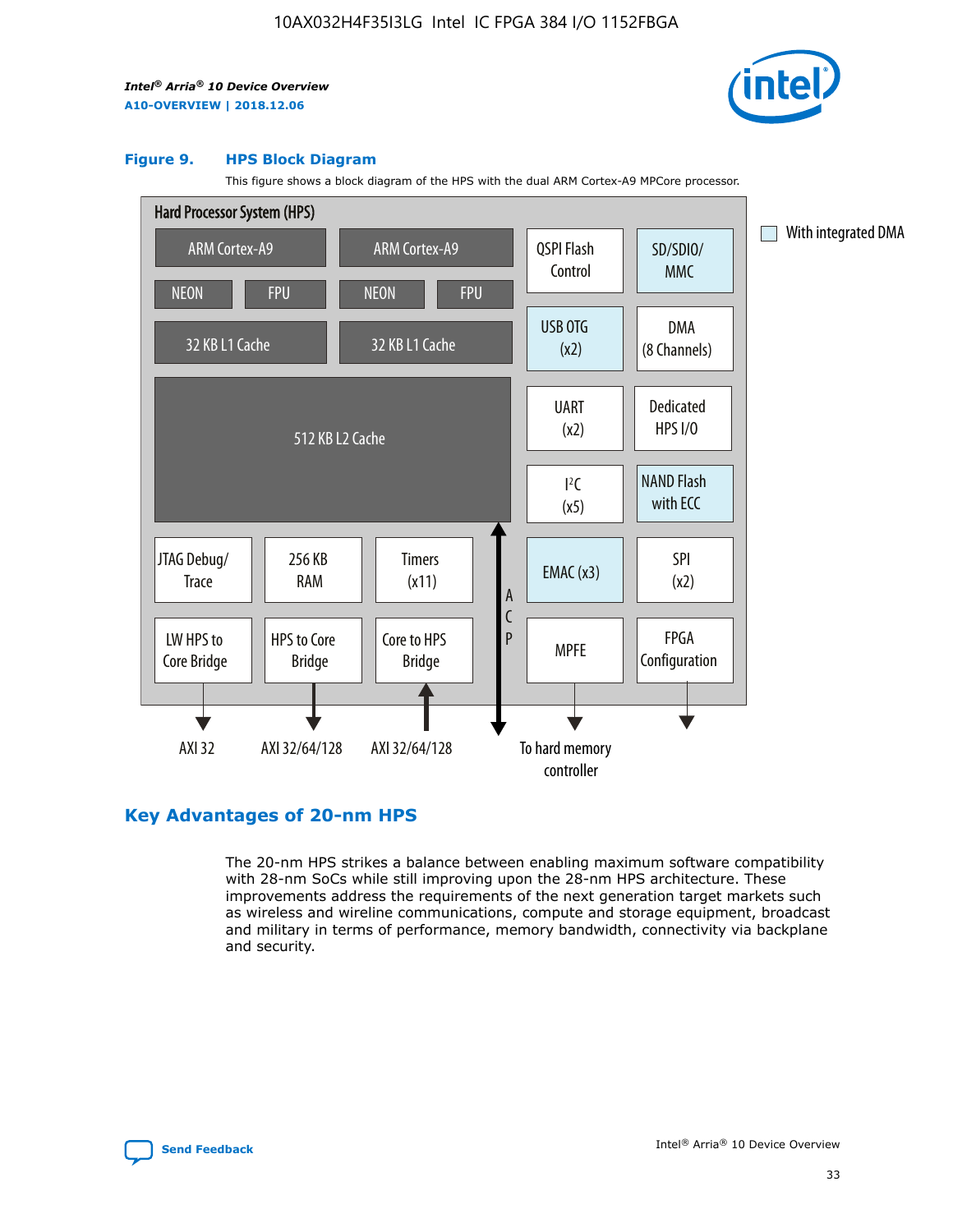

#### **Table 24. Improvements in 20 nm HPS**

This table lists the key improvements of the 20 nm HPS compared to the 28 nm HPS.

| Advantages/<br><b>Improvements</b>                          | <b>Description</b>                                                                                                                                                                                                                                                                                                                                                                                                                                                                                                                                                                                                                                                                                                                                                                                                                                                                                                      |
|-------------------------------------------------------------|-------------------------------------------------------------------------------------------------------------------------------------------------------------------------------------------------------------------------------------------------------------------------------------------------------------------------------------------------------------------------------------------------------------------------------------------------------------------------------------------------------------------------------------------------------------------------------------------------------------------------------------------------------------------------------------------------------------------------------------------------------------------------------------------------------------------------------------------------------------------------------------------------------------------------|
| Increased performance and<br>overdrive capability           | While the nominal processor frequency is 1.2 GHz, the 20 nm HPS offers an "overdrive"<br>feature which enables a higher processor operating frequency. This requires a higher supply<br>voltage value that is unique to the HPS and may require a separate regulator.                                                                                                                                                                                                                                                                                                                                                                                                                                                                                                                                                                                                                                                   |
| Increased processor memory<br>bandwidth and DDR4<br>support | Up to 64-bit DDR4 memory at 2,400 Mbps support is available for the processor. The hard<br>memory controller for the HPS comprises a multi-port front end that manages connections<br>to a single port memory controller. The multi-port front end allows logic core and the HPS<br>to share ports and thereby the available bandwidth of the memory controller.                                                                                                                                                                                                                                                                                                                                                                                                                                                                                                                                                        |
| Flexible I/O sharing                                        | An advanced I/O pin muxing scheme allows improved sharing of I/O between the HPS and<br>the core logic. The following types of I/O are available for SoC:<br>17 dedicated I/Os-physically located inside the HPS block and are not accessible to<br>logic within the core. The 17 dedicated I/Os are used for HPS clock, resets, and<br>interfacing with boot devices, QSPI, and SD/MMC.<br>48 direct shared I/O-located closest to the HPS block and are ideal for high speed HPS<br>peripherals such as EMAC, USB, and others. There is one bank of 48 I/Os that supports<br>direct sharing where the 48 I/Os can be shared 12 I/Os at a time.<br>Standard (shared) I/O-all standard I/Os can be shared by the HPS peripherals and any<br>logic within the core. For designs where more than 48 I/Os are reguired to fully use all<br>the peripherals in the HPS, these I/Os can be connected through the core logic. |
| <b>EMAC</b> core                                            | Three EMAC cores are available in the HPS. The EMAC cores enable an application to<br>support two redundant Ethernet connections; for example, backplane, or two EMAC cores<br>for managing IEEE 1588 time stamp information while allowing a third EMAC core for debug<br>and configuration. All three EMACs can potentially share the same time stamps, simplifying<br>the 1588 time stamping implementation. A new serial time stamp interface allows core<br>logic to access and read the time stamp values. The integrated EMAC controllers can be<br>connected to external Ethernet PHY through the provided MDIO or I <sup>2</sup> C interface.                                                                                                                                                                                                                                                                  |
| On-chip memory                                              | The on-chip memory is updated to 256 KB support and can support larger data sets and<br>real time algorithms.                                                                                                                                                                                                                                                                                                                                                                                                                                                                                                                                                                                                                                                                                                                                                                                                           |
| <b>ECC</b> enhancements                                     | Improvements in L2 Cache ECC management allow identification of errors down to the<br>address level. ECC enhancements also enable improved error injection and status reporting<br>via the introduction of new memory mapped access to syndrome and data signals.                                                                                                                                                                                                                                                                                                                                                                                                                                                                                                                                                                                                                                                       |
| HPS to FPGA Interconnect<br>Backbone                        | Although the HPS and the Logic Core can operate independently, they are tightly coupled<br>via a high-bandwidth system interconnect built from high-performance ARM AMBA AXI bus<br>bridges. IP bus masters in the FPGA fabric have access to HPS bus slaves via the FPGA-to-<br>HPS interconnect. Similarly, HPS bus masters have access to bus slaves in the core fabric<br>via the HPS-to-FPGA bridge. Both bridges are AMBA AXI-3 compliant and support<br>simultaneous read and write transactions. Up to three masters within the core fabric can<br>share the HPS SDRAM controller with the processor. Additionally, the processor can be used<br>to configure the core fabric under program control via a dedicated 32-bit configuration port.                                                                                                                                                                  |
| FPGA configuration and HPS<br>booting                       | The FPGA fabric and HPS in the SoCs are powered independently. You can reduce the clock<br>frequencies or gate the clocks to reduce dynamic power.<br>You can configure the FPGA fabric and boot the HPS independently, in any order, providing<br>you with more design flexibility.                                                                                                                                                                                                                                                                                                                                                                                                                                                                                                                                                                                                                                    |
| Security                                                    | New security features have been introduced for anti-tamper management, secure boot,<br>encryption (AES), and authentication (SHA).                                                                                                                                                                                                                                                                                                                                                                                                                                                                                                                                                                                                                                                                                                                                                                                      |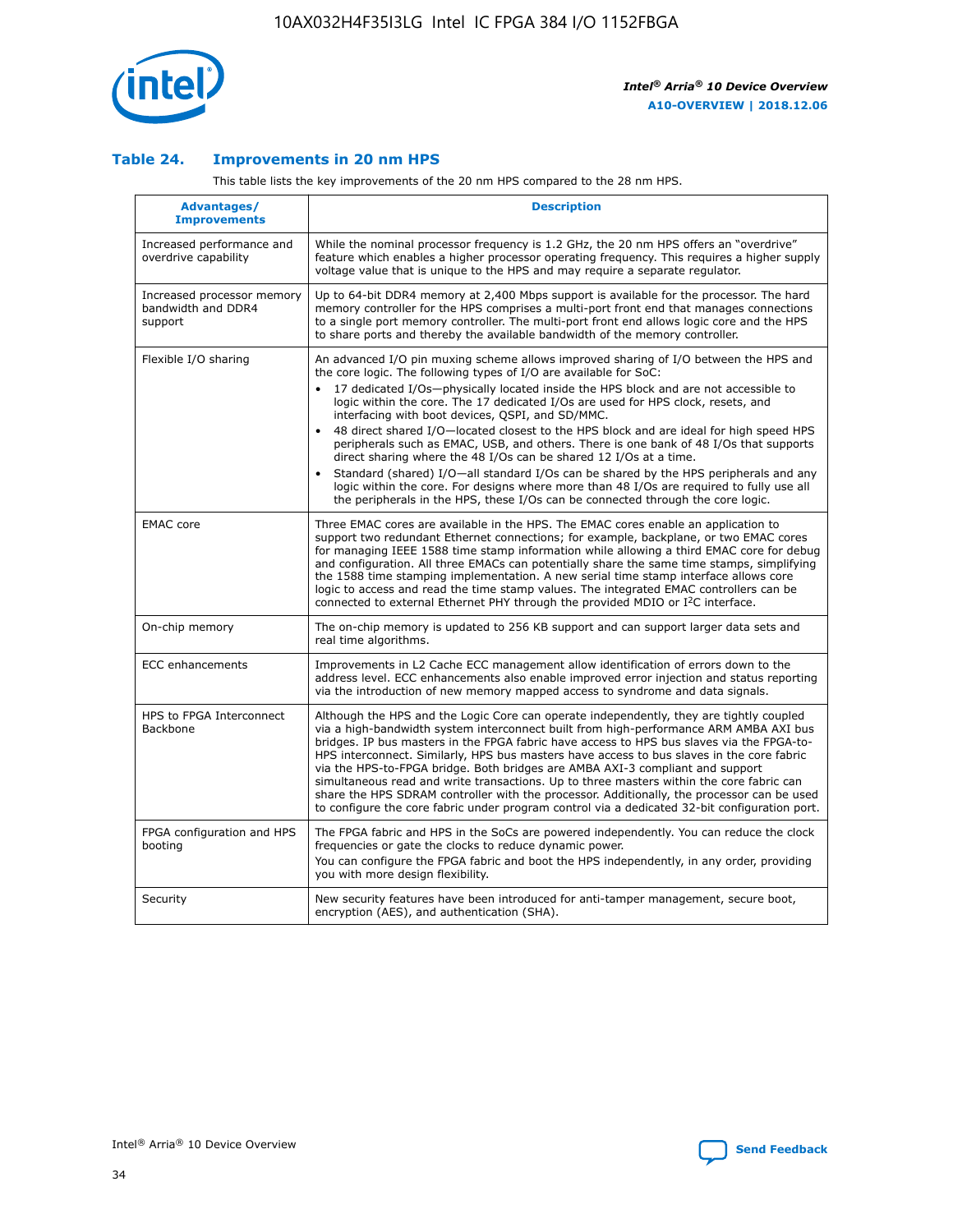

# **Features of the HPS**

The HPS has the following features:

- 1.2-GHz, dual-core ARM Cortex-A9 MPCore processor with up to 1.5-GHz via overdrive
	- ARMv7-A architecture that runs 32-bit ARM instructions, 16-bit and 32-bit Thumb instructions, and 8-bit Java byte codes in Jazelle style
	- Superscalar, variable length, out-of-order pipeline with dynamic branch prediction
	- Instruction Efficiency 2.5 MIPS/MHz, which provides total performance of 7500 MIPS at 1.5 GHz
- Each processor core includes:
	- 32 KB of L1 instruction cache, 32 KB of L1 data cache
	- Single- and double-precision floating-point unit and NEON media engine
	- CoreSight debug and trace technology
	- Snoop Control Unit (SCU) and Acceleration Coherency Port (ACP)
- 512 KB of shared L2 cache
- 256 KB of scratch RAM
- Hard memory controller with support for DDR3, DDR4 and optional error correction code (ECC) support
- Multiport Front End (MPFE) Scheduler interface to the hard memory controller
- 8-channel direct memory access (DMA) controller
- QSPI flash controller with SIO, DIO, QIO SPI Flash support
- NAND flash controller (ONFI 1.0 or later) with DMA and ECC support, updated to support 8 and 16-bit Flash devices and new command DMA to offload CPU for fast power down recovery
- Updated SD/SDIO/MMC controller to eMMC 4.5 with DMA with CE-ATA digital command support
- 3 10/100/1000 Ethernet media access control (MAC) with DMA
- 2 USB On-the-Go (OTG) controllers with DMA
- $\bullet$  5 I<sup>2</sup>C controllers (3 can be used by EMAC for MIO to external PHY)
- 2 UART 16550 Compatible controllers
- 4 serial peripheral interfaces (SPI) (2 Master, 2 Slaves)
- 62 programmable general-purpose I/Os, which includes 48 direct share I/Os that allows the HPS peripherals to connect directly to the FPGA I/Os
- 7 general-purpose timers
- 4 watchdog timers
- Anti-tamper, Secure Boot, Encryption (AES) and Authentication (SHA)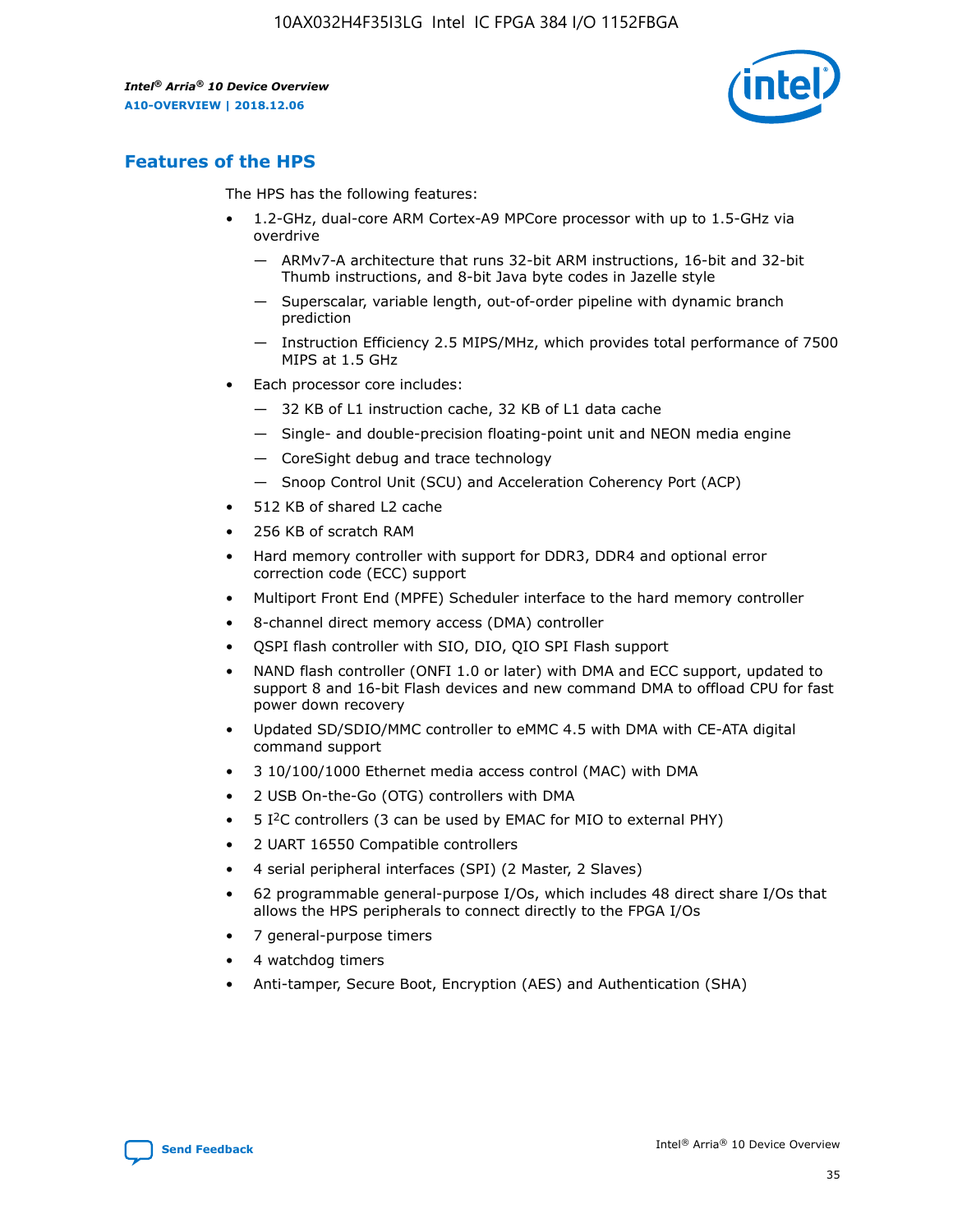

#### **System Peripherals and Debug Access Port**

Each Ethernet MAC, USB OTG, NAND flash controller, and SD/MMC controller module has an integrated DMA controller. For modules without an integrated DMA controller, an additional DMA controller module provides up to eight channels of high-bandwidth data transfers. Peripherals that communicate off-chip are multiplexed with other peripherals at the HPS pin level. This allows you to choose which peripherals interface with other devices on your PCB.

The debug access port provides interfaces to industry standard JTAG debug probes and supports ARM CoreSight debug and core traces to facilitate software development.

#### **HPS–FPGA AXI Bridges**

The HPS–FPGA bridges, which support the Advanced Microcontroller Bus Architecture (AMBA) Advanced eXtensible Interface (AXI™) specifications, consist of the following bridges:

- FPGA-to-HPS AMBA AXI bridge—a high-performance bus supporting 32, 64, and 128 bit data widths that allows the FPGA fabric to issue transactions to slaves in the HPS.
- HPS-to-FPGA Avalon/AMBA AXI bridge—a high-performance bus supporting 32, 64, and 128 bit data widths that allows the HPS to issue transactions to slaves in the FPGA fabric.
- Lightweight HPS-to-FPGA AXI bridge—a lower latency 32 bit width bus that allows the HPS to issue transactions to soft peripherals in the FPGA fabric. This bridge is primarily used for control and status register (CSR) accesses to peripherals in the FPGA fabric.

The HPS–FPGA AXI bridges allow masters in the FPGA fabric to communicate with slaves in the HPS logic, and vice versa. For example, the HPS-to-FPGA AXI bridge allows you to share memories instantiated in the FPGA fabric with one or both microprocessors in the HPS, while the FPGA-to-HPS AXI bridge allows logic in the FPGA fabric to access the memory and peripherals in the HPS.

Each HPS–FPGA bridge also provides asynchronous clock crossing for data transferred between the FPGA fabric and the HPS.

#### **HPS SDRAM Controller Subsystem**

The HPS SDRAM controller subsystem contains a multiport SDRAM controller and DDR PHY that are shared between the FPGA fabric (through the FPGA-to-HPS SDRAM interface), the level 2 (L2) cache, and the level 3 (L3) system interconnect. The FPGA-to-HPS SDRAM interface supports AMBA AXI and Avalon® Memory-Mapped (Avalon-MM) interface standards, and provides up to six individual ports for access by masters implemented in the FPGA fabric.

The HPS SDRAM controller supports up to 3 masters (command ports), 3x 64-bit read data ports and 3x 64-bit write data ports.

To maximize memory performance, the SDRAM controller subsystem supports command and data reordering, deficit round-robin arbitration with aging, and high-priority bypass features.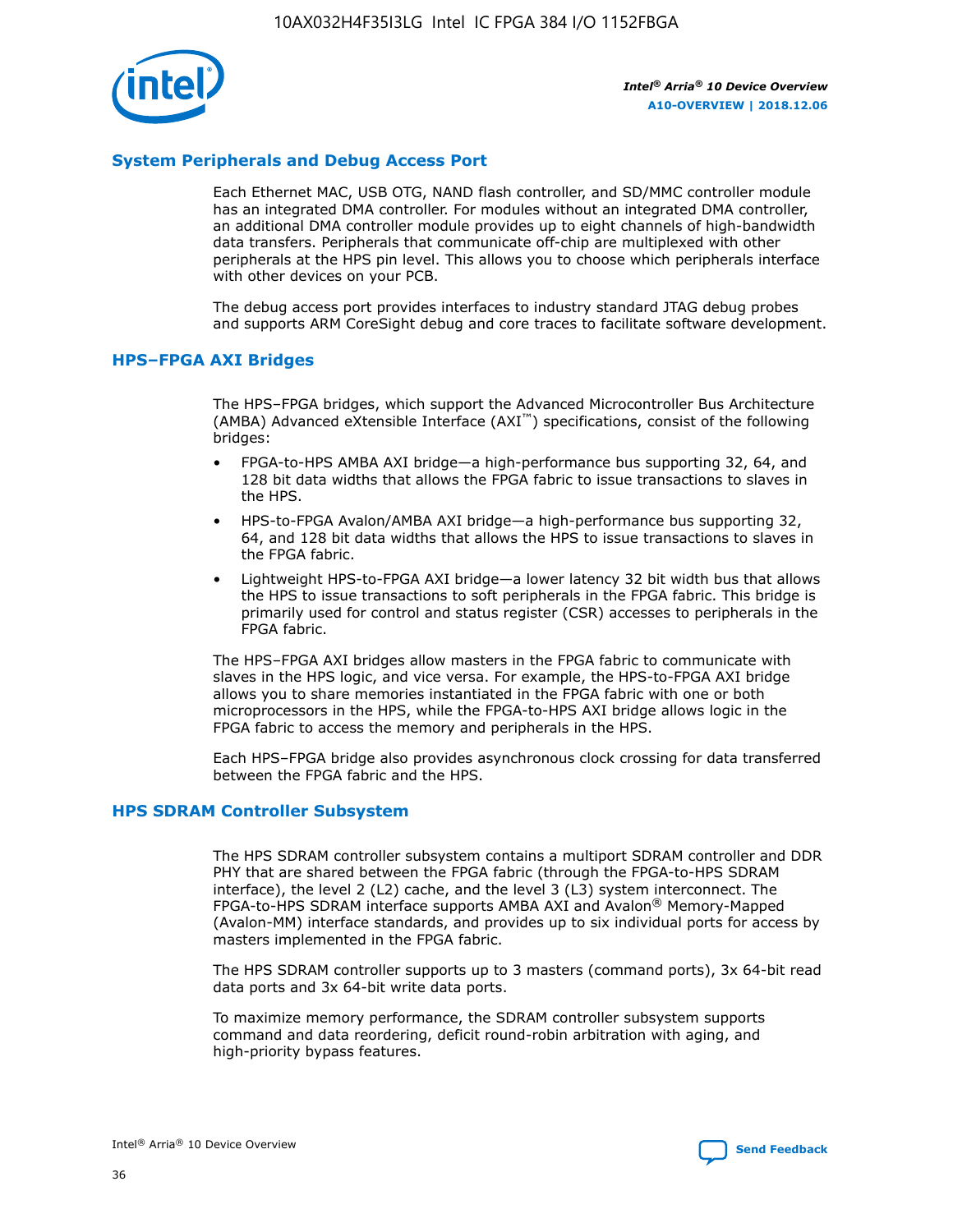

# **FPGA Configuration and HPS Booting**

The FPGA fabric and HPS in the SoC FPGA must be powered at the same time. You can reduce the clock frequencies or gate the clocks to reduce dynamic power.

Once powered, the FPGA fabric and HPS can be configured independently thus providing you with more design flexibility:

- You can boot the HPS independently. After the HPS is running, the HPS can fully or partially reconfigure the FPGA fabric at any time under software control. The HPS can also configure other FPGAs on the board through the FPGA configuration controller.
- Configure the FPGA fabric first, and then boot the HPS from memory accessible to the FPGA fabric.

#### **Hardware and Software Development**

For hardware development, you can configure the HPS and connect your soft logic in the FPGA fabric to the HPS interfaces using the Platform Designer system integration tool in the Intel Quartus Prime software.

For software development, the ARM-based SoC FPGA devices inherit the rich software development ecosystem available for the ARM Cortex-A9 MPCore processor. The software development process for Intel SoC FPGAs follows the same steps as those for other SoC devices from other manufacturers. Support for Linux\*, VxWorks\*, and other operating systems are available for the SoC FPGAs. For more information on the operating systems support availability, contact the Intel FPGA sales team.

You can begin device-specific firmware and software development on the Intel SoC FPGA Virtual Target. The Virtual Target is a fast PC-based functional simulation of a target development system—a model of a complete development board. The Virtual Target enables the development of device-specific production software that can run unmodified on actual hardware.

# **Dynamic and Partial Reconfiguration**

The Intel Arria 10 devices support dynamic and partial reconfiguration. You can use dynamic and partial reconfiguration simultaneously to enable seamless reconfiguration of both the device core and transceivers.

#### **Dynamic Reconfiguration**

You can reconfigure the PMA and PCS blocks while the device continues to operate. This feature allows you to change the data rates, protocol, and analog settings of a channel in a transceiver bank without affecting on-going data transfer in other transceiver banks. This feature is ideal for applications that require dynamic multiprotocol or multirate support.

# **Partial Reconfiguration**

Using partial reconfiguration, you can reconfigure some parts of the device while keeping the device in operation.

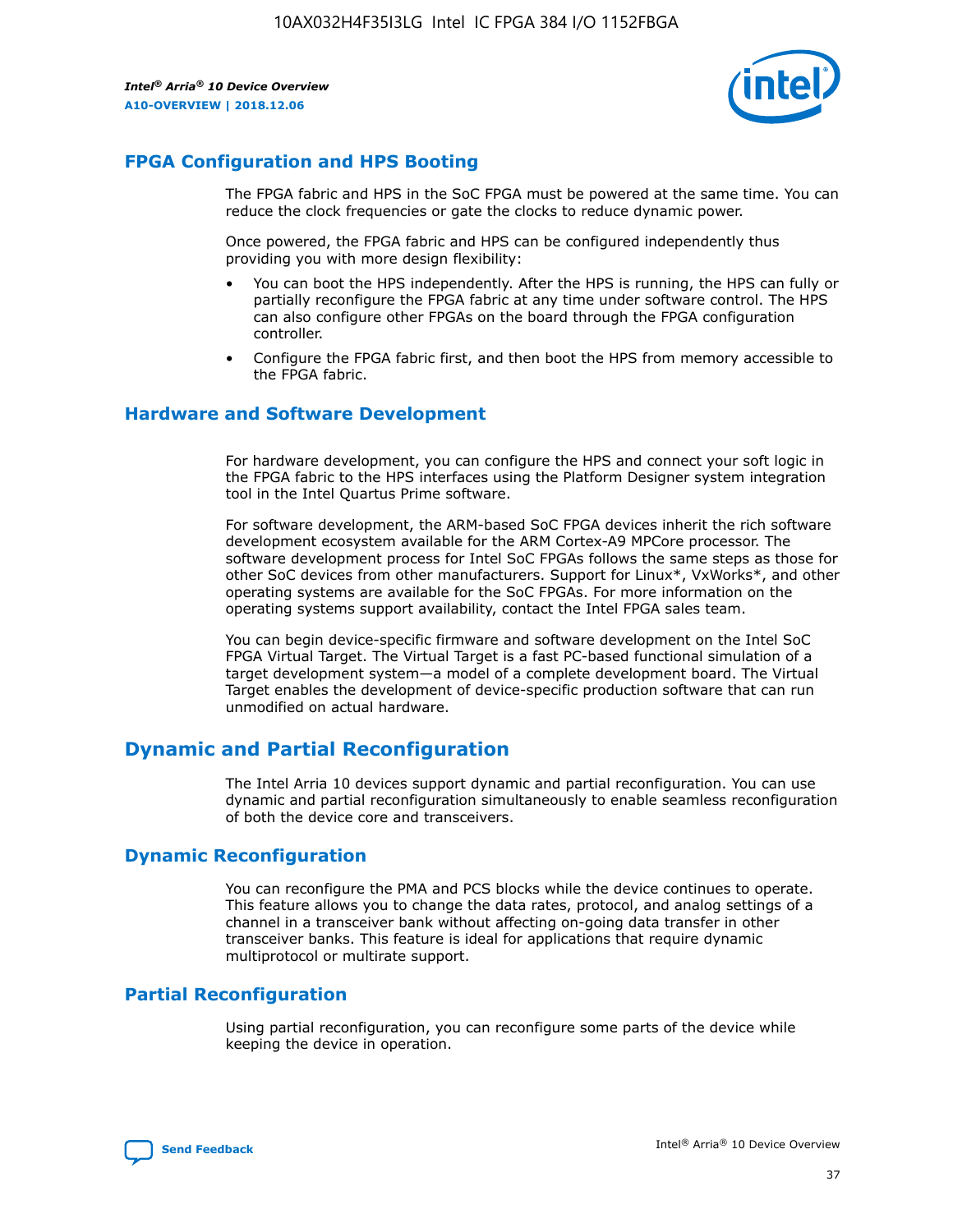

Instead of placing all device functions in the FPGA fabric, you can store some functions that do not run simultaneously in external memory and load them only when required. This capability increases the effective logic density of the device, and lowers cost and power consumption.

In the Intel solution, you do not have to worry about intricate device architecture to perform a partial reconfiguration. The partial reconfiguration capability is built into the Intel Quartus Prime design software, making such time-intensive task simple.

Intel Arria 10 devices support partial reconfiguration in the following configuration options:

- Using an internal host:
	- All supported configuration modes where the FPGA has access to external memory devices such as serial and parallel flash memory.
	- Configuration via Protocol [CvP (PCIe)]
- Using an external host—passive serial (PS), fast passive parallel (FPP) x8, FPP x16, and FPP x32 I/O interface.

# **Enhanced Configuration and Configuration via Protocol**

#### **Table 25. Configuration Schemes and Features of Intel Arria 10 Devices**

Intel Arria 10 devices support 1.8 V programming voltage and several configuration schemes.

| <b>Scheme</b>                                                          | <b>Data</b><br><b>Width</b> | <b>Max Clock</b><br>Rate<br>(MHz) | <b>Max Data</b><br>Rate<br>(Mbps)<br>(13) | <b>Decompression</b> | <b>Design</b><br>Security <sup>(1</sup><br>4) | <b>Partial</b><br><b>Reconfiguration</b><br>(15) | <b>Remote</b><br><b>System</b><br><b>Update</b> |
|------------------------------------------------------------------------|-----------------------------|-----------------------------------|-------------------------------------------|----------------------|-----------------------------------------------|--------------------------------------------------|-------------------------------------------------|
| <b>JTAG</b>                                                            | 1 bit                       | 33                                | 33                                        |                      |                                               | Yes(16)                                          |                                                 |
| Active Serial (AS)<br>through the<br>EPCO-L<br>configuration<br>device | 1 bit,<br>4 bits            | 100                               | 400                                       | Yes                  | Yes                                           | Yes(16)                                          | Yes                                             |
| Passive serial (PS)<br>through CPLD or<br>external<br>microcontroller  | 1 bit                       | 100                               | 100                                       | Yes                  | Yes                                           | Yes <sup>(16)</sup>                              | Parallel<br>Flash<br>Loader<br>(PFL) IP<br>core |
|                                                                        |                             |                                   |                                           |                      |                                               |                                                  | continued                                       |

<sup>(13)</sup> Enabling either compression or design security features affects the maximum data rate. Refer to the Intel Arria 10 Device Datasheet for more information.

<sup>(14)</sup> Encryption and compression cannot be used simultaneously.

 $(15)$  Partial reconfiguration is an advanced feature of the device family. If you are interested in using partial reconfiguration, contact Intel for support.

 $(16)$  Partial configuration can be performed only when it is configured as internal host.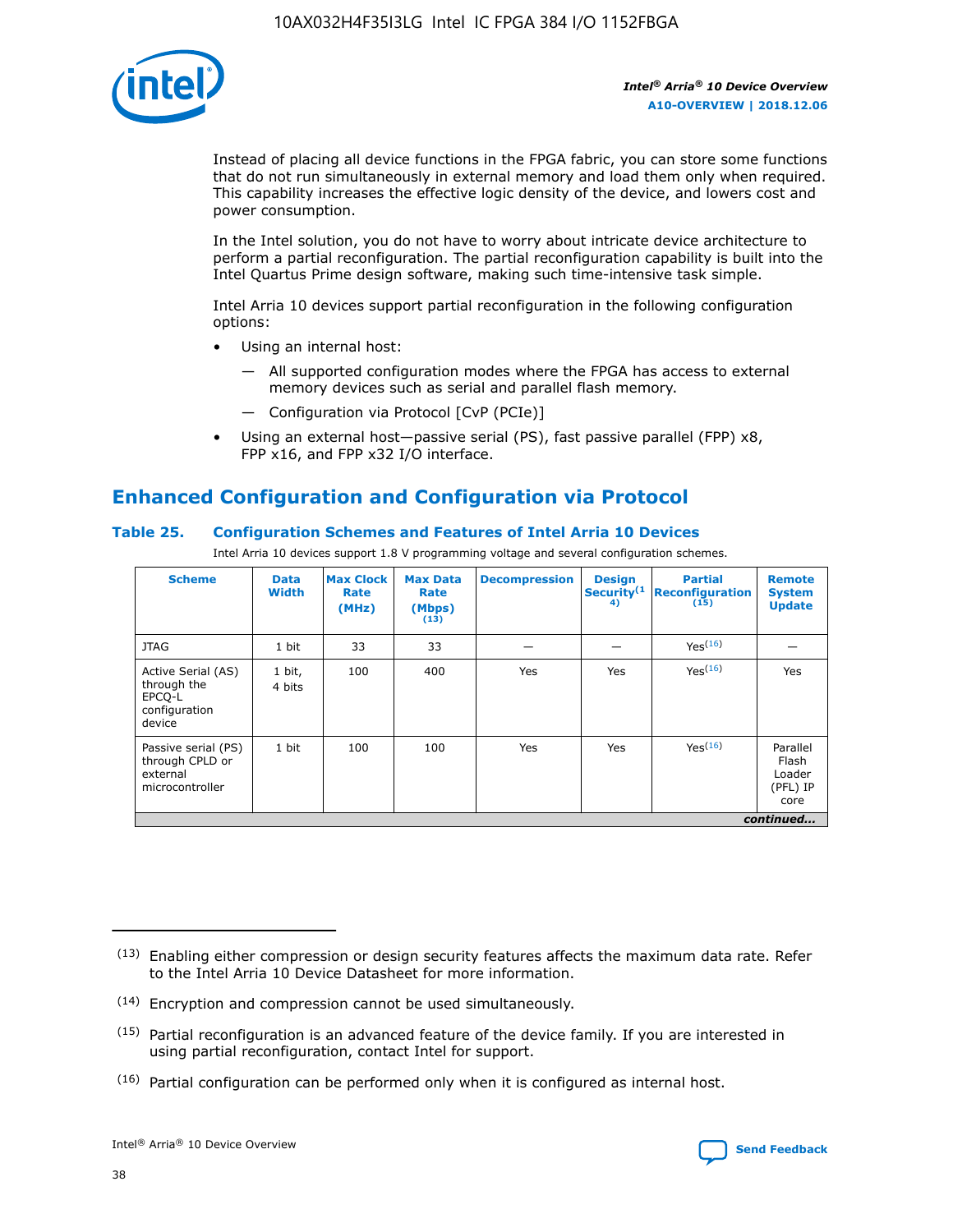

| <b>Scheme</b>                                   | <b>Data</b><br><b>Width</b> | <b>Max Clock</b><br>Rate<br>(MHz) | <b>Max Data</b><br>Rate<br>(Mbps)<br>(13) | <b>Decompression</b> | <b>Design</b><br>Security <sup>(1</sup><br>4) | <b>Partial</b><br><b>Reconfiguration</b><br>(15) | <b>Remote</b><br><b>System</b><br><b>Update</b> |
|-------------------------------------------------|-----------------------------|-----------------------------------|-------------------------------------------|----------------------|-----------------------------------------------|--------------------------------------------------|-------------------------------------------------|
| Fast passive                                    | 8 bits                      | 100                               | 3200                                      | Yes                  | Yes                                           | Yes <sup>(17)</sup>                              | PFL IP                                          |
| parallel (FPP)<br>through CPLD or               | 16 bits                     |                                   |                                           | Yes                  | Yes                                           |                                                  | core                                            |
| external<br>microcontroller                     | 32 bits                     |                                   |                                           | Yes                  | Yes                                           |                                                  |                                                 |
| Configuration via                               | 16 bits                     | 100                               | 3200                                      | Yes                  | Yes                                           | Yes <sup>(17)</sup>                              |                                                 |
| <b>HPS</b>                                      | 32 bits                     |                                   |                                           | Yes                  | Yes                                           |                                                  |                                                 |
| Configuration via<br>Protocol [CvP<br>$(PCIe*)$ | x1, x2,<br>x4, x8<br>lanes  |                                   | 8000                                      | Yes                  | Yes                                           | Yes <sup>(16)</sup>                              |                                                 |

You can configure Intel Arria 10 devices through PCIe using Configuration via Protocol (CvP). The Intel Arria 10 CvP implementation conforms to the PCIe 100 ms power-up-to-active time requirement.

#### **Related Information**

[Configuration via Protocol \(CvP\) Implementation in Intel FPGAs User Guide](https://www.intel.com/content/www/us/en/programmable/documentation/dsu1441819344145.html#dsu1442269728522) Provides more information about the CvP configuration scheme.

# **SEU Error Detection and Correction**

Intel Arria 10 devices offer robust and easy-to-use single-event upset (SEU) error detection and correction circuitry.

The detection and correction circuitry includes protection for Configuration RAM (CRAM) programming bits and user memories. The CRAM is protected by a continuously running CRC error detection circuit with integrated ECC that automatically corrects one or two errors and detects higher order multi-bit errors. When more than two errors occur, correction is available through reloading of the core programming file, providing a complete design refresh while the FPGA continues to operate.

The physical layout of the Intel Arria 10 CRAM array is optimized to make the majority of multi-bit upsets appear as independent single-bit or double-bit errors which are automatically corrected by the integrated CRAM ECC circuitry. In addition to the CRAM protection, the M20K memory blocks also include integrated ECC circuitry and are layout-optimized for error detection and correction. The MLAB does not have ECC.

(14) Encryption and compression cannot be used simultaneously.

<sup>(17)</sup> Supported at a maximum clock rate of 100 MHz.



 $(13)$  Enabling either compression or design security features affects the maximum data rate. Refer to the Intel Arria 10 Device Datasheet for more information.

 $(15)$  Partial reconfiguration is an advanced feature of the device family. If you are interested in using partial reconfiguration, contact Intel for support.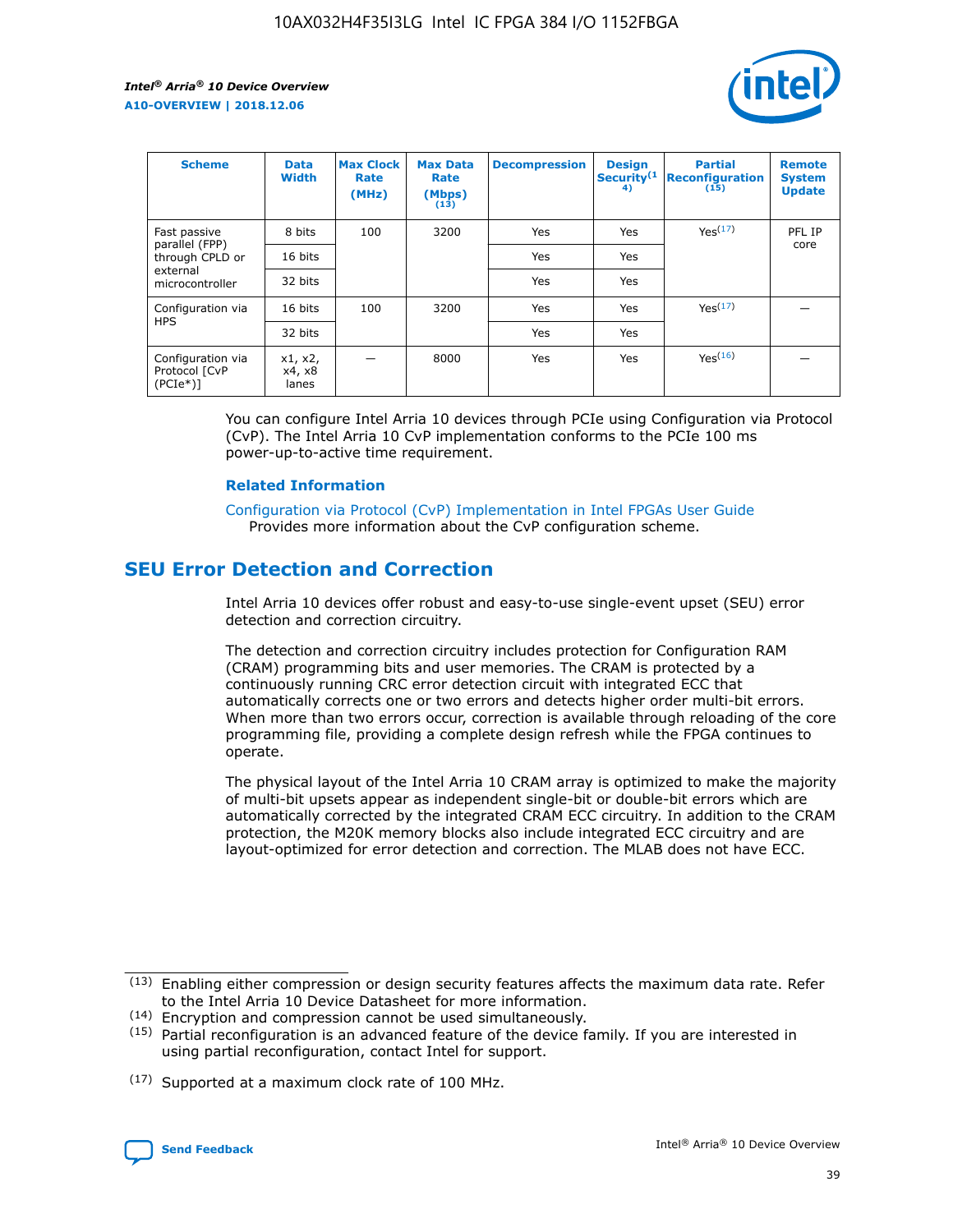

# **Power Management**

Intel Arria 10 devices leverage the advanced 20 nm process technology, a low 0.9 V core power supply, an enhanced core architecture, and several optional power reduction techniques to reduce total power consumption by as much as 40% compared to Arria V devices and as much as 60% compared to Stratix V devices.

The optional power reduction techniques in Intel Arria 10 devices include:

- **SmartVID**—a code is programmed into each device during manufacturing that allows a smart regulator to operate the device at lower core  $V_{CC}$  while maintaining performance
- **Programmable Power Technology**—non-critical timing paths are identified by the Intel Quartus Prime software and the logic in these paths is biased for low power instead of high performance
- **Low Static Power Options**—devices are available with either standard static power or low static power while maintaining performance

Furthermore, Intel Arria 10 devices feature Intel's industry-leading low power transceivers and include a number of hard IP blocks that not only reduce logic resources but also deliver substantial power savings compared to soft implementations. In general, hard IP blocks consume up to 90% less power than the equivalent soft logic implementations.

# **Incremental Compilation**

The Intel Quartus Prime software incremental compilation feature reduces compilation time and helps preserve performance to ease timing closure. The incremental compilation feature enables the partial reconfiguration flow for Intel Arria 10 devices.

Incremental compilation supports top-down, bottom-up, and team-based design flows. This feature facilitates modular, hierarchical, and team-based design flows where different designers compile their respective design sections in parallel. Furthermore, different designers or IP providers can develop and optimize different blocks of the design independently. These blocks can then be imported into the top level project.

# **Document Revision History for Intel Arria 10 Device Overview**

| <b>Document</b><br><b>Version</b> | <b>Changes</b>                                                                                                                                                                                                                                                              |
|-----------------------------------|-----------------------------------------------------------------------------------------------------------------------------------------------------------------------------------------------------------------------------------------------------------------------------|
| 2018.12.06                        | Added links to Intel Arria 10 device errata documents.<br>Removed automotive temperature option from the Intel Arria 10 GX devices.<br>Removed -3 fabric speed grade from the Intel Arria 10 GT devices.<br>Updated power options for the Intel Arria 10 GX and GT devices. |
| 2018.04.09                        | Updated the lowest $V_{CC}$ from 0.83 V to 0.82 V in the topic listing a summary of the device features.                                                                                                                                                                    |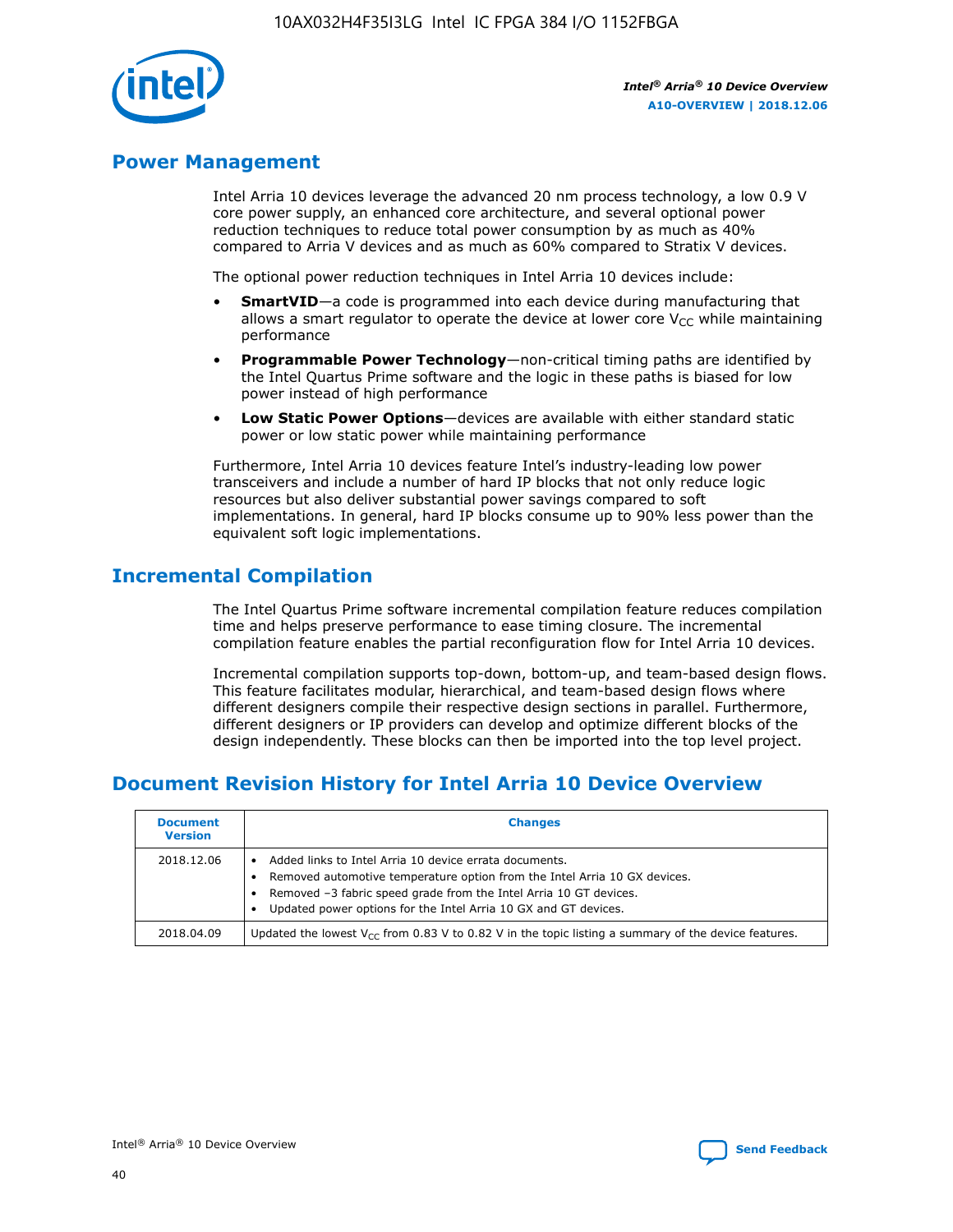*Intel® Arria® 10 Device Overview* **A10-OVERVIEW | 2018.12.06**



| <b>Date</b>    | <b>Version</b> | <b>Changes</b>                                                                                                                                                                                                                                                                                                                                                                                                                                                                                                                                                                                                                                                                                                                                                                                                                                                                                                                                                            |
|----------------|----------------|---------------------------------------------------------------------------------------------------------------------------------------------------------------------------------------------------------------------------------------------------------------------------------------------------------------------------------------------------------------------------------------------------------------------------------------------------------------------------------------------------------------------------------------------------------------------------------------------------------------------------------------------------------------------------------------------------------------------------------------------------------------------------------------------------------------------------------------------------------------------------------------------------------------------------------------------------------------------------|
| January 2018   | 2018.01.17     | Updated the maximum data rate for HPS (Intel Arria 10 SX devices<br>external memory interface DDR3 controller from 2,166 Mbps to 2,133<br>Mbps.<br>Updated maximum frequency supported for half rate QDRII and QDRII<br>+ SRAM to 633 MHz in Memory Standards Supported by the Soft<br>Memory Controller table.<br>Updated transceiver backplane capability to 12.5 Gbps.<br>$\bullet$<br>Removed transceiver speed grade 5 in Sample Ordering Core and<br>Available Options for Intel Arria 10 GX Devices figure.<br>Removed package code 40, low static power, SmartVID, industrial, and<br>military operating temperature support from Sample Ordering Core and<br>Available Options for Intel Arria 10 GT Devices figure.<br>Updated short reach transceiver rate for Intel Arria 10 GT devices to<br>25.8 Gbps.<br>Removed On-Die Instrumentation - EyeQ and Jitter Margin Tool<br>support from PMA Features of the Transceivers in Intel Arria 10 Devices<br>table. |
| September 2017 | 2017.09.20     | Updated the maximum speed of the DDR4 external memory interface from<br>1,333 MHz/2,666 Mbps to 1,200 MHz/2,400 Mbps.                                                                                                                                                                                                                                                                                                                                                                                                                                                                                                                                                                                                                                                                                                                                                                                                                                                     |
| July 2017      | 2017.07.13     | Corrected the automotive temperature range in the figure showing the<br>available options for the Intel Arria 10 GX devices from "-40°C to 100°C"<br>to "-40°C to 125°C".                                                                                                                                                                                                                                                                                                                                                                                                                                                                                                                                                                                                                                                                                                                                                                                                 |
| July 2017      | 2017.07.06     | Added automotive temperature option to Intel Arria 10 GX device family.                                                                                                                                                                                                                                                                                                                                                                                                                                                                                                                                                                                                                                                                                                                                                                                                                                                                                                   |
| May 2017       | 2017.05.08     | Corrected protocol names with "1588" to "IEEE 1588v2".<br>$\bullet$<br>Updated the vertical migration table to remove vertical migration<br>$\bullet$<br>between Intel Arria 10 GX and Intel Arria 10 SX device variants.<br>Removed all "Preliminary" marks.<br>$\bullet$                                                                                                                                                                                                                                                                                                                                                                                                                                                                                                                                                                                                                                                                                                |
| March 2017     | 2017.03.15     | Removed the topic about migration from Intel Arria 10 to Intel Stratix<br>$\bullet$<br>10 devices.<br>Rebranded as Intel.<br>$\bullet$                                                                                                                                                                                                                                                                                                                                                                                                                                                                                                                                                                                                                                                                                                                                                                                                                                    |
| October 2016   | 2016.10.31     | Removed package F36 from Intel Arria 10 GX devices.<br>Updated Intel Arria 10 GT sample ordering code and maximum GX<br>$\bullet$<br>transceiver count. Intel Arria 10 GT devices are available only in the<br>SF45 package option with a maximum of 72 transceivers.                                                                                                                                                                                                                                                                                                                                                                                                                                                                                                                                                                                                                                                                                                     |
| May 2016       | 2016.05.02     | Updated the FPGA Configuration and HPS Booting topic.<br>$\bullet$<br>Remove V <sub>CC</sub> PowerManager from the Summary of Features, Power<br>$\bullet$<br>Management and Arria 10 Device Variants and packages topics. This<br>feature is no longer supported in Arria 10 devices.<br>Removed LPDDR3 from the Memory Standards Supported by the HPS<br>Hard Memory Controller table in the Memory Standards Supported by<br>Intel Arria 10 Devices topic. This standard is only supported by the<br>FPGA.<br>Removed transceiver speed grade 5 from the Device Variants and<br>Packages topic for Arria 10 GX and SX devices.                                                                                                                                                                                                                                                                                                                                         |
| February 2016  | 2016.02.11     | Changed the maximum Arria 10 GT datarate to 25.8 Gbps and the<br>minimum datarate to 1 Gbps globally.<br>Revised the state for Core clock networks in the Summary of Features<br>$\bullet$<br>topic.<br>• Changed the transceiver parameters in the "Summary of Features for<br>Arria 10 Devices" table.<br>• Changed the transceiver parameters in the "Maximum Resource Counts<br>for Arria 10 GT Devices" table.<br>• Changed the package availability for GT devices in the "Package Plan<br>for Arria 10 GT Devices" table.<br>Changed the package configurations for GT devices in the "Migration"<br>Capability Across Arria 10 Product Lines" figure.<br>continued                                                                                                                                                                                                                                                                                                |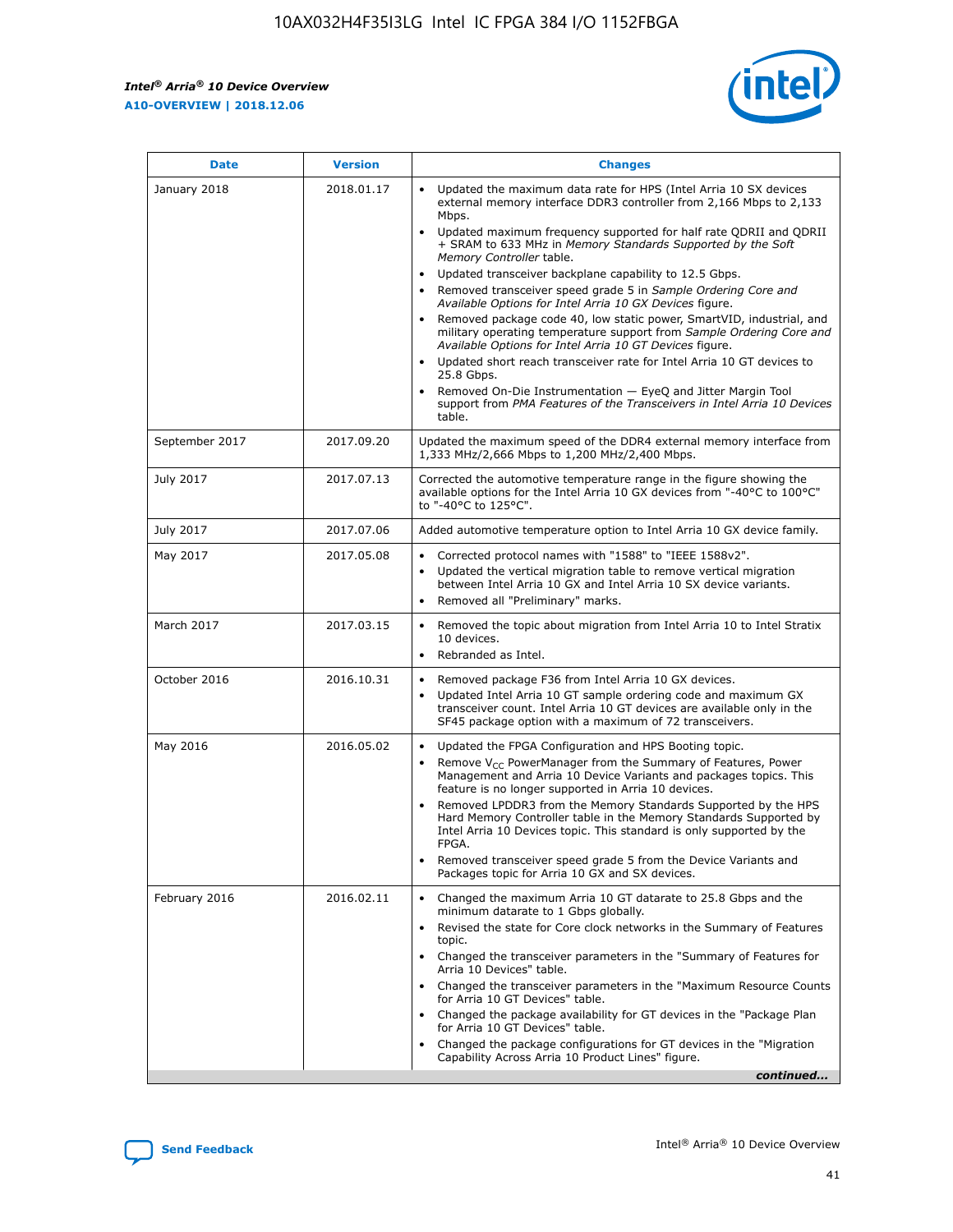

| <b>Date</b>   | <b>Version</b> | <b>Changes</b>                                                                                                                                                                   |
|---------------|----------------|----------------------------------------------------------------------------------------------------------------------------------------------------------------------------------|
|               |                | • Changed transceiver parameters in the "Low Power Serial Transceivers"<br>section.                                                                                              |
|               |                | • Changed the transceiver descriptions in the "Device Variants for the<br>Arria 10 Device Family" table.                                                                         |
|               |                | Changed the "Sample Ordering Code and Available Options for Arria 10<br>GT Devices" figure.                                                                                      |
|               |                | Changed the datarates for GT devices in the "PMA Features" section.                                                                                                              |
|               |                | Changed the datarates for GT devices in the "PCS Features" section.<br>$\bullet$                                                                                                 |
| December 2015 | 2015.12.14     | Updated the number of M20K memory blocks for Arria 10 GX 660 from<br>$\bullet$<br>2133 to 2131 and corrected the total RAM bit from 48,448 Kb to<br>48,408 Kb.                   |
|               |                | Corrected the number of DSP blocks for Arria 10 GX 660 from 1688 to<br>$\bullet$<br>1687 in the table listing floating-point arithmetic resources.                               |
| November 2015 | 2015.11.02     | Updated the maximum resources for Arria 10 GX 220, GX 320, GX 480,<br>$\bullet$<br>GX 660, SX 220, SX 320, SX 480, and SX 660.                                                   |
|               |                | Updated resource count for Arria 10 GX 320, GX 480, GX 660, SX 320,<br>$\bullet$<br>SX 480, a SX 660 devices in Number of Multipliers in Intel Arria 10<br><b>Devices</b> table. |
|               |                | Updated the available options for Arria 10 GX, GT, and SX.<br>$\bullet$                                                                                                          |
|               |                | Changed instances of Quartus II to Quartus Prime.<br>$\bullet$                                                                                                                   |
| June 2015     | 2015.06.15     | Corrected label for Intel Arria 10 GT product lines in the vertical migration<br>figure.                                                                                         |
| May 2015      | 2015.05.15     | Corrected the DDR3 half rate and quarter rate maximum frequencies in the<br>table that lists the memory standards supported by the Intel Arria 10 hard<br>memory controller.     |
| May 2015      | 2015.05.04     | • Added support for 13.5G JESD204b in the Summary of Features table.<br>• Added a link to Arria 10 GT Channel Usage in the Arria 10 GT Package<br>Plan topic.                    |
|               |                | • Added a note to the table, Maximum Resource Counts for Arria 10 GT<br>devices.                                                                                                 |
|               |                | Updated the power requirements of the transceivers in the Low Power<br>Serial Transceivers topic.                                                                                |
| January 2015  | 2015.01.23     | • Added floating point arithmetic features in the Summary of Features<br>table.                                                                                                  |
|               |                | • Updated the total embedded memory from 38.38 megabits (Mb) to<br>65.6 Mb.                                                                                                      |
|               |                | • Updated the table that lists the memory standards supported by Intel<br>Arria 10 devices.                                                                                      |
|               |                | Removed support for DDR3U, LPDDR3 SDRAM, RLDRAM 2, and DDR2.                                                                                                                     |
|               |                | Moved RLDRAM 3 support from hard memory controller to soft memory<br>controller. RLDRAM 3 support uses hard PHY with soft memory<br>controller.                                  |
|               |                | Added soft memory controller support for QDR IV.                                                                                                                                 |
|               |                | Updated the maximum resource count table to include the number of<br>hard memory controllers available in each device variant.                                                   |
|               |                | Updated the transceiver PCS data rate from 12.5 Gbps to 12 Gbps.<br>$\bullet$                                                                                                    |
|               |                | Updated the max clock rate of PS, FPP x8, FPP x16, and Configuration<br>via HPS from 125 MHz to 100 MHz.                                                                         |
|               |                | Added a feature for fractional synthesis PLLs: PLL cascading.                                                                                                                    |
|               |                | Updated the HPS programmable general-purpose I/Os from 54 to 62.                                                                                                                 |
|               |                | continued                                                                                                                                                                        |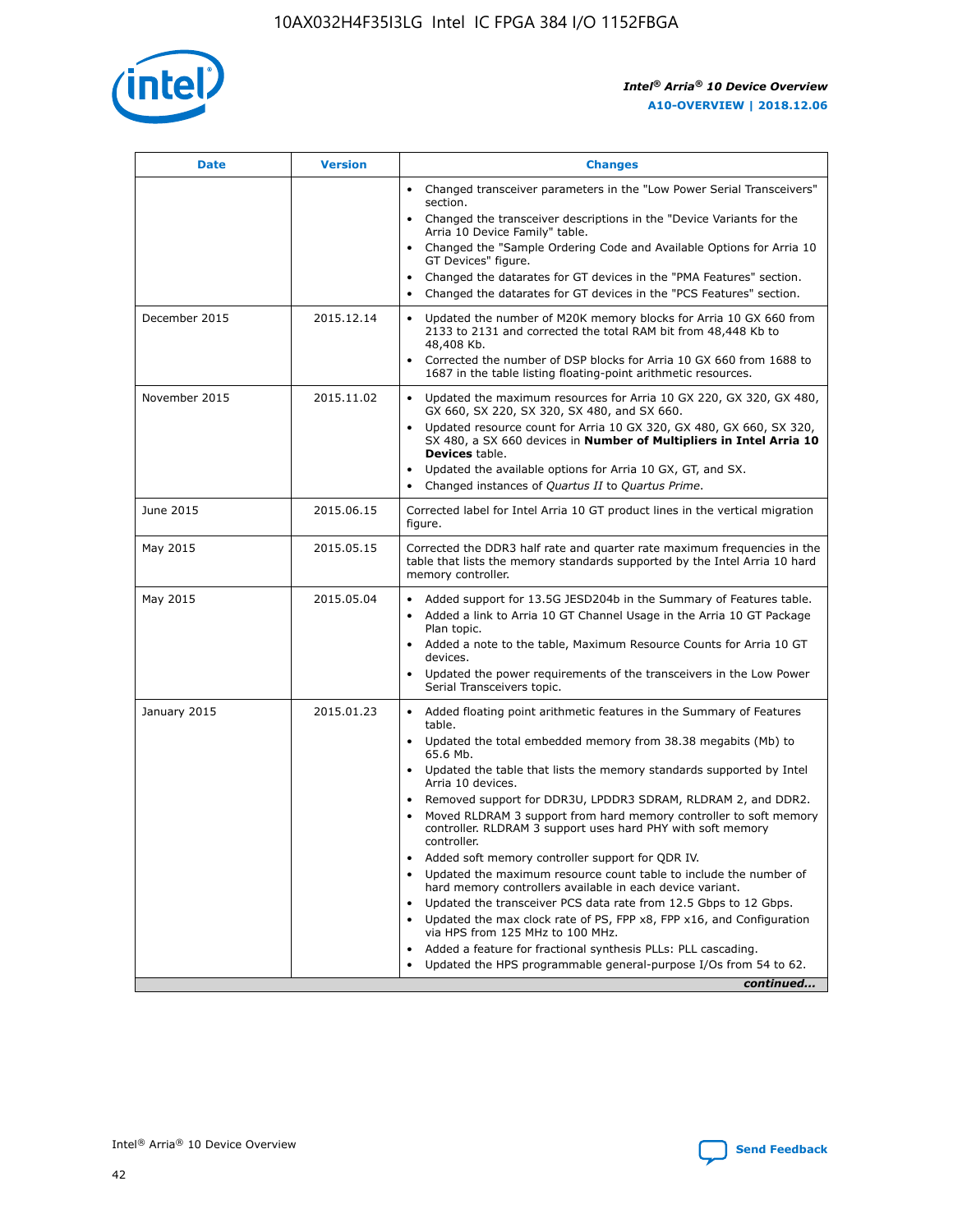r



| <b>Date</b>    | <b>Version</b> | <b>Changes</b>                                                                                                                                                                                                                                                                                                                                                                                                                                                                                                                                      |
|----------------|----------------|-----------------------------------------------------------------------------------------------------------------------------------------------------------------------------------------------------------------------------------------------------------------------------------------------------------------------------------------------------------------------------------------------------------------------------------------------------------------------------------------------------------------------------------------------------|
| September 2014 | 2014.09.30     | Corrected the 3 V I/O and LVDS I/O counts for F35 and F36 packages<br>$\bullet$<br>of Arria 10 GX.<br>Corrected the 3 V I/O, LVDS I/O, and transceiver counts for the NF40<br>$\bullet$<br>package of the Arria GX 570 and 660.<br>Removed 3 V I/O, LVDS I/O, and transceiver counts for the NF40<br>$\bullet$<br>package of the Arria GX 900 and 1150. The NF40 package is not<br>available for Arria 10 GX 900 and 1150.                                                                                                                          |
| August 2014    | 2014.08.18     | Updated Memory (Kb) M20K maximum resources for Arria 10 GX 660<br>devices from 42,660 to 42,620.<br>Added GPIO columns consisting of LVDS I/O Bank and 3V I/O Bank in<br>$\bullet$<br>the Package Plan table.<br>Added how to use memory interface clock frequency higher than 533<br>$\bullet$<br>MHz in the I/O vertical migration.<br>Added information to clarify that RLDRAM3 support uses hard PHY with<br>$\bullet$<br>soft memory controller.<br>Added variable precision DSP blocks support for floating-point<br>$\bullet$<br>arithmetic. |
| June 2014      | 2014.06.19     | Updated number of dedicated I/Os in the HPS block to 17.                                                                                                                                                                                                                                                                                                                                                                                                                                                                                            |
| February 2014  | 2014.02.21     | Updated transceiver speed grade options for GT devices in Figure 2.                                                                                                                                                                                                                                                                                                                                                                                                                                                                                 |
| February 2014  | 2014.02.06     | Updated data rate for Arria 10 GT devices from 28.1 Gbps to 28.3 Gbps.                                                                                                                                                                                                                                                                                                                                                                                                                                                                              |
| December 2013  | 2013.12.10     | Updated the HPS memory standards support from LPDDR2 to LPDDR3.<br>Updated HPS block diagram to include dedicated HPS I/O and FPGA<br>$\bullet$<br>Configuration blocks as well as repositioned SD/SDIO/MMC, DMA, SPI<br>and NAND Flash with ECC blocks.                                                                                                                                                                                                                                                                                            |
| December 2013  | 2013.12.02     | Initial release.                                                                                                                                                                                                                                                                                                                                                                                                                                                                                                                                    |